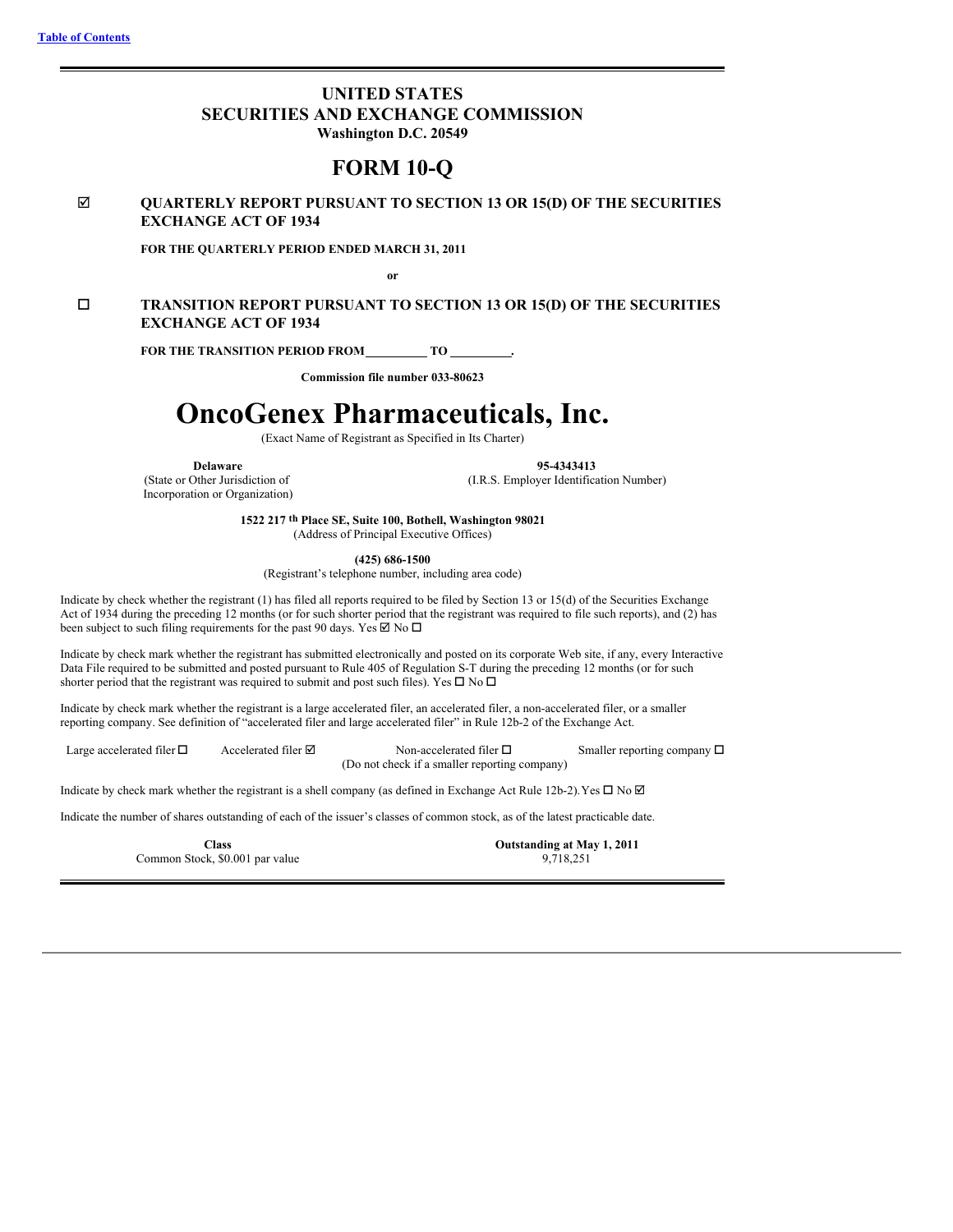### **OncoGenex Pharmaceuticals, Inc. Index to Form 10-Q**

<span id="page-1-0"></span>

|                                                                                                                   | Page<br>Number |
|-------------------------------------------------------------------------------------------------------------------|----------------|
| <b>Part I. Financial Information</b>                                                                              |                |
| Item 1. Item 1. Financial Statements (unaudited)                                                                  | 3              |
| Consolidated Balance Sheets as of March 31, 2011 (unaudited) and December 31, 2010                                | 3              |
| Consolidated Statements of Loss (unaudited) for the three months ended March 31, 2011 and March 31, 2010          | 4              |
| Consolidated Statements of Cash Flows (unaudited) for the three months ended March 31, 2011 and March 31,<br>2010 | 5              |
| Notes to Consolidated Financial Statements (unaudited)                                                            | 6              |
| Item 2. Management's Discussion and Analysis of Financial Condition and Results of Operations                     | 18             |
| Item 3. Quantitative and Qualitative Disclosures About Market Risk                                                | 29             |
| Item 4. Controls and Procedures                                                                                   | 30             |
| <b>Part II. Other Information</b>                                                                                 |                |
| Item 1A. Risk Factors                                                                                             | 31             |
| Item 6. Exhibits                                                                                                  | 49             |
| Items 1, 2, 3, 4, and 5 are not applicable and therefore have been omitted.                                       |                |
| <b>Signatures</b>                                                                                                 | 50             |
| Exhibit 31.1<br>Exhibit 31.2<br>Exhibit 32.1                                                                      |                |
| Exhibit 32.2                                                                                                      |                |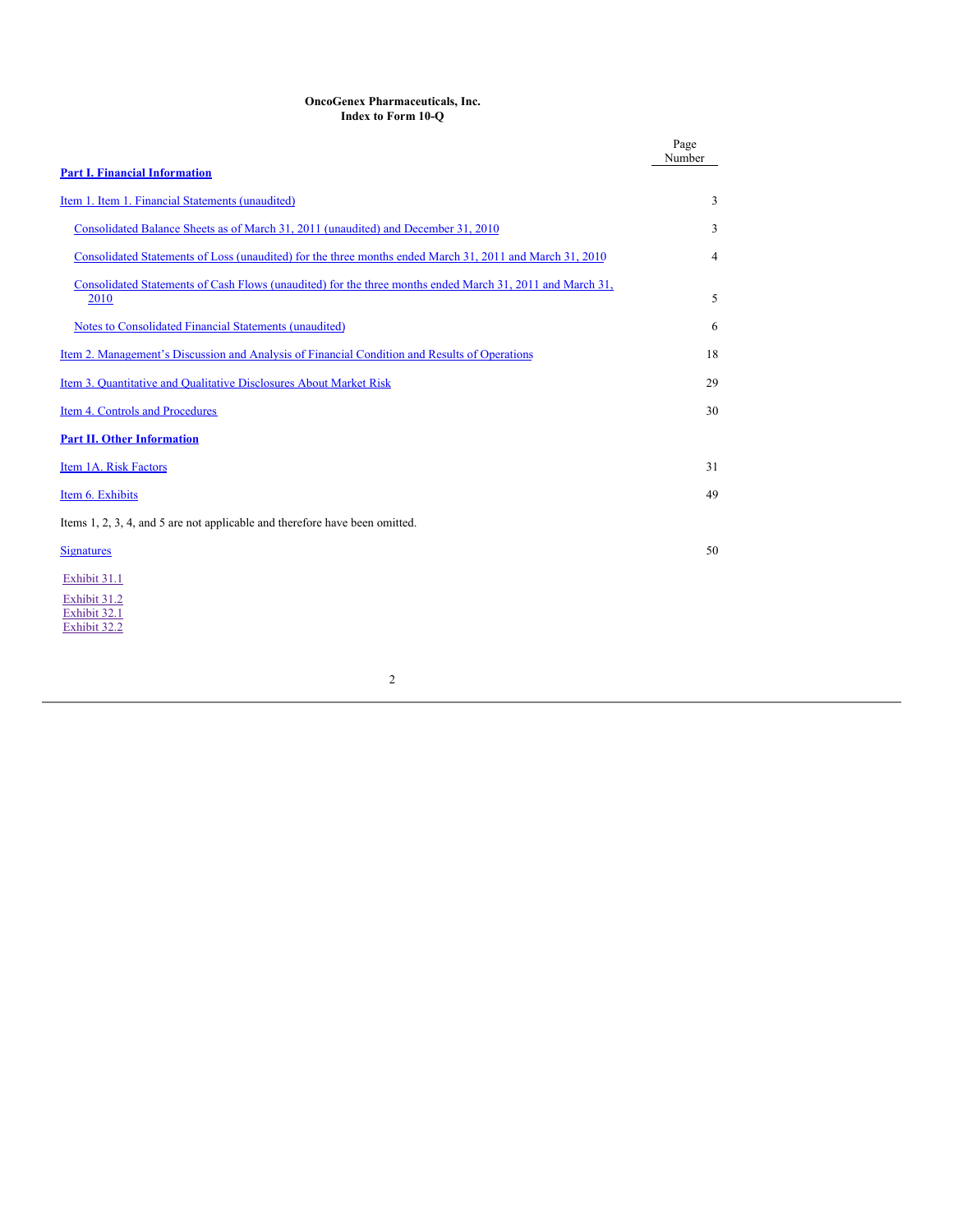# <span id="page-2-1"></span><span id="page-2-0"></span>**PART I. FINANCIAL INFORMATION**

# <span id="page-2-2"></span>**Item 1. Consolidated Financial Statements**

## **OncoGenex Pharmaceuticals, Inc.**

## **Consolidated Balance Sheets**

**(Unaudited)**

(In thousands of U.S. dollars)

|                                                                                             | March 31, | December 31, |
|---------------------------------------------------------------------------------------------|-----------|--------------|
|                                                                                             | 2011      | 2010         |
| <b>ASSETS</b>                                                                               | S         | S            |
|                                                                                             |           |              |
| Current                                                                                     |           |              |
| Cash and cash equivalents/note 4]                                                           | 6,998     | 23,533       |
| Restricted cash                                                                             | 502       | 502          |
| Short-term investments [note 4]                                                             | 74,100    | 61,574       |
| Amounts receivable                                                                          | 1,348     | 1,224        |
| Prepaid expenses                                                                            | 968       | 2,485        |
| <b>Total current assets</b>                                                                 | 83,916    | 89,318       |
| Property and equipment, net                                                                 | 171       | 87           |
| Other assets                                                                                | 510       | 513          |
| <b>Total assets</b>                                                                         | 84,597    | 89,918       |
|                                                                                             |           |              |
| <b>LIABILITIES AND SHAREHOLDERS' EQUITY</b>                                                 |           |              |
| <b>Current</b>                                                                              |           |              |
| Accounts payable and accrued liabilities                                                    | 1,166     | 893          |
| Deferred Collaboration Revenue                                                              | 10.000    | 10.000       |
| Current portion of long-term obligations [note 6]                                           | 1,305     | 1,314        |
| Warrant liability <i>[note 4, note 5]</i>                                                   | 13,141    | 15,269       |
| <b>Total current liabilities</b>                                                            | 25,612    | 27,476       |
| Deferred Collaboration Revenue, net of current                                              | 11,040    | 11,622       |
| Long-term obligation, less current portion [note 6]                                         | 6,447     | 6,695        |
| <b>Total liabilities</b>                                                                    | 43,099    | 45,793       |
| Commitments and contingencies <i>[note 7]</i>                                               |           |              |
| Shareholders' equity:                                                                       |           |              |
| Common shares [note 5]:                                                                     |           |              |
| $$0.001$ par value $25,000,000$ shares authorized and $9,718,251$ issued and outstanding at |           |              |
| March 31, 2011 and 9,693,591 issued and outstanding at December 31, 2010                    | 10        | 10           |
| Additional paid-in capital                                                                  | 107,940   | 107,579      |
| Accumulated deficit                                                                         | (69, 114) | (66,069)     |
| Accumulated other comprehensive income                                                      | 2,662     | 2,605        |
| Total shareholders' equity                                                                  | 41,498    | 44,125       |
| Total liabilities and shareholders' equity                                                  | 84,597    | 89,918       |
| Subsequent events [note 9]                                                                  |           |              |

See accompanying notes.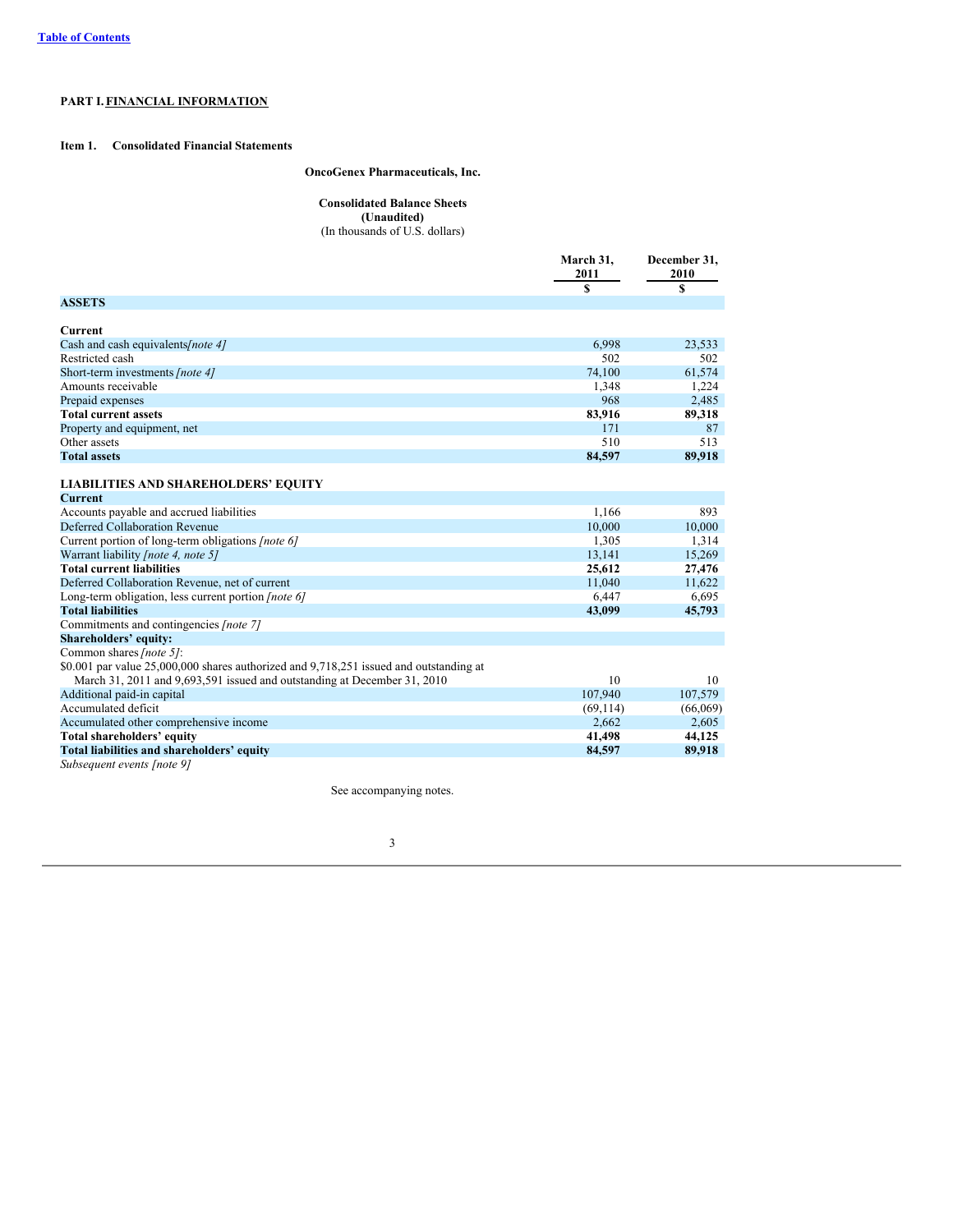# **OncoGenex Pharmaceuticals, Inc.**

## **Consolidated Statements of Loss (Unaudited)**

(In thousands of U.S. dollars, except per share and share amounts)

<span id="page-3-0"></span>

|                                                         |           | <b>Three months</b> |
|---------------------------------------------------------|-----------|---------------------|
|                                                         |           | Ended March 31,     |
|                                                         | 2011      | 2010                |
|                                                         | S         | S                   |
| <b>COLLABORATION REVENUE</b>                            | 1,199     | 4,700               |
| <b>EXPENSES</b>                                         |           |                     |
| Research and development                                | 4,853     | 6,380               |
| General and administrative                              | 1,571     | 1,350               |
| Total expenses                                          | 6,424     | 7,730               |
| <b>LOSS FROM OPERATIONS</b>                             | 5,225     | 3,030               |
| <b>OTHER INCOME (EXPENSE)</b>                           |           |                     |
| Interest income                                         | 56        | 5                   |
| Other                                                   | (4)       | (19)                |
| Gain (loss) on warrants [note 5]                        | 2,128     |                     |
| Total other income (expense)                            | 2,180     | (14)                |
| Loss for the period before income taxes                 | 3,045     | 3,044               |
| Income taxes                                            |           |                     |
| <b>Net loss</b>                                         | 3,045     | 3,044               |
| Basic and diluted loss per common share [note $5(e)$ ]  | 0.31      | 0.48                |
| Weighted average number of common shares [note $5(e)$ ] | 9,713,413 | 6,333,272           |

See accompanying notes.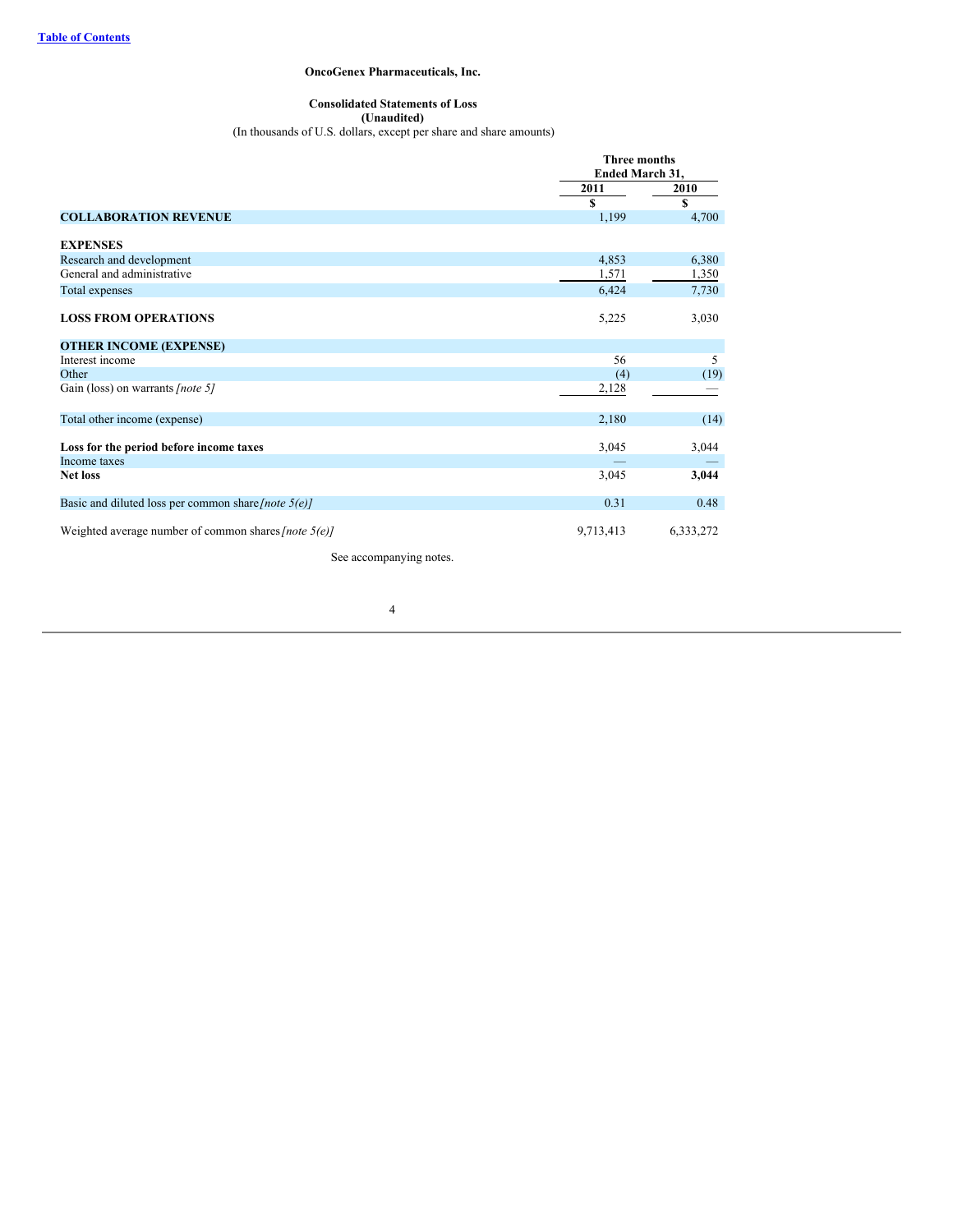# **OncoGenex Pharmaceuticals, Inc.**

## **Consolidated Statements of Cash Flows**

**(Unaudited)** (In thousands of U.S. dollars)

<span id="page-4-0"></span>

|                                                                                       | Three months ended<br>March 31, |           |  |
|---------------------------------------------------------------------------------------|---------------------------------|-----------|--|
|                                                                                       | 2011                            | 2010      |  |
|                                                                                       | \$                              | S         |  |
| <b>OPERATING ACTIVITIES</b>                                                           |                                 |           |  |
| Loss for the period                                                                   | (3,045)                         | (3,044)   |  |
| Add items not involving cash                                                          |                                 |           |  |
| Depreciation and amortization                                                         | 19                              | 12        |  |
| Stock-based compensation [note $5(c)$ ]                                               | 271                             | 168       |  |
| Change in value of warrants [note 5]]                                                 | (2,128)                         |           |  |
| Changes in non-cash items                                                             |                                 |           |  |
| Amounts receivable                                                                    | (124)                           | 286       |  |
| Restricted cash                                                                       |                                 | (3,502)   |  |
| Prepaid expenses                                                                      | 1,519                           | (1,216)   |  |
| Accounts payable and accrued liabilities                                              | 273                             | (7,629)   |  |
| Lease obligation                                                                      | (247)                           | (306)     |  |
| Deferred collaboration revenue                                                        | (581)                           | (1,917)   |  |
| Cash used in operating activities                                                     | (4,043)                         | (17, 148) |  |
| <b>FINANCING ACTIVITIES</b>                                                           |                                 |           |  |
| Proceeds from issuance of common stock under stock option and employee purchase plans | 91                              | 185       |  |
| Cash provided by financing activities                                                 | 91                              | 185       |  |
| <b>INVESTING ACTIVITIES</b>                                                           |                                 |           |  |
| Proceeds from sale of investments                                                     | 16,088                          | 400       |  |
| Purchase of investments                                                               | (28, 614)                       |           |  |
| Purchase of property and equipment                                                    | (32)                            | (21)      |  |
| Cash provided by (used in) investing activities                                       | (12, 558)                       | 379       |  |
| Effect of exchange rate changes on cash and cash equivalents                          | 25                              | 8         |  |
| Increase (decrease) in cash and cash equivalents during the period                    | (16, 535)                       | (16, 576) |  |
| Cash and cash equivalents, beginning of the period                                    | 23,533                          | 62,051    |  |
| Cash and cash equivalents, end of the period                                          | 6,998                           | 45,475    |  |
| <b>Supplemental cash flow information</b>                                             |                                 |           |  |
| Property and equipment acquired under lease obligation                                | 71                              |           |  |

See accompanying notes.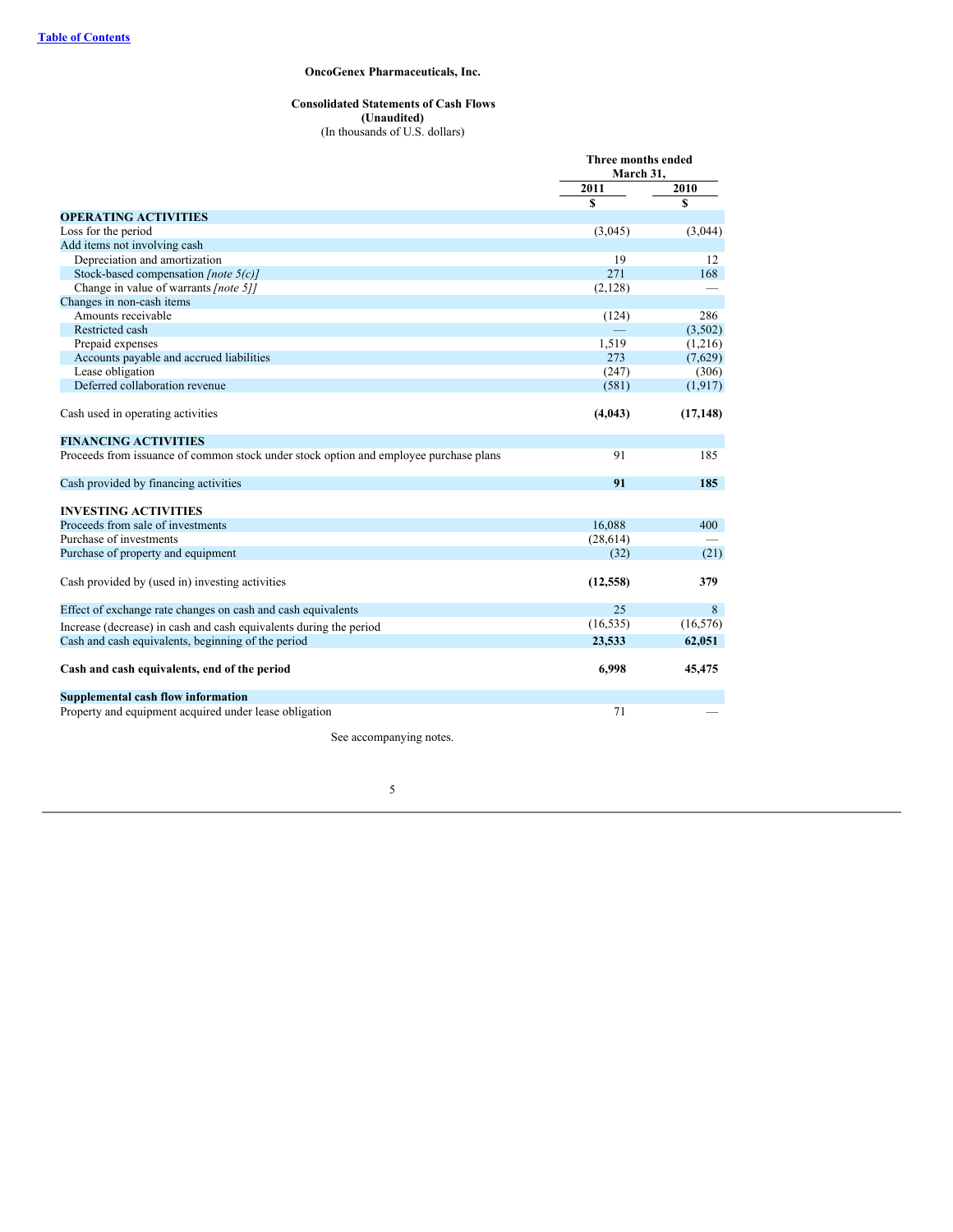#### **OncoGenex Pharmaceuticals, Inc.**

## **Notes to Consolidated Financial Statements (Unaudited)**

## <span id="page-5-0"></span>**1. NATURE OF BUSINESS AND BASIS OF PRESENTATION**

OncoGenex Pharmaceuticals, Inc. (the "Company" or "OncoGenex") is committed to the development and commercialization of new therapies that address treatment resistance in cancer patients. The Company was incorporated in the state of Delaware and, together with its subsidiaries, has a facility in Bothell, Washington and an office in Vancouver, British Columbia (Canada).

The unaudited financial statements have been prepared in accordance with generally accepted accounting principles in the United States for interim financial information and with the instructions to Form 10-Q. Accordingly, they do not include all of the information and footnotes required to be presented for complete financial statements. The accompanying unaudited consolidated financial statements reflect all adjustments (consisting only of normal recurring items) which are, in the opinion of management, necessary for a fair presentation of the results for the interim periods presented. The accompanying consolidated Balance Sheet at December 31, 2010 has been derived from the audited consolidated financial statements included in the Company's Annual Report on Form 10-K for the year then ended. The consolidated financial statements and related disclosures have been prepared with the assumption that users of the interim financial information have read or have access to the audited consolidated financial statements for the preceding fiscal year. Accordingly, these financial statements should be read in conjunction with the audited consolidated financial statements and the related notes thereto included in the Annual Report on Form 10-K for the year ended December 31, 2010 and filed with the United States Securities and Exchange Commission ("SEC") on March 10, 2011.

The consolidated financial statements include the accounts of OncoGenex Pharmaceuticals, Inc. and our wholly owned subsidiary, OncoGenex Technologies. All intercompany balances and transactions have been eliminated.

## **2. ACCOUNTING POLICIES**

## **Recently Adopted Accounting Policies**

In April 2010, the FASB issued ASU No. 2010 — 17 — Revenue Recognition — Milestone Method (Topic 605): Milestone Method of Revenue Recognition. This standard provides guidance on defining a milestone and determining when it may be appropriate to apply the milestone method of revenue recognition for certain research and development transactions. Under this new standard, a company can recognize as revenue consideration that is contingent upon achievement of a milestone in the period in which it is achieved, only if the milestone meets all criteria to be considered substantive. This standard was effective for us on a prospective basis beginning in the quarter ended March 31, 2011. The adoption of this standard did not have a significant impact on our financial position or results of operations.

In January 2010, the FASB issued amended guidance on fair value measurements and disclosures. The new guidance requires additional disclosures regarding fair value measurements, amends disclosures about post-retirement benefit plan assets, and provides clarification regarding the level of disaggregation of fair value disclosures by investment class. This guidance is effective for interim and annual reporting periods beginning after December 15, 2009, except for certain Level 3 activity disclosure requirements that will be effective for reporting periods beginning after December 15, 2010. Accordingly, we adopted this amendment in the quarter ended March 31, 2010, while the additional Level 3 requirements were adopted in the quarter ended March 31, 2011.

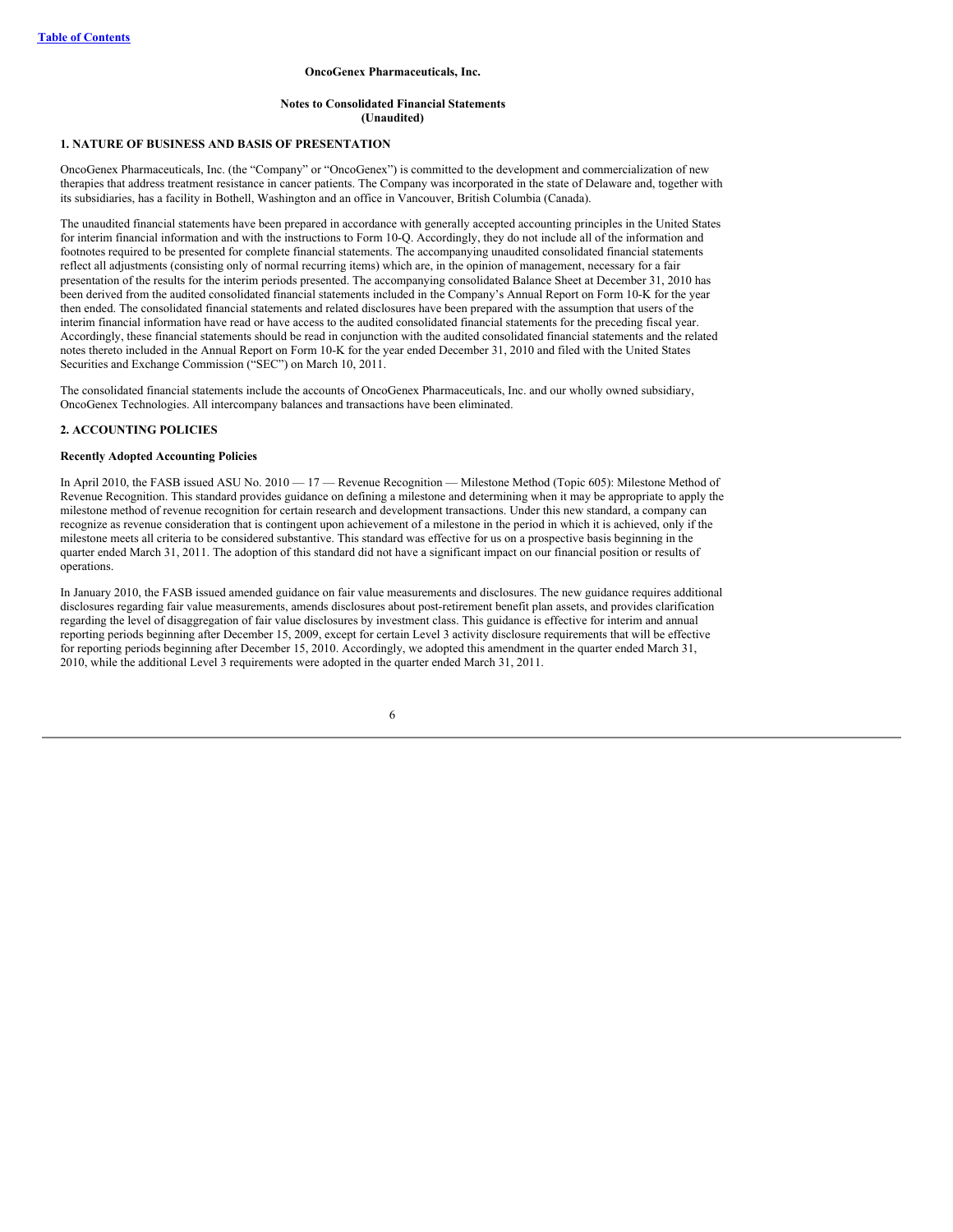#### **Recent Accounting Pronouncements**

There were no recent accounting pronouncements which the Company expects would have any impact on the consolidated financial position, results of operations or cash flows.

# **3. COLLABORATION AGREEMENT**

On December 20, 2009, the Company, through its wholly-owned subsidiary, OncoGenex Technologies Inc., entered into a Collaboration Agreement with Teva Pharmaceutical Industries Ltd.("Teva") for the development and global commercialization of custirsen (and related compounds), a pharmaceutical compound designed to inhibit the production of clusterin, a protein we is believe associated with cancer treatment resistance, or the Licensed Product. Under the Collaboration Agreement, Teva paid the Company upfront payments in the aggregate amount of \$50 million and has agreed to pay up to \$370 million upon the achievement of developmental and commercial milestones and royalties at percentage rates ranging from the mid-teens to mid-twenties on net sales, depending on aggregate annual net sales of the Licensed Product.

On the same date, the Company and Teva also entered into a stock purchase agreement, or Stock Purchase Agreement, pursuant to which Teva made an additional \$10 million equity investment in the Company at a 20% premium to a thirty-day average closing price, resulting in the issuance of 267,531 of our common shares purchased at a price of \$37.38 per share. The 20% share premium was included as consideration for the custirsen license and has been included in collaboration revenue.

In connection with the Collaboration Agreement and pursuant to the terms of agreements between the Company and Isis relating to custirsen, the Company paid Isis Pharmaceuticals, Inc., or Isis, \$10 million which was recorded as research and development expense in 2009. The Company also paid approximately \$333,333 to the University of British Columbia, or UBC, pursuant to the terms of their license agreement relating to custirsen, which has been recorded as research and development expense in 2009. Pursuant to the terms of the third-party agreements, the Company anticipates that it would be required to pay third parties 31% of any milestone payments that are not based on a percentage of net sales of the Licensed Product. Pursuant to the terms of third-party agreements, the Company anticipates it will pay royalties to third-parties of 4.88% to 8.00% of net sales, unless the Company's royalties are adjusted for competition from generic compounds, in which case royalties to third parties will also be subject to adjustment on a country-by-country basis. Certain third-party royalties are tiered based on the royalty rate received by the Company. Minimum royalty rates payable by the Company assume certain third-party royalties are not paid at the time that the Licensed Product is marketed due to the expiration of patents held by such third parties. Maximum royalty rates assume all third-party royalty rates currently in effect continue in effect at the time the Licensed Product is marketed.

Teva has the exclusive worldwide right and license to develop and commercialize products containing custirsen and related compounds. The Company has an option to co-promote any Licensed Product in the United States and Canada.

Teva is responsible for all costs relating to product commercialization including costs incurred in relation to the Company's copromotion option, except for start-up costs in advance of commercialization.

Teva and the Company have developed a Clinical Development Plan under which three phase 3 clinical trials will be initiated:

**•** An ongoing phase 3 clinical trial, referred to as the Prostate Cancer SATURN trial, or SATURN, to evaluate a durable pain palliation benefit for custirsen in combination with docetaxel retreatment as second-line chemotherapy in approximately 300 patients with castrate-resistant prostate cancer, or CRPC.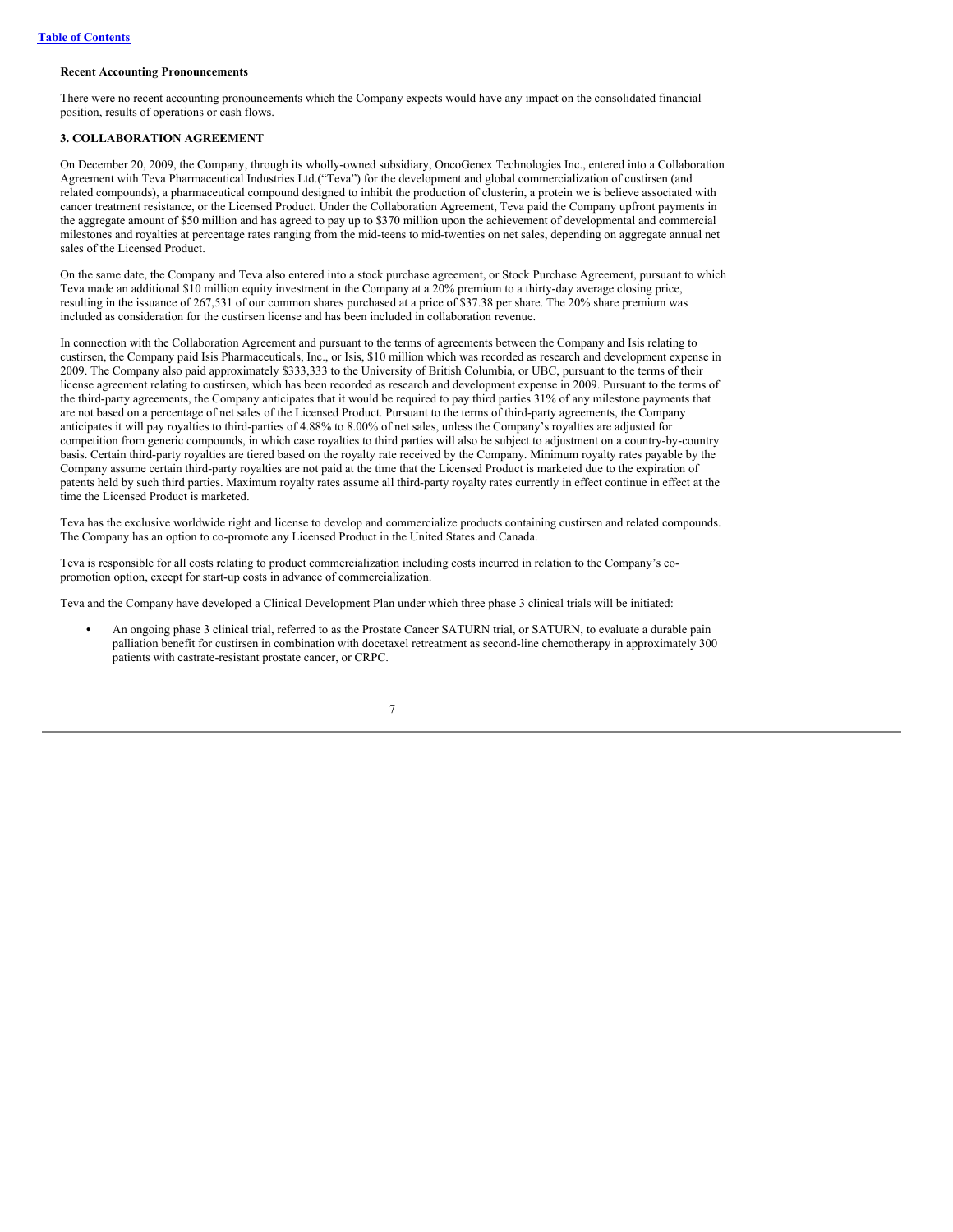- **•** An ongoing phase 3 clinical trial, referred to as the Synergy trial, or SYNERGY, to be conducted in approximately 125 cancer centers to evaluate a survival benefit for custirsen in combination with first-line docetaxel treatment in approximately 800 patients with CRPC.
- **•** A phase 3 clinical trial to evaluate a survival benefit for custirsen in combination with first-line chemotherapy in patients with non-small cell lung cancer, or NSCLC, which is expected to be initiated in 2011 following successful manufacturing of additional custirsen drug product and completion of drug-drug interaction DDI studies. The trial is expected to enroll approximately 950 patients. The study protocol will include two futility assessments and one interim analysis for efficacy. The first-line chemotherapy regimen has been selected as carboplatin and paclitaxel.

Teva will be responsible for conducting any other studies and development work necessary to obtain required regulatory approvals. The Company may assume some of these activities if assigned by the joint steering committee. Teva will be responsible for all such costs. The joint steering committee will oversee the development and regulatory approval of any Licensed Product. The Company may terminate its participation in the joint steering committee at any time.

Funding responsibilities for the Clinical Development Plan will be allocated as follows:

- **•** The Company will be required to spend \$30 million in direct and indirect development costs, and
- **•** Teva will fund all other expenses under the Clinical Development Plan.

The Collaboration Agreement will remain in effect, on a country-by-country basis, until the expiration of the obligation of Teva to pay royalties on sales of the Licensed Product in such country (or earlier termination under its terms). After the completion of all three phase 3 clinical trials set forth in the Clinical Development Plan, or upon early termination due to a material adverse change in the Company's patent rights related to custirsen or safety issues or "futility" as defined in the Collaboration Agreement, Teva may terminate the Collaboration Agreement in its sole discretion upon three months' notice if notice is given prior to regulatory approval of a Licensed Product and upon six months' notice if notice is given after such regulatory approval. If Teva terminates the Collaboration for any reasons other than an adverse change in custirsen patent rights, safety issues or "futility" determination as previously described, it will remain responsible for paying for any remaining costs of all three phase 3 clinical trials, except for specified development expenses that are the responsibility of the Company. Either party may terminate the Collaboration Agreement for an uncured material breach by the other party or upon the bankruptcy of either party. If the Collaboration Agreement is terminated by the Company for other than an uncured material breach by Teva, the Company will pay Teva a royalty on sales of Licensed Products. The percentage rates of such royalties (which are in the single digits) vary depending on whether termination occurs prior to the first regulatory approval in the United States or a primary European Market or after one of these approvals. These royalties would expire on a country-by-country basis on the earlier of ten years after the first commercial sale of a Licensed Product or certain thresholds related to generic competition.

In the event of a change of control of the Company, within 90 days of the change of control, Teva may terminate the joint steering committee in its sole discretion, terminate the co-promotion option in its sole discretion if not then exercised by the Company or if exercised but not yet executed by the Company, or terminate the co-promotion option if in its commercially reasonable opinion copromotion with the Company's successor would be materially detrimental to Teva's interests.

Upon entering into the Collaboration Agreement, the Company assessed whether withholdings taxes were owed to the Israeli Tax Authority, or ITA, resulting from the Collaboration Agreement. It was the Company's position that withholdings taxes were not owed, and a claim was issued to the ITA accordingly. For accounting purposes, management concluded that the withholdings tax claim was an uncertain tax position, and \$3 million, which represented the potential withholdings tax obligation, once received from Teva was initially recorded as Restricted Cash pending the ITA review of our claim and a corresponding liability of \$3 million was included in Accounts Payable and Accrued Liabilities. In June 2010, the Company received approval from the ITA for our request for a withholdings tax exemption on amounts received from Teva in relation to the Collaboration Agreement. Following receipt of this approval from the ITA the \$3 million was released to the Company from escrow. Subsequently, the Company released the \$3 million liability and recorded a \$3 million income tax recovery in the second quarter of 2010.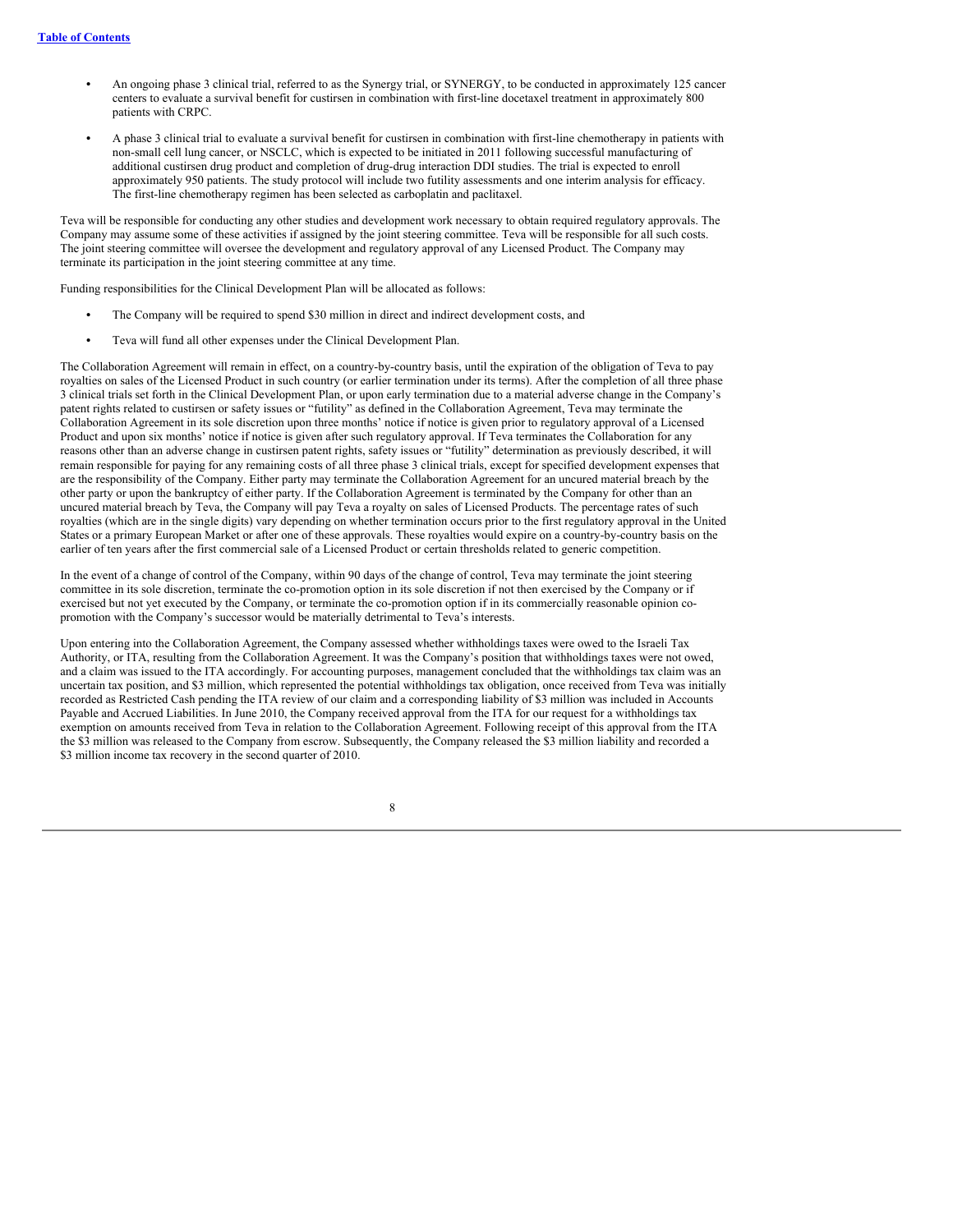Revenue for the three months ended March 31, 2011 was \$1.2 million, which consists of partial recognition of deferred collaboration revenue representing OncoGenex's contribution to the custirsen phase 3 development plan under our Collaboration Agreement with Teva and custirsen manufacturing costs incurred by OncoGenex in the year ended December 31, 2010 that are reimbursable from Teva. At March 31, 2011, a remaining balance of \$21.0 million of the up-front payment was recorded in deferred collaboration revenue. There was \$4.7 million in revenue recorded in the three months ended March 31, 2010 as a result of the Collaboration Agreement with Teva.

## **4. FAIR VALUE MEASUREMENTS**

With the adoption of ASC 820 "Fair Value Measurements and Disclosures", beginning January 1, 2008, assets and liabilities recorded at fair value in the balance sheets are categorized based upon the level of judgment associated with the inputs used to measure their fair value. For certain of the Company's financial instruments including cash and cash equivalents, amounts receivable, and accounts payable the carrying values approximate fair value due to their short-term nature.

ASC 820 specifies a hierarchy of valuation techniques based on whether the inputs to those valuation techniques are observable or unobservable. In accordance with ASC 820, these inputs are summarized in the three broad level listed below:

- Level 1 Quoted prices in active markets for identical securities;
- Level 2 Other significant observable inputs that are observable through corroboration with market data (including quoted prices in active markets for similar securities);
- **•** Level 3 Significant unobservable inputs that reflect management's best estimate of what market participants would use in pricing the asset or liability.

As quoted prices in active markets are not readily available for certain financial instruments, the Company obtains estimates for the fair value of financial instruments through third party pricing service providers.

In determining the appropriate levels, the Company performed a detailed analysis of the assets and liabilities that are subject to ASC 820.

The Company invests its excess cash in accordance with investment guidelines that limit the credit exposure to any one financial institution other than securities issued by the U.S. Government. Our securities are not collateralized and mature within one year.

A description of the valuation techniques applied to the Company's financial instruments measured at fair value on a recurring basis follows.

*Financial Instruments*

*Cash*

Significant amounts of cash are held on deposit with a large well established Canadian financial institution.

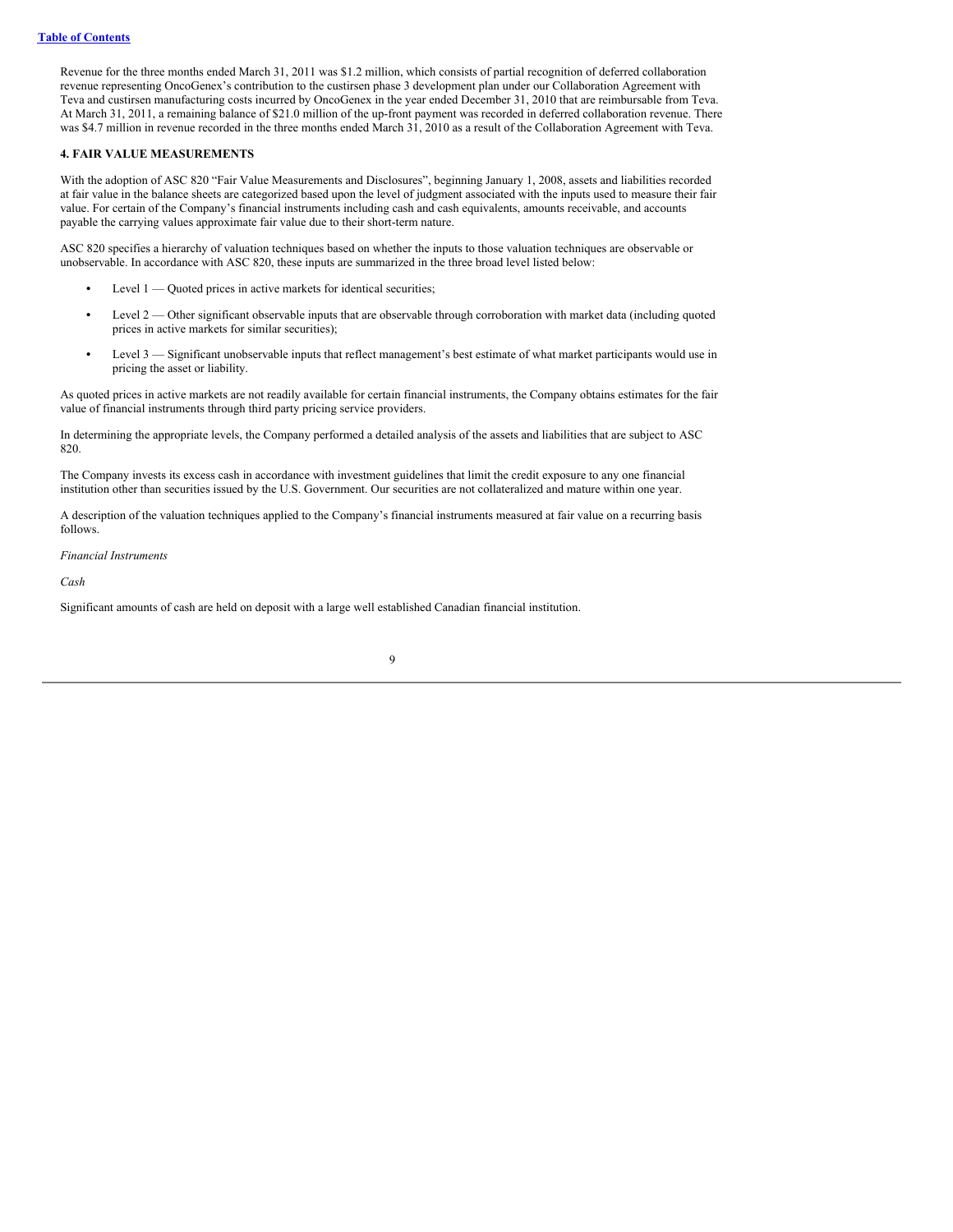#### *Government and Agency Securities*

Government Securities U.S. and Canadian Government securities are valued using quoted market prices. Valuation adjustments are not applied. Accordingly, U.S. and Canadian government securities are categorized in Level 1 of the fair value hierarchy.

U.S. Agency Securities U.S. agency securities are comprised of two main categories consisting of callable and non-callable agencyissued debt securities. Non-callable agency-issued debt securities are generally valued using quoted market prices. Callable agency issued debt securities are valued by benchmarking model-derived prices to quoted market prices and trade data for identical or comparable securities. Actively traded non-callable agency issued debt securities are categorized in Level 1 of the fair value hierarchy. Callable agency issued debt securities are categorized in Level 2 of the fair value hierarchy.

## *Corporate and Other Debt*

Corporate Bonds and Commercial Paper The fair value of corporate bonds and commercial paper is estimated using recently executed transactions, market price quotations (where observable), bond spreads or credit default swap spreads adjusted for any basis difference between cash and derivative instruments. The spread data used are for the same maturity as the bond. If the spread data does not reference the issuer, then data that reference a comparable issuer are used. When observable price quotations are not available, fair value is determined based on cash flow models with yield curves, bond or single name credit default swap spreads and recovery rates based on collateral values as significant inputs. Corporate bonds and commercial paper are generally categorized in Level 2 of the fair value hierarchy; in instances where prices, spreads or any of the other aforementioned key inputs are unobservable, they are categorized in Level 3 of the hierarchy.

The following table presents information about our assets and liabilities that are measured at fair value on a recurring basis, and indicates the fair value hierarchy of the valuation techniques we utilized to determine such fair value:

| (in thousands)                       |              | <b>Level 1</b><br><b>Level 2</b> |    | Level 3 |    | 2011                     |    |        |
|--------------------------------------|--------------|----------------------------------|----|---------|----|--------------------------|----|--------|
| <b>Assets</b>                        |              |                                  |    |         |    |                          |    |        |
| Cash                                 |              | 2,249                            | \$ |         |    |                          |    | 2,249  |
| Money market securities              | $\mathbb{S}$ | 3,963                            | \$ |         |    | $\overline{\phantom{a}}$ | Φ  | 3,963  |
| Government securities                | S            | 5,064                            | S  |         | S  | $\hspace{0.05cm}$        |    | 5,064  |
| Corporate bonds and commercial paper | ъ            |                                  | \$ | 70,324  | \$ | $\overline{\phantom{m}}$ | J  | 70,324 |
|                                      | S            | 11,276                           | \$ | 70,324  | \$ |                          |    | 81,600 |
| <b>Liabilities</b>                   |              |                                  |    |         |    |                          |    |        |
| Warrants                             | S            |                                  | S  |         | S  | 13.141                   | \$ | 13,141 |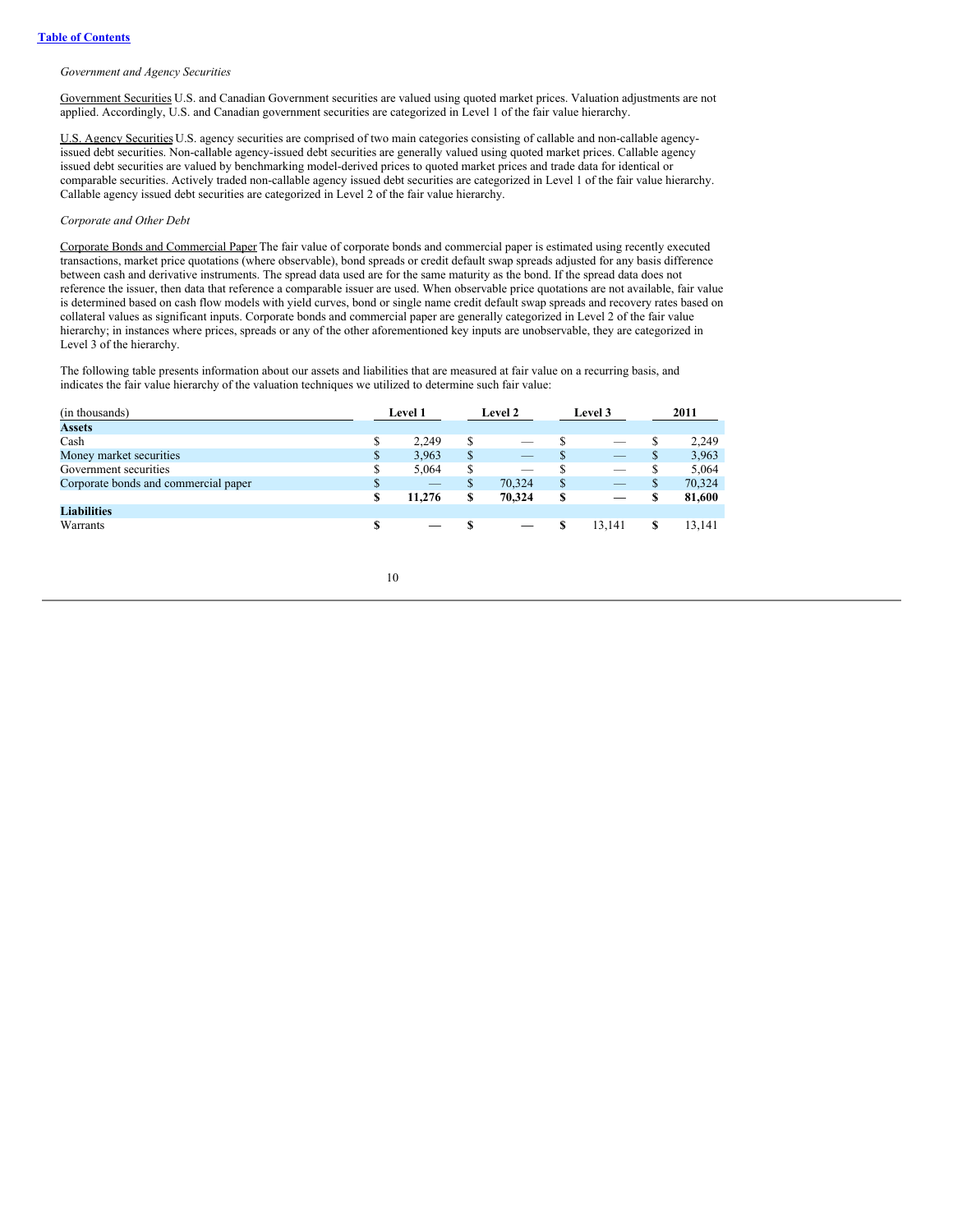Marketable securities consist of the following:

| (in thousands)                       |    | Amortized<br>Cost |              | Gross<br><b>Unrealized</b><br>Gain |     | Gross<br><b>Unrealized</b><br>Loss |               | <b>Estimated</b><br><b>Fair Value</b> |  |
|--------------------------------------|----|-------------------|--------------|------------------------------------|-----|------------------------------------|---------------|---------------------------------------|--|
| 2011                                 |    |                   |              |                                    |     |                                    |               |                                       |  |
| Cash                                 |    | 2,249             | \$           |                                    | S   |                                    |               | 2,249                                 |  |
| Money market securities              |    | 3,461             | \$           |                                    | S   |                                    | \$            | 3,461                                 |  |
| Government securities                |    | 1,000             | \$           |                                    |     |                                    |               | 1,000                                 |  |
| Corporate bonds and commercial paper |    | 288               | \$           |                                    | S   |                                    | <sup>\$</sup> | 288                                   |  |
| Cash and cash equivalents            | \$ | 6,998             | S            |                                    | S   |                                    | \$            | 6,998                                 |  |
| Money market securities              | \$ | 502               | \$           |                                    | \$  |                                    | \$            | 502                                   |  |
| <b>Restricted cash</b>               | \$ | 502               | \$           |                                    | S   |                                    | S             | 502                                   |  |
| Government securities                | \$ | 4,002             | \$           | 62                                 | S   |                                    | \$            | 4,064                                 |  |
| Corporate bonds and commercial paper |    | 70,076            | S            | 8                                  | \$. | (48)                               | \$            | 70,036                                |  |
| <b>Short-term investments</b>        | S  | 74,078            | $\mathbb{S}$ | 70                                 | S   | (48)                               | \$            | 74,100                                |  |

All securities included in cash, and cash equivalents have maturities of 90 days or less at the time of purchase. All securities included in short-term investments have maturities of within one year of the balance sheet date.

There were no significant realized or unrealized gains or losses on the sales of marketable securities in the three months ended March 31, 2011 and no significant unrealized gains or losses are included in accumulated other comprehensive income as at March 31, 2011. Realized gains and losses are transferred out of accumulated other comprehensive income into interest income using the specific identification method.

All of the marketable securities held as of March 31, 2011 had maturities of one year or less. The Company only invests in A (or equivalent) rated securities with maturities of one year or less. Given the quality of the investment portfolio, its short-term nature, and subsequent proceeds collected on sale of securities that reached maturity, the Company does not believe that there are any other than temporary impairments related to its investments in marketable securities at March 31, 2011.

As of March 31, 2011, the Company recorded a \$13,141,000 warrant liability. The Company reassesses the fair value of the common stock warrants at each reporting date utilizing a Black-Scholes pricing model. Inputs used in the pricing model include estimates of stock price volatility, expected warrant life and risk-free interest rate. The computation of expected volatility was based on the historical volatility of comparable companies from a representative peer group selected based on industry and market capitalization. See note 5(d) in the Notes to Financial Statements for further details on the inputs used in the Black-Scholes pricing model used to recalculate the warrant liability.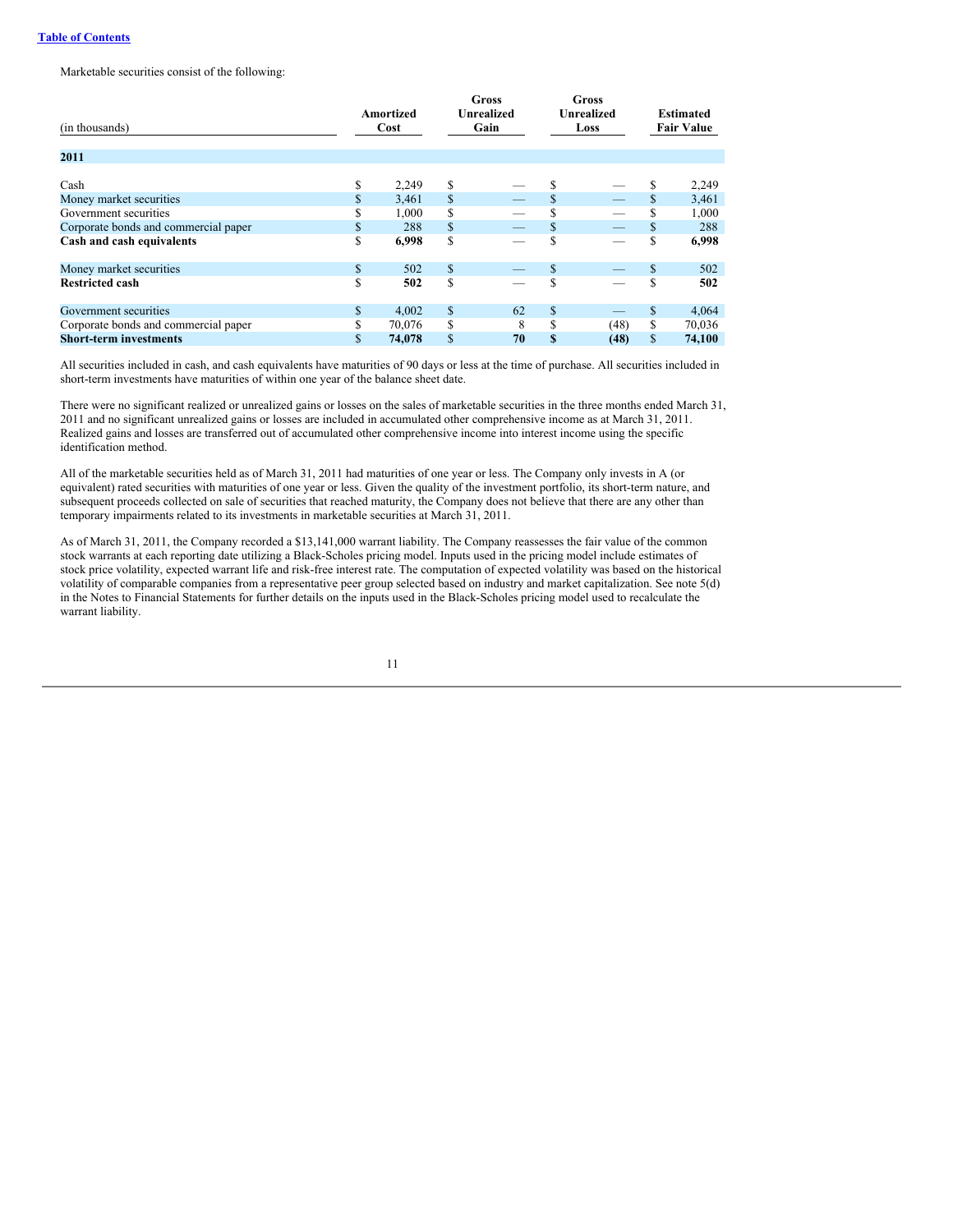## **Table of [Contents](#page-1-0)**

The following table presents the changes in fair value of the Company's total Level 3 financial liabilities for the year ended March 31, 2011:

|                   | Liability at<br>December 31. |        |  |                | Remaining |          |                    |  |
|-------------------|------------------------------|--------|--|----------------|-----------|----------|--------------------|--|
|                   |                              |        |  | Gain (loss) on |           |          | Liability at March |  |
| (In thousands)    | 2010                         |        |  | warrants       |           | 31, 2011 |                    |  |
| Warrant liability |                              | 15.269 |  | 2.128          |           | 13.141   |                    |  |

## **5. COMMON STOCK**

## **[a] Authorized**

25,000,000 authorized common shares, par value of \$0.001, and 5,000,000 preferred shares, par value of \$0.001.

## **[b] Issued and Outstanding Shares**

During the three month period ended March 31, 2011 the Company issued 24,660 common shares upon exercise of stock options (period ended March 31,  $2010 - 51,428$ ) to satisfy stock option exercises.

#### **[c] Stock options**

## *2010 Performance Incentive Plan*

At the 2010 Annual Meeting of Stockholders of the Company held on June 8, 2010, stockholders of the Company approved the 2010 Performance Incentive Plan. Following the approval of the 2010 Performance Incentive Plan, we are no longer able to issue additional equity awards under any of our other equity compensation plans. As at March 31, 2011 the Company has reserved, pursuant to various plans, 1,003,911 common shares for issuance upon exercise of stock options by employees, directors, officers and consultants of the Company, of which 750,342 are reserved for options currently outstanding, and 253,569 are available for future option grants.

## *Stock Option Summary*

Options vest in accordance with terms as determined by the Board, typically over four years for employee grants and one to three years for Board of Director option grants. The expiry date for each option is set by the Board, which is typically seven to ten years. The exercise price of the options is determined by the Board but generally will be at least equal to the fair value of the share at the grant date.

Stock option transactions and the number of stock options outstanding are summarized below:

|                                   | <b>Number</b><br>of<br>Optioned<br>Common<br><b>Shares</b><br># | Weighted<br>Average<br><b>Exercise</b><br>Price<br>S |
|-----------------------------------|-----------------------------------------------------------------|------------------------------------------------------|
| <b>Balance, December 31, 2010</b> | 744,913                                                         | 8.73                                                 |
| Option grants                     | 40,500                                                          | 16.65                                                |
| Option expirations/cancellations  | (2,000)                                                         | 22.28                                                |
| Option exercises                  | (24,660)                                                        | 3.67                                                 |
| <b>Option forfeitures</b>         | (8, 411)                                                        | 11.44                                                |
| Balance, March 31, 2011           | 750,342                                                         | 9.26                                                 |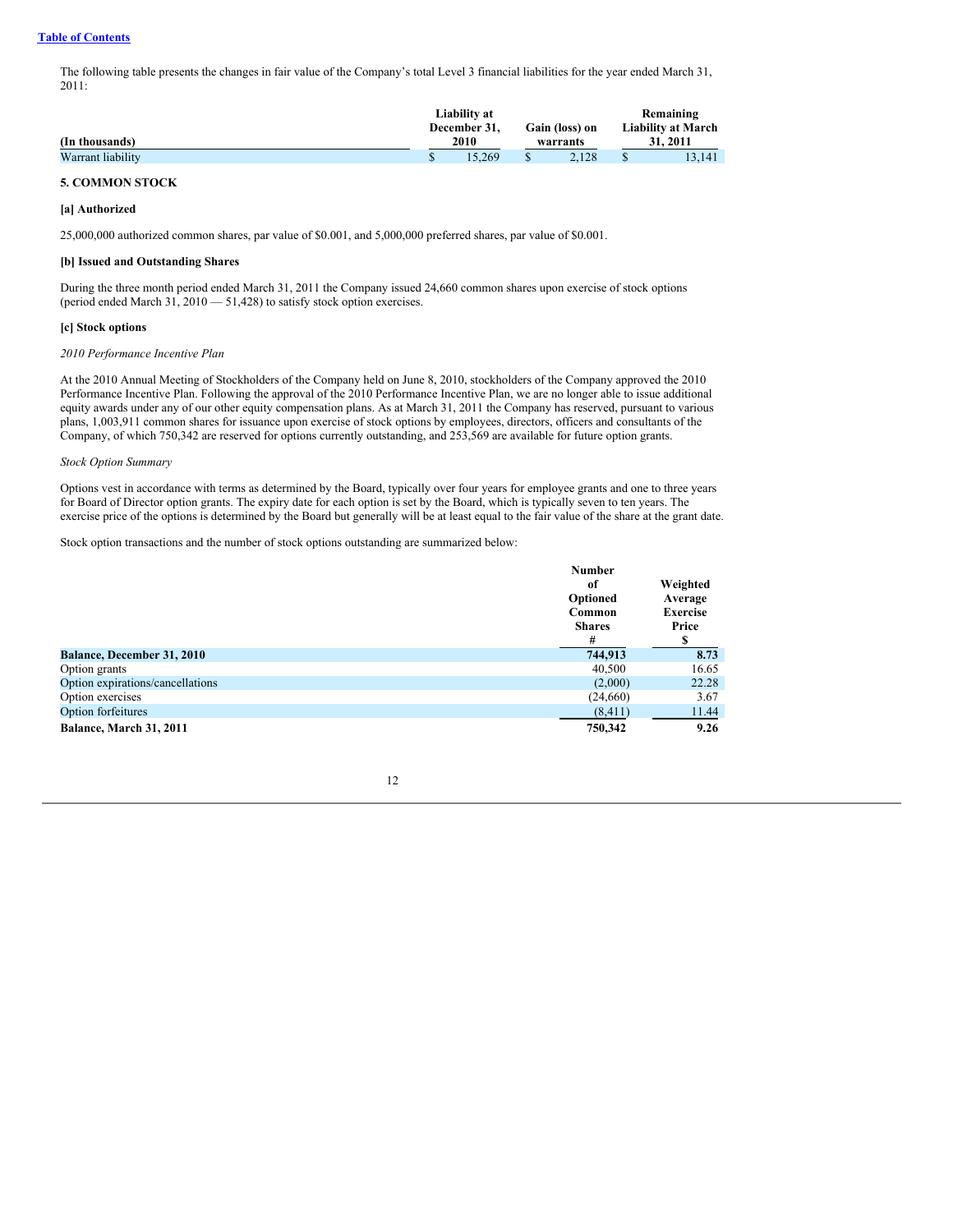The fair value of each stock award is estimated on the grant date using the Black-Scholes option-pricing model based on the weightedaverage assumptions noted in the following table:

|                          | Three months ended<br>March 31, |         |
|--------------------------|---------------------------------|---------|
|                          | 2011                            | 2010    |
| Risk-free interest rates | $2.74\%$                        | 2.44%   |
| Expected dividend yield  | $0\%$                           | $0\%$   |
| Expected life            | 7 years                         | 5 years |
| Expected volatility      | 75%                             | 73%     |

The expected life was calculated based on the simplified method as permitted by the SEC's Staff Accounting Bulletin 110, Share-Based Payment. The computation of expected volatility was based on the historical volatility of comparable companies from a representative peer group selected based on industry and market capitalization. The Company considers the use of these methods of calculating expected term and volatility appropriate because of the lack of sufficient historical exercise data following the reverse takeover of Sonus. The risk-free interest rate was based on a U.S. Treasury instrument whose term is consistent with the expected life of the stock options. In addition to the assumptions above, as required under ASC 718, management made an estimate of expected forfeitures and is recognizing compensation costs only for those equity awards expected to vest.

The results for the periods set forth below included share-based compensation expense in the following expense categories of the consolidated statements of loss:

|                                       |      | <b>Three Months Ended</b><br>March 31, |  |  |  |  |
|---------------------------------------|------|----------------------------------------|--|--|--|--|
| (In thousands)                        | 2011 | 2010                                   |  |  |  |  |
|                                       |      |                                        |  |  |  |  |
| Research and development              | 121  | 69                                     |  |  |  |  |
| General and administrative            | 150  | 99                                     |  |  |  |  |
| <b>Total share-based compensation</b> | 271  | 168                                    |  |  |  |  |

Options vest in accordance with terms as determined by the Board, typically over three or four years for employee grants and over one or three years for Board of Director option grants. The expiry date for each option is set by the Board with, which is typically seven to ten years. The exercise price of the options is determined by the Board but is at least equal to the fair value of the share at the grant date.

As at March 31, 2011 and December 31, 2010 the total unrecognized compensation expense related to stock options granted is \$3,081,000 and \$2,962,000 respectively, which is expected to be recognized into expense over a period of approximately four years.

#### **[d] Stock Warrants**

At March 31, 2011, there were exercisable warrants outstanding to purchase 1,587,301 shares of common stock at an exercise price of \$20 per share, expiring in October 2015. No warrants were exercised during the three months ended March 31, 2011 or three months ended March 31, 2010.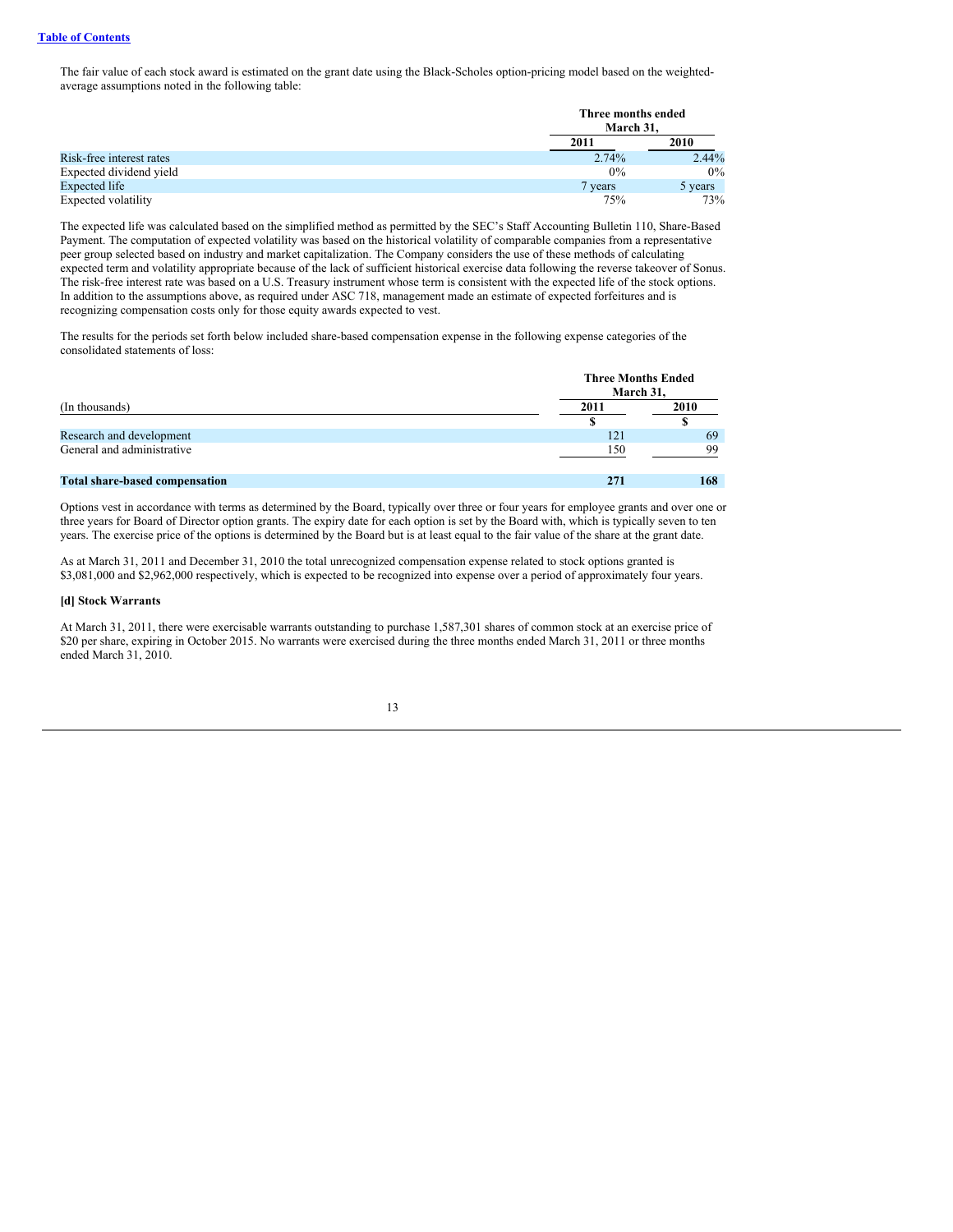The estimated fair value of warrants issued is reassessed at each balance sheet date using the Black-Scholes option pricing model. The following assumptions were used to value the warrants on the following balance sheet dates:

|                          | Three months ended<br>March 31, |      |
|--------------------------|---------------------------------|------|
|                          | 2011                            | 2010 |
| Risk-free interest rates | $2.21\%$                        |      |
| Expected dividend yield  | $0\%$                           |      |
| <b>Expected life</b>     | 4.6 years                       |      |
| Expected volatility      | 75%                             |      |

#### **[e] Loss per Common Share**

|                                                      | <b>Three Months Ended</b><br>March 31. |           |  |           |  |
|------------------------------------------------------|----------------------------------------|-----------|--|-----------|--|
| (In thousands except shares and per share amounts)   |                                        | 2011      |  | 2010      |  |
| <b>Numerator</b>                                     |                                        |           |  |           |  |
| Loss attributable to common shareholders as reported | S                                      | 3.045     |  | 3,044     |  |
| <b>Denominator</b>                                   |                                        |           |  |           |  |
| Weighted average number of common shares outstanding |                                        | 9,713,413 |  | 6,333,272 |  |
| Basic and diluted loss per common share              |                                        | 0.31      |  | 0.48      |  |

As of March 31, 2011 and December 31, 2010 a total of 2,337,643 and 2,332,214 options and warrants, respectively, have not been included in the calculation of potential common shares as their effect on diluted per share amounts would have been anti-dilutive.

## **6. RESTRUCTURING ACTIVITIES**

On August 21, 2008, Sonus Pharmaceuticals, Inc. ("Sonus") completed a transaction ("the Arrangement") with OncoGenex Technologies Inc., ("OncoGenex Technologies") whereby Sonus acquired all of the outstanding preferred shares, common shares and convertible debentures of OncoGenex Technologies. Sonus then changed its name to OncoGenex Pharmaceuticals, Inc. Prior to the Arrangement, Sonus entered into a non-cancellable lease arrangement for office space located in Bothell, Washington, which is considered to be in excess of the Company's current requirements. The Company is currently in the process of evaluating opportunities to exit or sublet portions of the leased space and recorded an initial restructuring charge of \$2,084,000 on August 21, 2008 as part of the purchase price allocation. The liability is computed as the present value of the difference between the remaining lease payments due less the estimate of net sublease income and expenses and has been accounted for in accordance with the then effective EITF No. 95-3, "Recognition of Liabilities in Connection with a Purchase Business Combination". This represents the Company's best estimate of the liability. Subsequent changes in the liability due to changes in estimates of sublease assumptions are recognized as adjustments to restructuring charges.

In June 2009, the Company revised its sublease income assumptions used to estimate the excess lease facility liability. These assumptions were subsequently revised again in December 2009 and September 2010. These changes in estimate resulted in increases in the value of the excess lease liability of \$494,000, \$3,457,000, and \$4,038,000 and a corresponding expense recorded in June 2009, December 2009, and September 2010, respectively, to reflect these changes in estimate. The estimated value of the liability remaining with respect to excess facilities was \$7,467,000 as of December 31, 2010. In the three months ended March 31, 2011, with respect to excess facilities, \$338,000 was amortized into income resulting in a remaining liability of \$7,129,000 at March 31, 2011.

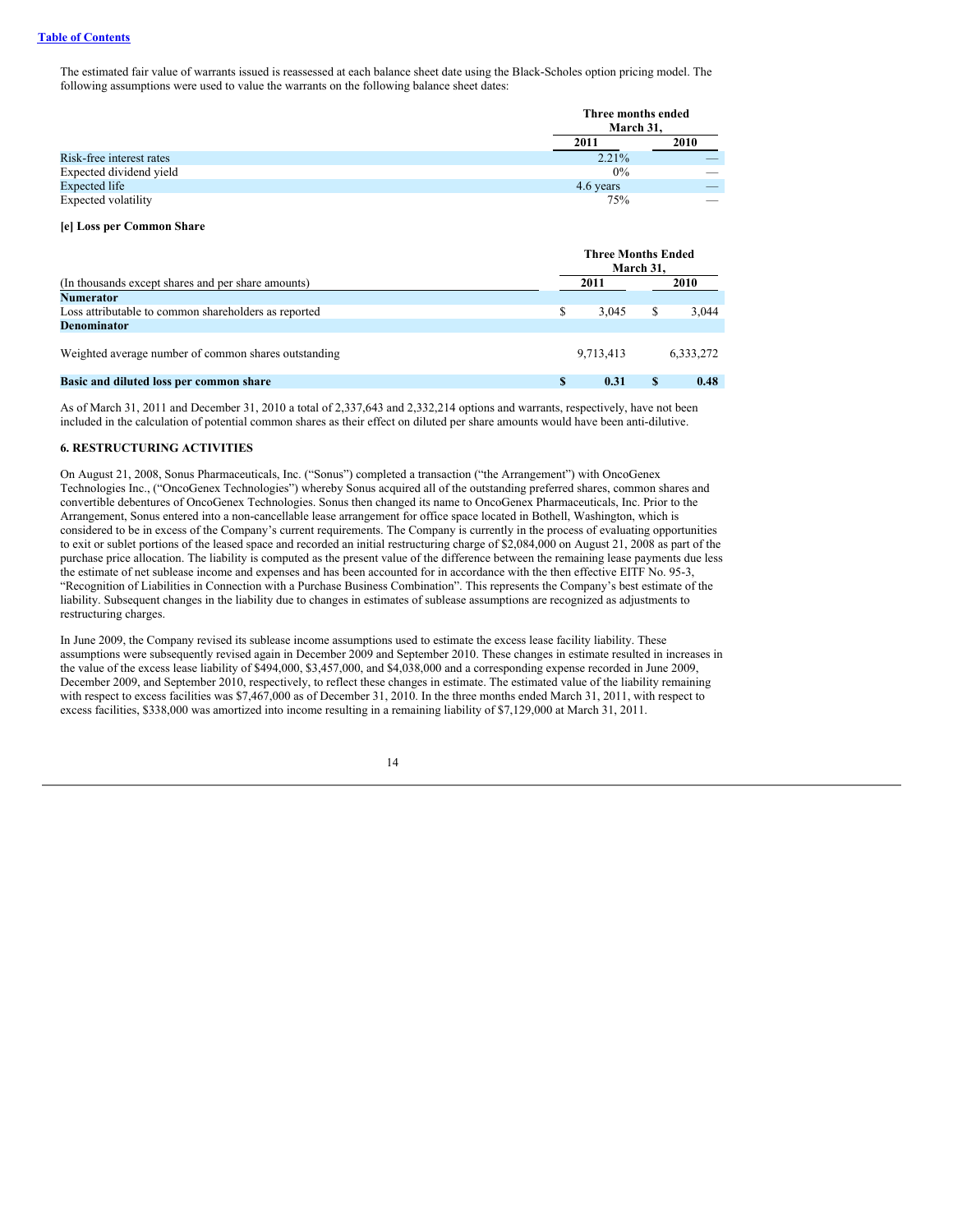| (In thousands)                             | Remaining<br>Liability at<br><b>December 31, 2010</b> | Amortization<br>of excess<br>lease facility | <b>Additional</b><br>Liability<br>Recorded | Remaining<br>Liability<br>at March 31, 2011 |
|--------------------------------------------|-------------------------------------------------------|---------------------------------------------|--------------------------------------------|---------------------------------------------|
| Current portion of excess lease facility   | 1.303                                                 | 23                                          | _                                          | 1.280                                       |
| Long-term portion of excess lease facility | 6.164                                                 | 315                                         | $\overline{\phantom{0}}$                   | 5,849                                       |
| Total                                      | 7.467                                                 | 338                                         |                                            | 7.129                                       |

## **7. COMMITMENTS AND CONTINGENCIES**

## *Teva Pharmaceutical Industries Ltd.*

Under the Collaboration Agreement, Teva made upfront payments in the aggregate amount of \$50 million, may make up to \$370 million in additional payments upon the achievement of developmental and commercial milestones and may be required in the future to pay royalties at percentage rates ranging from the mid-teens to mid-twenties on net sales. The Company is required to contribute \$30 million in direct and indirect costs towards the Clinical Development Plan. As of March 31, 2011, \$9.0 million of these costs have been incurred by OncoGenex, resulting in a remaining funding responsibility of \$21.0 million which has been recorded under Current and Long-term Deferred Collaboration Revenue as of March 31, 2011. Teva will fund all other expenses under the Clinical Development Plan. See note 3 in the Notes to Financial Statements for further details on our Collaboration Agreement with Teva.

## *Isis Pharmaceuticals Inc. and University of British Columbia*

To facilitate the execution and performance of the Collaboration Agreement with Teva, OncoGenex and Isis agreed to amend the Isis License Agreement and the Company and UBC agreed to amend the UBC License Agreement, in each case, effective December 19 and December 20, 2009, respectively.

The amendment to the Isis License Agreement provides, among other things, that if the Company is the subject of a change of control with a third party, where the surviving company immediately following such change of control has the right to develop and sell the product, then (i) a milestone payment of \$20 million will be due and payable to Isis 21 days following the first commercial sale of the product in the United States; and (ii) unless such surviving entity had previously sublicensed the product and a royalty rate payable to Isis by the Company has been established, the applicable royalty rate payable to Isis will thereafter be the maximum amount payable under the Isis License Agreement. Any non-royalty milestone amounts previously paid will be credited toward the \$20 million milestone if not already paid. As a result of the \$10 million milestone payment payable to Isis in relation to the Collaboration Agreement, the remaining amount owing in the event of change of control discussed above is a maximum of \$10 million. As the Company has now licensed the product to Teva and established a royalty rate payable to Isis, no royalty rate adjustments would apply if Teva acquires the Company and is the surviving company. If the \$30 million in advanced reimbursement of development activities has not been spent by OncoGenex prior to the third anniversary of the Collaboration Agreement between OncoGenex and Teva, OncoGenex will pay Isis an amount equal to 30% of any un-spent portion less \$3.5 million.

In addition, we are required to pay to Isis 30% of all Non-Royalty Revenue we receive on custirsen sales. Isis has disclosed in its SEC filings that it is entitled to receive 30% of the up to \$370 million in milestone payments we may receive from Teva as part of the Collaboration Agreement; however, we believe that certain of the milestone payments related to sales targets may qualify as Royalty Revenue, and therefore be subject to the lesser payment obligations. No assurance can be provided that we will be entitled to receive these milestone payments or, if we are, that the applicable amount payable to Isis will be less than 30%.

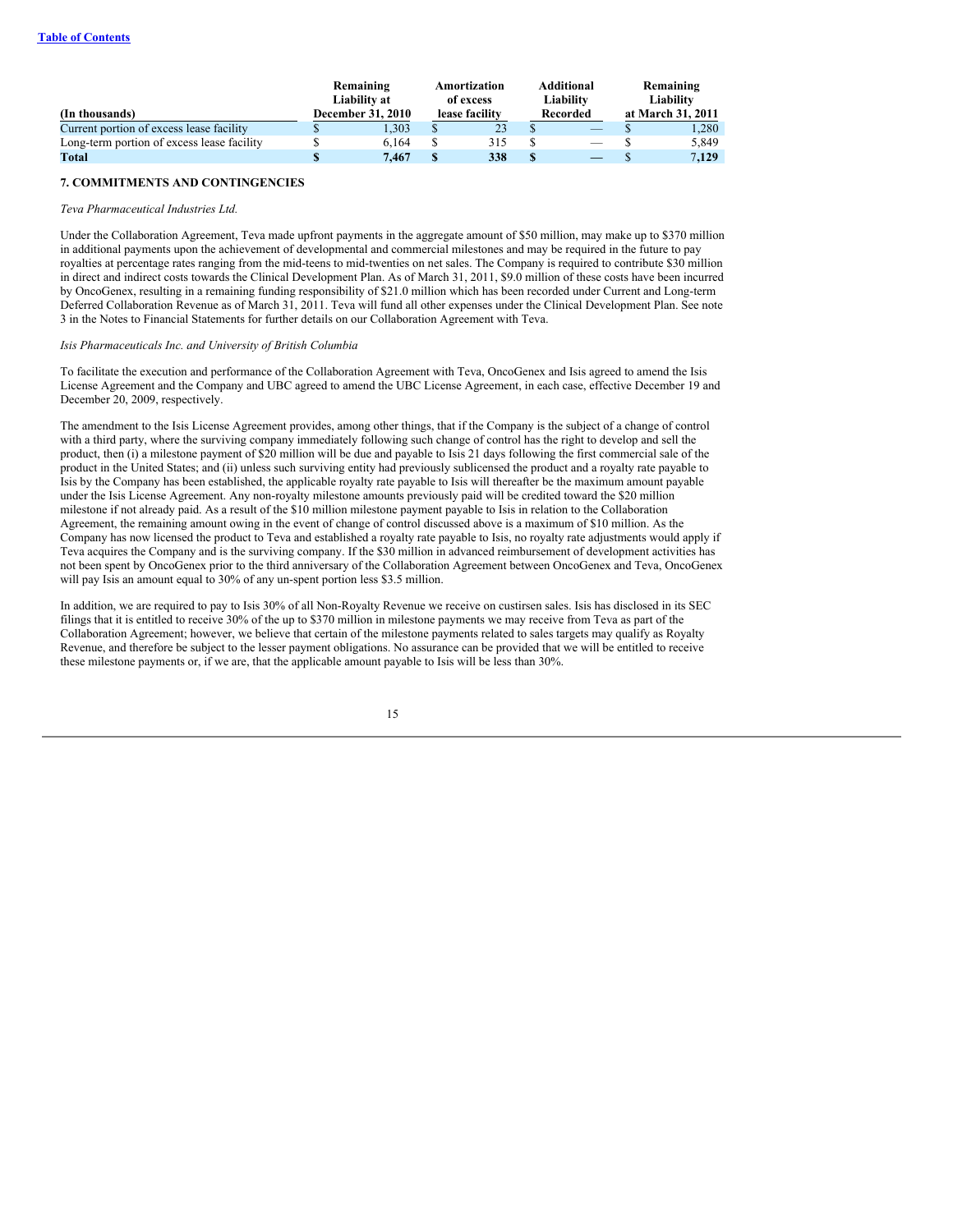Pursuant to license agreements the Company has with the UBC and Isis, the Company is obligated to pay milestone payments of up to CAD \$1.6 million and \$7.75 million, respectively, upon the achievement of specified product development milestones related to OGX-427 and OGX-225 and royalties on future product sales. We paid Isis and UBC \$750,000 and CAD \$100,000, respectively, in 2010 upon the initiation of a phase 2 clinical trial of OGX-427 in patients with CRPC. We do not anticipate making any royalty payments to Isis in 2011.

Unless otherwise terminated, the Isis agreements for custirsen and OGX-427 will continue for each product until the later of 10 years after the date of the first commercial product sale, or the expiration of the last to expire of any patents required to be licensed in order to use or sell the product, unless OncoGenex Technologies abandons either custirsen or OGX-427 and Isis does not elect to unilaterally continue development. The Isis agreement for OGX-225 will continue into perpetuity unless OncoGenex Technologies abandons the product and Isis does not elect to unilaterally continue development.

We are also obligated to pay to UBC certain patent costs and annual license maintenance fees for the extent of the patent life of CAD \$8,000 per year relating to custirsen, OGX-427 and OGX-225. The UBC agreements have effective dates ranging from November 1, 2001 to April 5, 2005 and each agreement expires upon the later of 20 years from its effective date or the expiry of the last patent licensed thereunder, unless otherwise terminated.

## *Bayer HealthCare LLC*

On August 7, 2008, Sonus completed an exclusive in-licensing agreement with Bayer HealthCare LLC for the right to develop, commercialize or sublicense a family of compounds known as caspase activators presently in pre-clinical research. Under terms of the agreement, Sonus was granted exclusive rights to develop two core compounds for all prophylactic and therapeutic uses in humans. Additionally, Sonus was granted rights to all other non-core compounds covered under the patents for use in oncology.

Under the terms of the agreement, Bayer received an upfront license fee of \$450,000. OncoGenex will make annual payments to Bayer on the anniversary date (Anniversary Payments), with an initial payment of \$100,000 paid in 2008. The payments increase by \$25,000 each year until the initiation of the first phase 3 clinical trial, at which point the Anniversary Payments reset to \$100,000 each year and increase by \$25,000 until the Company achieves either the first New Drug Application filing in the United States or the European Union. OncoGenex is obligated to pay royalties on net future product sales in addition to aggregate milestone payments of up to \$14,000,000 for clinical development and regulatory milestones. No milestone payments are triggered prior to the initiation of a phase 3 clinical trial. OncoGenex has the option to terminate this contract upon 60 days written notice to Bayer.

#### *Lease Arrangements*

The Company has an operating lease agreement for office space in Vancouver, Canada, which expires in September 2014.

Future minimum annual lease payments under the Vancouver lease are as follows (in thousands):

| 2011         | æ   | 80  |
|--------------|-----|-----|
| 2012         | \$  | 107 |
| 2013         | \$. | 107 |
| 2014         |     | 80  |
| <b>Total</b> | ¢   | 374 |

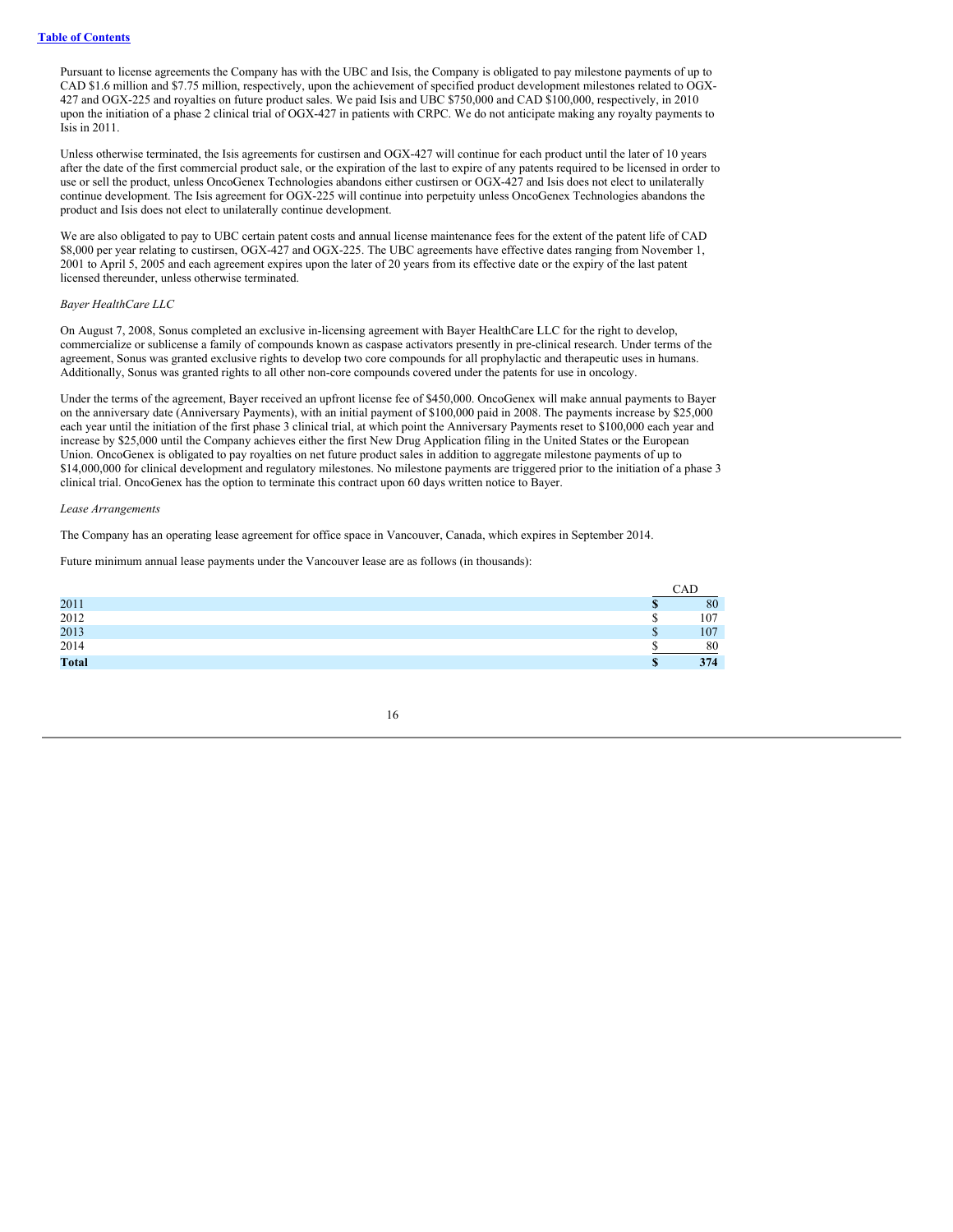In November 2006, prior to the Arrangement, Sonus entered into a non-cancellable operating lease agreement for office space in Bothell, Washington, expiring in 2017 (note 6). In connection with the lease, Sonus was required to provide a cash security deposit of approximately \$497,000, which is included in Other Long Term Assets. In addition, a standby letter of credit was issued in 2010, and \$502,000 was deposited in a restricted money market account as collateral. The Company is currently in the process of evaluating opportunities to exit or sublet portions of the leased space and has recorded a liability in the excess facilities lease charge of \$7,129,000 as at March 31, 2011 (note 6).

If the Company is unable to exit or sublet portions of this leased space, the future minimum annual lease payments are as follows (in thousands):

| 2011         | D  | 1,541  |
|--------------|----|--------|
| 2012         | S  | 2,117  |
| 2013         | \$ | 2,180  |
| 2014         |    | 2,246  |
| 2015         | \$ | 2,313  |
| Remainder    |    | 4,837  |
| <b>Total</b> | \$ | 15,234 |
|              |    |        |

Consolidated rent expense relating to both the Vancouver, Canada and Bothell, Washington offices for the periods ended March 31, 2011 and 2010 was \$642,000 and \$621,00 respectively.

#### *Guarantees and Indemnifications*

OncoGenex indemnifies its officers and directors for certain events or occurrences, subject to certain limits, while the officer or director is or was serving at our request in such capacity. The term of the indemnification period is equal to the officer's or director's lifetime.

The maximum amount of potential future indemnification is unlimited; however, we have obtained director and officer insurance that limits our exposure and may enable it to recover a portion of any future amounts paid. We believe that the fair value of these indemnification obligations is minimal. Accordingly, we have not recognized any liabilities relating to these obligations as of March 31, 2011.

We have certain agreements with certain organizations with which we do business that contain indemnification provisions pursuant to which we typically agree to indemnify the party against certain types of third-party claims. We accrue for known indemnification issues when a loss is probable and can be reasonably estimated. There were no accruals for or expenses related to indemnification issues for any period presented.

## **8. COMPREHENSIVE LOSS**

|                                                               | <b>Three Months Ended</b><br>March 31. |       |  |
|---------------------------------------------------------------|----------------------------------------|-------|--|
| (In thousands)                                                | 2010                                   | 2010  |  |
|                                                               |                                        |       |  |
| Loss for the period                                           | 3,045                                  | 3,044 |  |
| Unrealized gain on cash equivalents and marketable securities | 70                                     |       |  |
| Unrealized loss on cash equivalents and marketable securities | (48)                                   |       |  |
| Comprehensive loss                                            | 3.023                                  | 3.042 |  |

## **9. SUBSEQUENT EVENTS**

The Company has performed an evaluation of events occurring subsequent to March 31, 2011. Based on our evaluation, no material events have occurred requiring financial statement disclosure.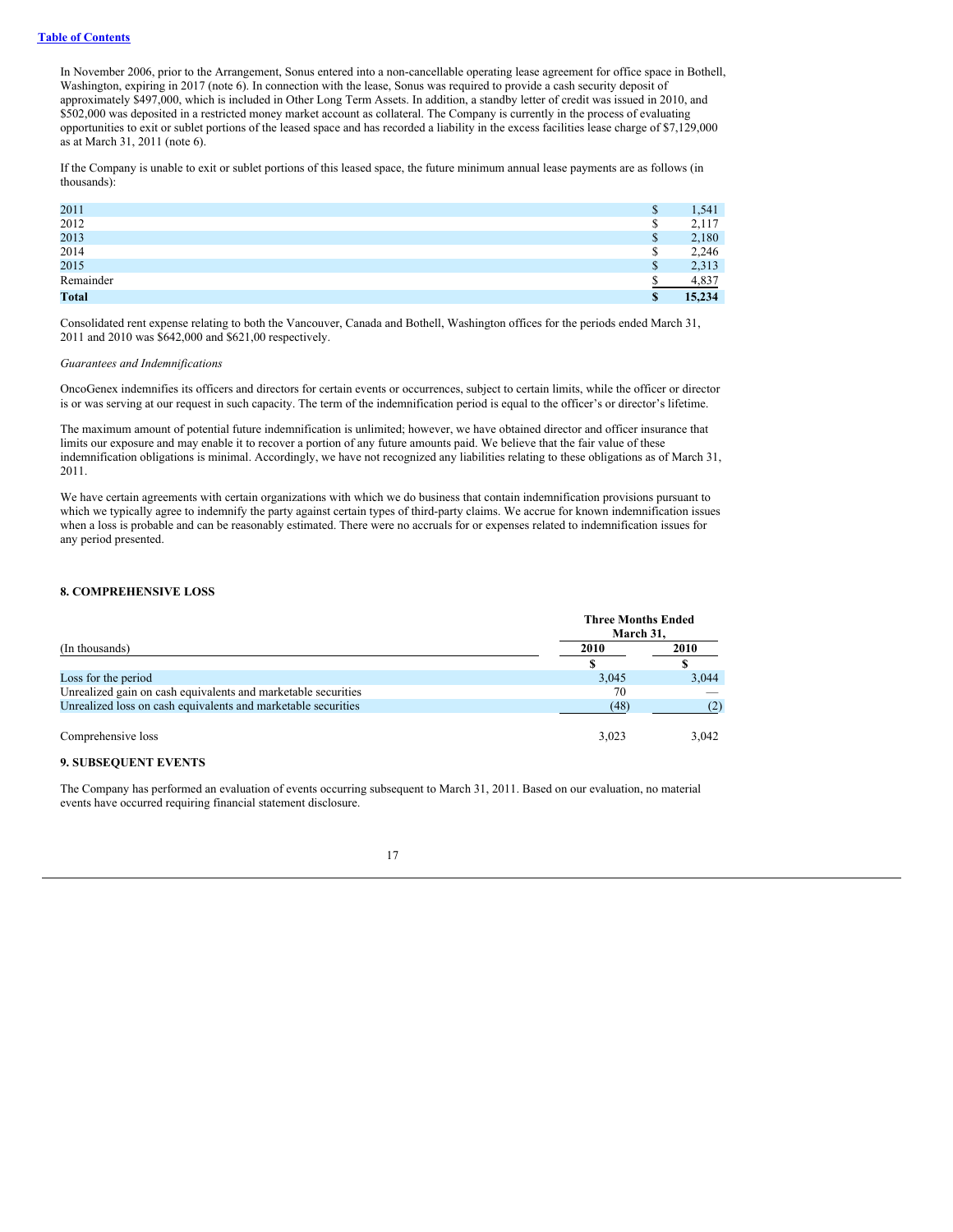## <span id="page-17-0"></span>**Item 2. Management's Discussion and Analysis of Financial Condition and Results of Operations**

## **INFORMATION REGARDING FORWARD LOOKING STATEMENTS**

This document contains "forward-looking statements" within the meaning of the Private Securities Litigation Reform Act of 1995. These forward-looking statements involve a number of risks and uncertainties. We caution readers that any forward-looking statement is not a guarantee of future performance and that actual results could differ materially from those contained in the forward-looking statement. These statements are based on current expectations of future events. Such statements include, but are not limited to, statements about future financial and operating results, plans, objectives, expectations and intentions, costs and expenses, interest rates, outcome of contingencies, financial condition, results of operations, liquidity, business strategies, cost savings, objectives of management and other statements that are not historical facts. You can find many of these statements by looking for words like "believes," "expects," "anticipates," "estimates," "may," "should," "will," "could," "plan," "intend," or similar expressions in this document or in documents incorporated by reference into this document. We intend that such forward-looking statements be subject to the safe harbors created thereby. Examples of these forward-looking statements include, but are not limited to:

- progress and preliminary and future results of clinical trials conducted by us or our collaborators;
- **•** anticipated regulatory filings, requirements and future clinical trials conducted by us or our collaborators;
- **•** our anticipated future capital requirements and the terms of any capital financing agreements;
- timing and amount of future contractual payments, product revenue and operating expenses;
- **•** market acceptance of our products and the estimated potential size of these markets; and
- **•** our anticipated future capital requirements and the terms of any capital financing agreements.

These forward-looking statements are based on the current beliefs and expectations of our management and are subject to significant risks and uncertainties. If underlying assumptions prove inaccurate or unknown risks or uncertainties materialize, actual results may differ materially from current expectations and projections. The following factors, among others, could cause actual results to differ from those set forth in the forward-looking statements:

- **•** uncertainty relating to the timing, feasibility and results of clinical trials;
- **•** dependence on Teva's ongoing commitment and ability to develop and commercialize custirsen;
- **•** dependence on the development and commercialization of our product candidates, particularly on custirsen;
- **•** the risk that research or previous clinical trial results may not be indicative of results in humans or in future studies;
- **•** uncertainties regarding the safety and effectiveness of our product candidates and technologies;
- **•** the timing, expense and uncertainty associated with the development and regulatory approval process for our product candidates;
- **•** uncertainties regarding our future operating results, and the risk that our product candidates will not obtain the requisite regulatory approvals to commercialize or that the future sales of our product candidates may be less than expected or nil;
- **•** future capital requirements and uncertainty of obtaining additional funding through debt or equity financings on terms acceptable to us;
- **•** acceptance of our products by the medical community;
- **•** the uncertainty associated with exiting or subleasing our excess office and laboratory space;
- **•** our ability to build out our product candidate pipeline through product in-licensing, acquisition activities, or otherwise;

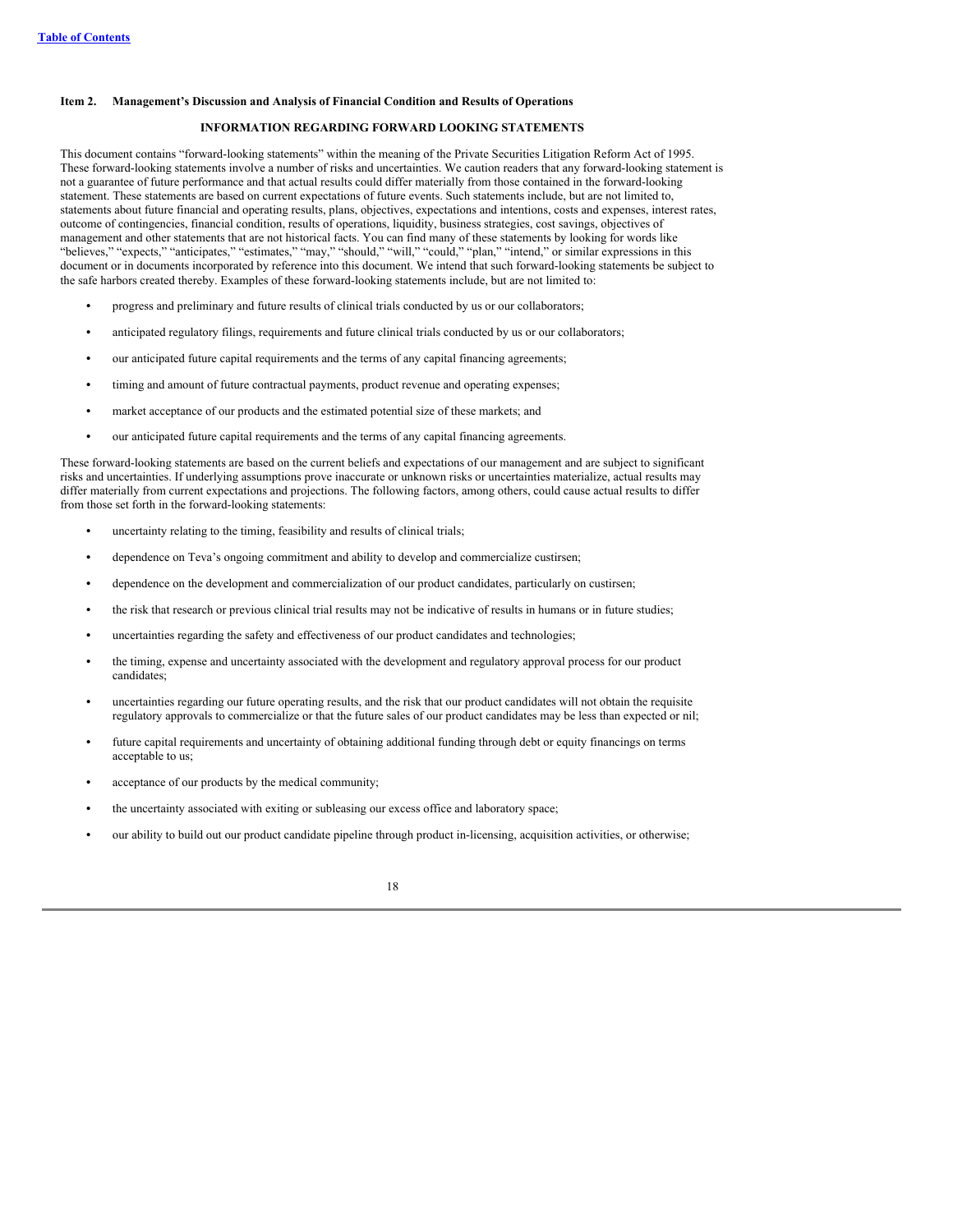- **•** changes in the treatment landscape, general competitive conditions within the drug development and pharmaceutical industry and new developments or therapies that may not work in combination with our product candidates;
- **•** the potential for product liability issues and related litigation;
- our dependence on key employees;
- **•** proper management of our operations;
- **•** the potential inability to successfully protect and enforce our intellectual property rights;
- **•** the reliance on third parties who license intellectual property rights to us to comply with the terms of such agreements and to enforce, prosecute and defend such intellectual property rights;
- **•** the reliance on third parties to manufacture and supply our product candidates;
- **•** the effect of current, pending or future legislation, regulations and legal actions in the United States, Canada and elsewhere affecting the pharmaceutical and healthcare industries;
- **•** volatility in the value of our common stock; and
- **•** general economic conditions.

You are cautioned not to place undue reliance on these forward-looking statements, which speak only as of the date of this document or, in the case of documents referred to or incorporated by reference, the date of those documents.

All subsequent written or oral forward-looking statements attributable to us or any person acting on our behalf are expressly qualified in their entirety by the cautionary statements contained or referred to in this section. We do not undertake any obligation to release publicly any revisions to these forward-looking statements to reflect events or circumstances after the date of this document or to reflect the occurrence of unanticipated events, except as may be required under applicable U.S. securities law. If we do update one or more forward-looking statements, no inference should be drawn that we will make additional updates with respect to those or other forwardlooking statements.

#### **MD&A Overview**

In Management's Discussion and Analysis of Financial Condition and Results of Operations, we explain the general financial condition and the results of operations for our Company, including:

- **•** an overview of our business;
- **•** results of operations and why those results are different from the prior year; and
- **•** capital resources we currently have and possible sources of additional funding for future capital requirements.

## **Overview of the Company**

OncoGenex is a biopharmaceutical company committed to the development and commercialization of new cancer therapies that address treatment resistance in cancer patients. We have four product candidates in our pipeline, custirsen, OGX-427, OGX-225, and CSP-9222, each of which has a distinct mechanism of action and represents a unique opportunity for cancer drug development. Of the product candidates in our pipeline, custirsen, and OGX-427 are clinical-stage assets. In the first quarter of 2011 we decided to cease our previously disclosed efforts to out-license product candidate SN2310 and we do not plan on pursuing any further development efforts for SN2310 in the future.

Our product candidates custirsen, OGX-427 and OGX-225 focus on mechanisms for treating resistance in cancer patients and are designed to address treatment resistance by blocking the production of specific proteins that we believe promote survival of tumor cells and are over-produced in response to a variety of cancer treatments. Our aim in targeting these particular proteins is to disable the tumor cell's adaptive defenses, thereby rendering the tumor cells more susceptible to attack with a variety of cancer therapies, including chemotherapy. We believe this approach will increase survival time and improve the quality of life for cancer patients. Product candidate CSP-9222 is the lead compound from a family of caspase activators that have been in-licensed from Bayer and demonstrate activation of programmed cell death in pre-clinical models.

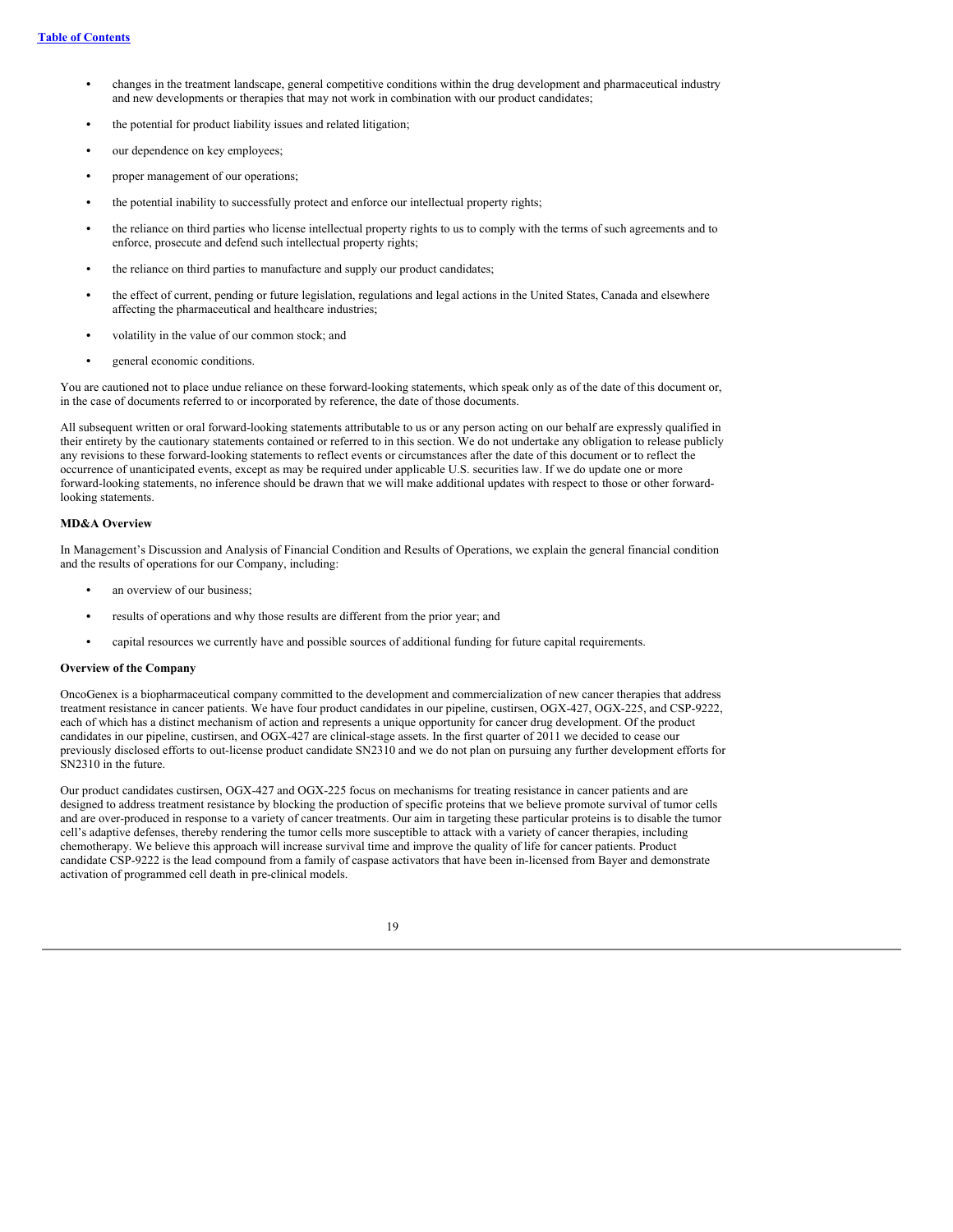#### *Product Candidate Custirsen*

As discussed above, in December 2009, we announced our entry into the Collaboration Agreement with Teva for the development and global commercialization of custirsen (and related compounds targeting clusterin, excluding OGX-427 and OGX-225).

We and Teva have developed a Clinical Development Plan under which two phase 3 clinical trials have been initiated and one additional phase 3 clinical trial will be initiated. We have designed two of the phase 3 clinical trials to evaluate the clinical benefit of custirsen in patients with castrate-resistant prostate cancer, or CRPC, and, together with Teva, we have designed a third phase 3 clinical trial to evaluate the clinical benefit of custirsen in non-small cell lung cancer, or NSCLC, as follows:

- **•** The ongoing phase 3 clinical trial, referred to as the Prostate Cancer SATURN trial, or SATURN, to evaluate a durable pain palliation benefit for custirsen in combination with docetaxel retreatment as second-line chemotherapy in approximately 300 patients with CRPC.
- **•** The ongoing phase clinical trial, referred to as the Synergy trial, or SYNERGY, to be conducted in approximately 125 cancer centers to evaluate a survival benefit for custirsen in combination with first-line docetaxel treatment in approximately 800 patients with CRPC.
- **•** A phase 3 clinical trial to evaluate a survival benefit for custirsen in combination with first-line chemotherapy in patients with NSCLC, which is expected to be initiated in 2011 following successful manufacturing of additional custirsen drug product and completion of DDI studies. The trial is expected to enroll approximately 950 patients. The study protocol will include two futility assessments and one interim analysis for efficacy. The first-line chemotherapy regimen has been selected as carboplatin and paclitaxel.

For detailed information regarding our relationship with Teva and the Collaboration Agreement, refer to the discussion under the heading "Business—License and Collaboration Agreements—Teva Pharmaceutical Industries Ltd." included in our 2010 Annual Report on Form 10-K filed on March 10, 2011.

Custirsen received Fast Track designations from the U.S. Food and Drug Administration, or FDA, for the treatment of progressive metastatic prostate cancer in combination with docetaxel for both first- and second-line docetaxel treatment. The FDA has agreed on the design of two phase 3 registration trials, each in CRPC, via the special protocol assessment, or SPA, process. The SYNERGY trial design investigates overall survival as the primary endpoint for custirsen in combination with first-line chemotherapy, whereas the other trial design, the SATURN trial, investigates pain palliation as the primary endpoint for custirsen in combination with second-line chemotherapy.

Custirsen has also received written, scientific advice from the European Medicines Agency, or EMA, on our development plan for custirsen for treating patients with CRPC in combination with docetaxel, which advice corresponded with our development plan regarding the proposed pre-clinical studies and both the study designs and analyses for the phase 3 trials. The Committee for Medicinal Products for Human Use, or CHMP, also agreed that the intended safety database would enable a sufficient qualified risk-benefit assessment for market approval.

Our phase 3 registration trials are designed to build on our phase 2 clinical trials, including:

**•** A randomized phase 2 trial evaluating the benefit of combining custirsen with first-line docetaxel, the final results of which were published in the September 20, 2010 issue of the Journal of Clinical Oncology. Analyses indicating a survival benefit in patients treated with custirsen in combination with first-line docetaxel compared to docetaxel alone, the latter being the current standard of care for patients with advanced, progressive metastatic prostate cancer requiring initial chemotherapy, are described in our 2010 Annual Report on Form 10-K filed on March 10, 2011 under the heading "Business—Our Product Candidates—Custirsen— Summary of Final Results of Custirsen Phase 2 Clinical Trial in Patients With CRPC Receiving Custirsen and Docetaxel as First-Line Chemotherapy." Due to the results of the phase 2 trial, the SYNERGY trial will evaluate the survival benefit of custirsen in patients treated with first-line chemotherapy.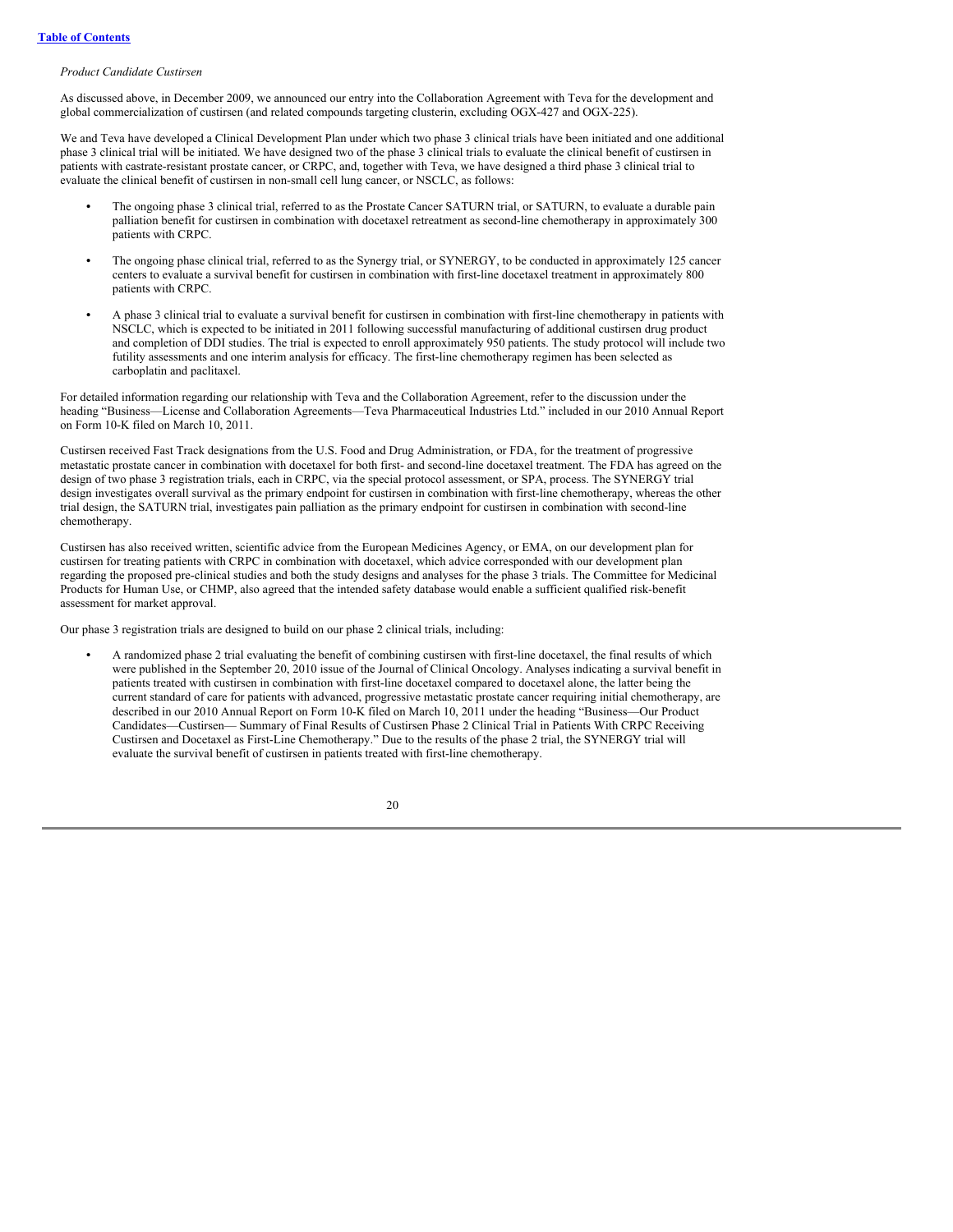- **•** Durable pain palliation, defined as pain palliation of 12 weeks or greater, which has been observed in another phase 2 trial evaluating patients with metastatic CRPC who progressed while receiving, or within six months of completing, first-line docetaxel treatment. Of the patients on this trial who had pain or were on opioids for pain control and were retreated with docetaxel as second-line treatment in combination with custirsen, approximately 50% had durable pain palliation. This is favorable even when compared to the 35% pain responses of three weeks or greater observed in the phase 3 trial, which supported the registration of docetaxel as first-line chemotherapy in patients with CRPC, and when compared to the pain responses for cabazitaxel of 9.2% and for mitoxantrone of 7.7% observed in the Phase 3 TROPIC trial. As of August 13, 2010, the estimated median over survival duration for the custirsen plus mitoxantrone arm was 11.5 months for the custirsen plus docetaxel retreatment arm, the median overall survival was estimated at 15.8 months for the 20 randomized patients and 12.8 months for the 45 combined patients which included 25 additional patients with high serum clusterin levels at enrolment beyond the 20 randomized patients. Due to the results of our phase 2 trial, the SATURN trial is evaluating the durable pain palliation benefit of custirsen in patients treated with second-line docetaxel. We expect the SATURN trial will enroll patients in approximately 50 cancer centers who have previously responded to first-line docetaxel therapy, but who subsequently experienced disease progression involving prostate cancer-related pain despite opioid usage.
- **•** A phase 2 trial evaluating 81 patients with advanced NSCLC who received custirsen in combination with gemcitabine and a platinum chemotherapy (cisplatin or carboplatin) as first-line chemotherapy. The median overall survival was 14.1 months and 54% of patients survived at least one year. Thirty percent of patients who received custirsen with first-line chemotherapy survived at least two years. For comparison, published studies using a platinum-based regimen plus gemcitabine as first-line chemotherapy for advanced NSCLC reported median survivals of 8 to 11 months and one-year survival rates of 33% to 43%. Market approval for Avastin plus paclitaxel and carboplatin chemotherapy for NSCLC was based on results showing a median survival of 12.3 months compared to 10.3 months for patients treated with chemotherapy alone. Survival rates for Avastin plus chemotherapy versus chemotherapy alone were reported as 51% versus 44% at one year and 23% versus 15% at two years, respectively. The protocol for the custirsen phase 3 registration trial in advanced, unresectable NSCLC has yet to be finalized. Teva is expected to initiate this trial in 2011, which will assess overall survival as the primary endpoint.

#### *Product Candidate OGX-427*

OGX-427 is a product candidate that, in pre-clinical experiments, inhibits production of Hsp27, a cell survival protein found at elevated levels in many human cancers, including prostate, lung, breast, ovarian, bladder, renal, pancreatic, multiple myeloma and liver cancer. Many anti-cancer therapies are known to further elevate Hsp27 levels. For example, Hsp27 levels increased four-fold in prostate cancer patients after treatment with chemotherapy or hormone therapy. Increased levels of Hsp27 in some human cancers are associated with metastases, poor prognosis and resistance to radiation or chemotherapy.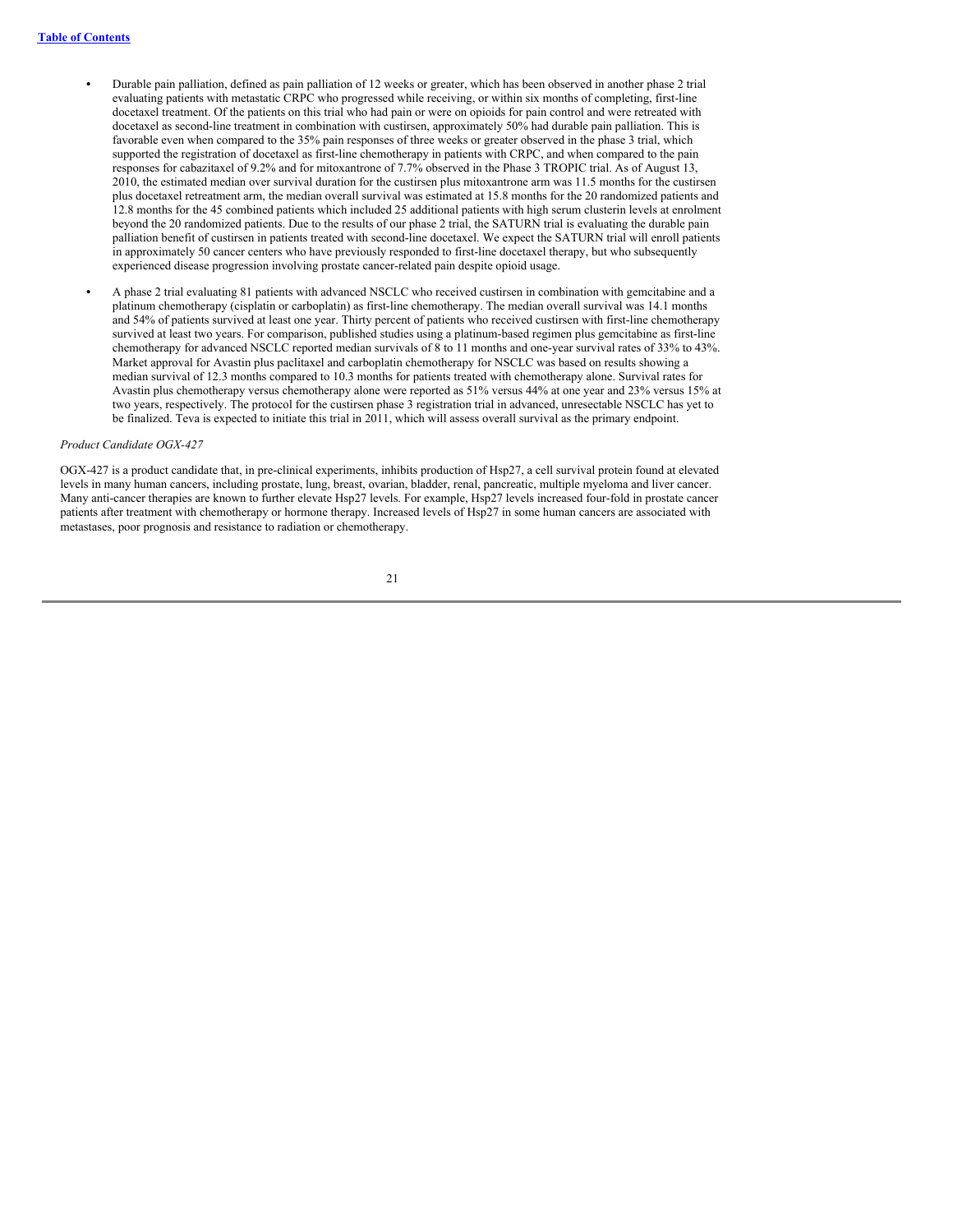OGX-427 has been evaluated in a phase 1 trial in patients with breast, prostate, ovarian, or non-small cell lung cancer who have failed potentially curative treatments or for which a curative treatment does not exist. Final results of this phase 1 trial were presented during an oral presentation at the ASCO 2010 annual meeting. The phase 1 trial evaluated 36 patients treated with OGX-427 as a single agent and 12 patients with OGX-427 in combination with docetaxel who had failed up to six prior chemotherapy treatments. OGX-427 as a single agent administered weekly was evaluated at doses from 200 mg up to 1000 mg in five cohorts of approximately six patients in each cohort. Two further cohorts tested OGX-427 at the 800 and 1000 mg doses combined with docetaxel. Patients could receive up to 10 21-day cycles.

OGX-427 was well tolerated both as a monotherapy and in combination with docetaxel. Most adverse events were mild (grade 1 or 2) and mainly occurred during the three "loading doses" given over nine days prior to weekly dosing. The majority of adverse events potentially related to OGX-427 consisted of grade 1 or 2 fever, chills, itching, or flushing (associated with the infusion of OGX-427) and fatigue. Despite evaluating OGX-427 at very high doses, a maximum tolerated dose for OGX-427 was not reached in this trial.

Of particular interest was the decrease at all doses and in all diseases evaluated in the trial for both total CTCs, and CTCs which were positive for Hsp27, Hsp27(+) CTCs. Recent studies have shown that the presence of CTCs in peripheral blood may be of prognostic significance for patients with solid tumors, and patients with values of five tumor cells or less are generally considered to have a more favorable prognosis.

When OGX-427 was used as monotherapy, 3 of 17 evaluable patients had a decrease in measurable disease of 20% or greater. In this heavily pretreated patient population, two of four patients with ovarian cancer had a decrease of 25% or greater in CA-125 (an ovarian tumor marker) and 3 of 15 patients with prostate cancer had a decrease of 30% or greater in PSA (a prostate tumor marker). Hsp27+CTCs decreases were noted in 89% of evaluable patients and were observed at all dose levels and all diseases evaluated. In 9 of 26 (31%) patients with ≥5 Hsp27+CTCs at baseline, Hsp27 + CTCs had decreased to five tumor cells or less. In addition, serum Hsp27 protein levels were decreased by 30% or greater over a period of at least six weeks in approximately 25% of patients at the 800 and 1000 mg doses.

When OGX-427 was combined with docetaxel, 5 of 10 patients had a decrease in measurable disease of 20% or greater. Five of nine patients with prostate cancer had a decrease of 30% or greater in PSA. Again, decreases in both total CTCs and Hsp27(+) CTCs were observed. Hsp27+CTCs were decreased in 71% of evaluable patients. In four of seven patients with ≥5 Hsp+CTCs at baseline, Hsp+ CTCs had decreased to five cells or less. Serum Hsp27 protein levels were decreased by 30% or greater over a time period of at least six weeks in approximately 35% of patients.

An investigator-sponsored phase 1 clinical trial evaluating OGX-427 when administered directly into the bladder in patients with bladder cancer was initiated in August 2009. Our investigators are in the process of accruing patients for this trial, in which we will enroll up to 36 patients. The trial is designed to determine the safety and potential benefit of  $\overrightarrow{OX}$  administered directly into the bladder using a catheter, which is known as intravesical instillation. In addition, the trial will measure the direct effect of OGX-427 on expression of Hsp27 in bladder tumor cells, as well as determine the pharmacokinetics and pharmacodynamics of OGX-427 when delivered by intravesical instillation. This investigator-sponsored trial is funded by the National Cancer Institute of Canada.

In September 2010, we announced the initiation of a separate investigator-sponsored, randomized phase 2 clinical trial evaluating OGX-427 when administered as a monotherapy to patients with CRPC. The randomized, controlled phase 2 trial will enroll up to 72 patients who have minimally symptomatic or asymptomatic advanced prostate cancer and who have not yet received chemotherapy, and is designed to determine the potential benefit of OGX-427 by evaluating the number of patients who are without disease progression at 12 weeks post-trial treatment with or without OGX-427. This phase 2 trial will also measure the direct effect of OGX-427 on PSA levels, time to progression by PSA or measurable disease, numbers of CTCs and other relevant secondary endpoints.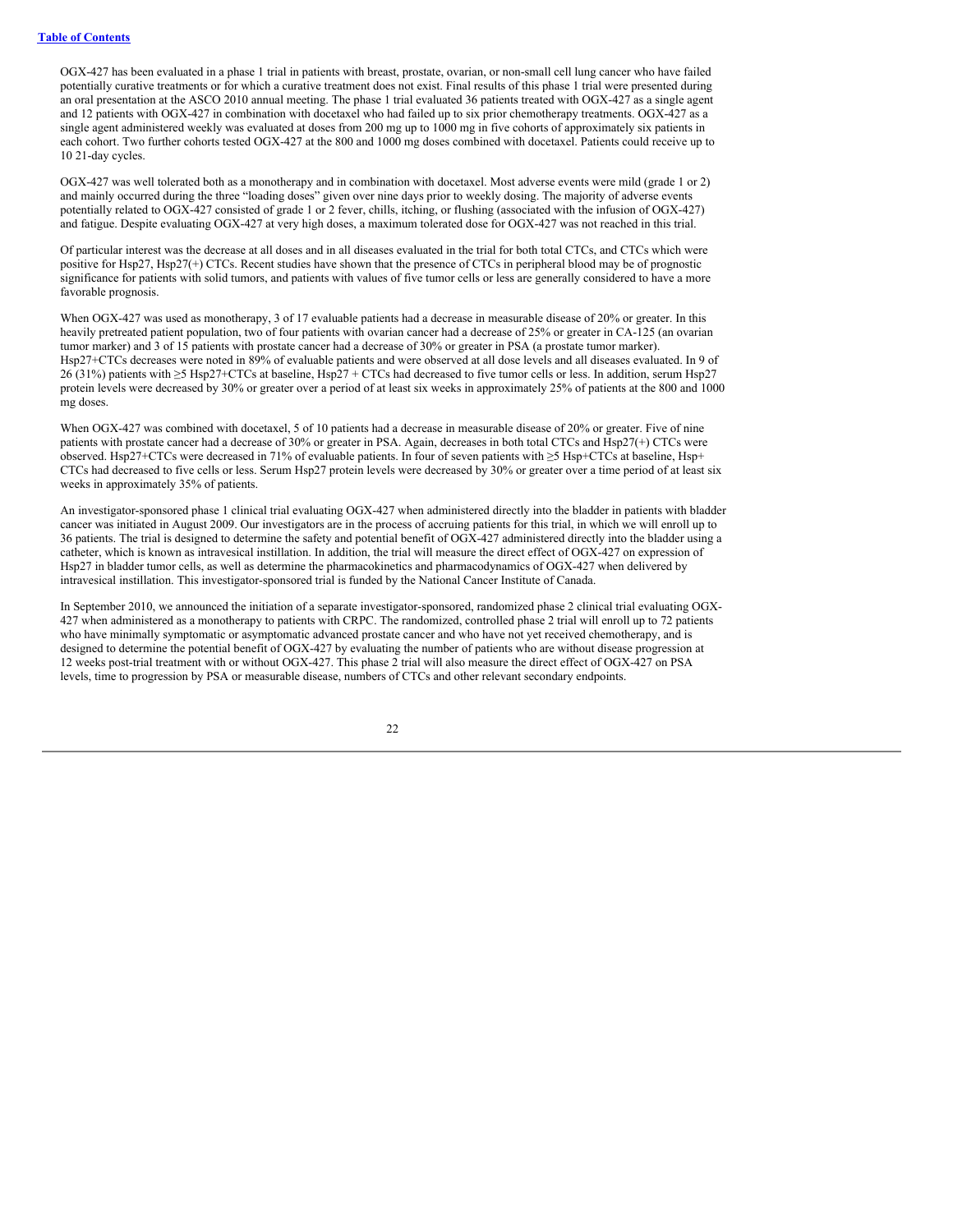We expect to initiate a phase 2 clinical trial of OGX-427 in patients with metastatic bladder cancer in the second half of 2011. The proposed trial design is a three-arm, randomized phase 2 in combination with gemcitabine and cisplatin in the first-line metastatic setting. Each arm would enroll approximately 60 patients and the trial would be initiated in sites throughout the United States, Canada and Europe. This trial will complement the phase 2 clinical trial in prostate cancer, and phase 1 clinical trial in superficial bladder cancer.

We are currently evaluating various alternatives, including partnering, which would allow us to expand the OGX-427 development plan beyond the ongoing bladder cancer and CRPC trials and the planned randomized phase 2 bladder cancer trial.

*Product Candidates OGX-225, CSP-9222 and SN2310*

OGX-225, an inhibitor of insulin growth factor binding proteins 2 and 5, and CSP-9222 are in pre-clinical development. In the first quarter of 2011 we decided to cease our previously disclosed efforts to out-license product candidate SN2310 and we do not plan on pursuing any further development efforts for SN2310 in the future.

#### **Collaboration Revenue**

We recorded \$1.2 million of collaboration revenue in connection with our Collaboration Agreement with Teva in the three months ended March 31, 2011, as compared to \$4.7 million in the three months ended March 31, 2010. At March 31, 2011, an aggregate of \$21.0 million of the upfront payment was included in the balance sheet line items Current and Long-term Deferred Collaboration Revenue, which we are amortizing over the expected performance period of our deliverables under the Collaboration Agreement. Management currently expects this performance period to end in the fourth quarter of 2012. Further, we are eligible to receive payments of up to \$370 million upon the achievement of developmental and commercial milestones. At present, we are unable to predict the timing or likelihood of such milestone payments, although we do not expect to receive any milestone payments from Teva in the year ending December 31, 2011. Moreover, Isis has disclosed in its Securities and Exchange Commission, or SEC, filings that it is entitled to receive 30% of the up to \$370 million in milestone payments we may receive from Teva as part of the Collaboration Agreement. We disagree with their assessment but believe there may be some lesser payment obligation. See note 3 in the Notes to Financial Statements for further details on our collaboration with Teva.

## **Research and Development Expenses**

Research and development, or R&D, expenses consist primarily of costs for milestone payments to third parties, clinical trials, materials and supplies, facilities, personnel, including salaries and benefits, regulatory activities, pre-clinical studies, and allocations of other R&D-related costs. External R&D expenses include fees paid to universities, hospitals and other entities that conduct certain R&D activities and that manufacture our product candidates for use in our clinical trials. Currently, we manage our clinical trials through independent medical investigators at their sites and at hospitals and expect this practice to continue.

Until July 2, 2008, custirsen was being co-developed with Isis and R&D expenses for custirsen were shared 65% by us and 35% by Isis. On July 2, 2008, we and Isis amended the agreement to provide for unilateral development of custirsen by us. In connection with the Collaboration Agreement and pursuant to the terms of agreements between us and Isis relating to custirsen, we paid \$10 million to Isis in the first quarter of 2010, which was included in R&D expenses in 2009. We also paid \$333,333 to UBC in the first quarter of 2010 pursuant to the terms of the license agreement relating to custirsen, which was also included in R&D expenses in 2009.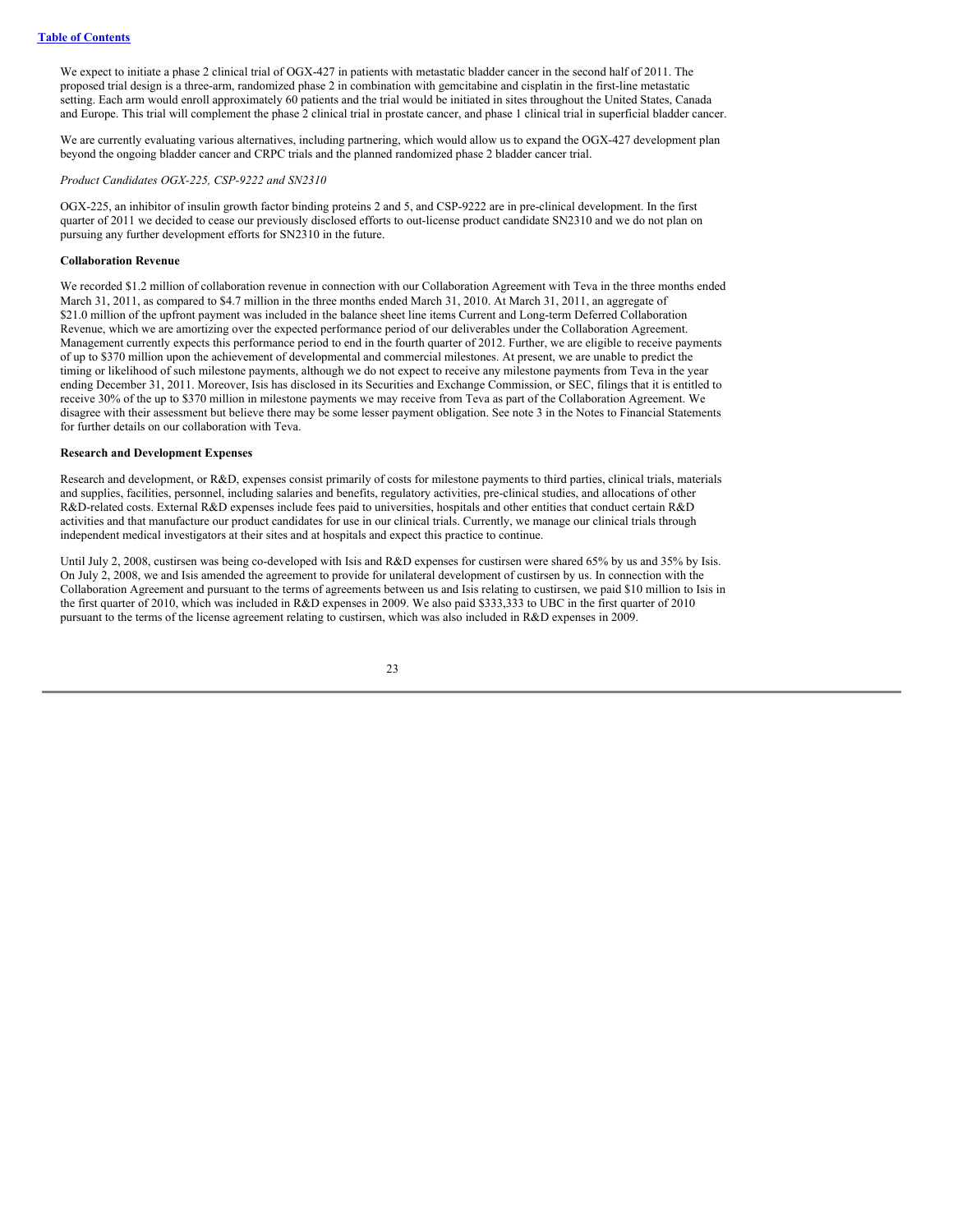Under the Collaboration Agreement with Teva, we are required to spend \$30 million towards development of custirsen, which will include our personnel costs for certain development activities. Teva will fund all other expenses incurred pursuant to the Clinical Development Plan. Costs that we incurred totaling \$3.5 million in 2009, \$4.9 million in 2010, and \$0.6 million in the three months ended March 31, 2011 have been applied against our \$30 million funding commitment, resulting in a remaining funding commitment of \$21.0 million at March 31, 2011. We expect aggregate full-time equivalent reimbursement of between \$1.5 and \$2.5 million annually from 2011 to 2012, which will be applied against our funding commitment, or reimbursed to us from Teva on a cash basis. We currently expect that we will incur all remaining costs associated with the Clinical Development Plan by the fourth quarter of 2012.

Several of our clinical trials have been supported by grant funding that was received directly by the hospitals and/or clinical investigators conducting the clinical trials, thereby allowing us to complete these clinical trials at a lower cost to us.

Since our drug candidates are in the early stages of development, we cannot estimate completion dates for development activities or when we might receive material net cash inflows from our R&D projects, if ever.

Our projects or intended R&D activities may be subject to change from time to time as we evaluate our R&D priorities and available resources.

We expect our R&D expenses to increase in 2011 and into the future, likely significantly, as we further expand development of custirsen, OGX-427 and our other programs. Our programs or anticipated programs may be subject to change from time to time as we evaluate our R&D priorities and available resources.

## **General and Administrative Expenses**

General and administrative, or G&A, expenses consist primarily of salaries and related costs for our personnel in executive, business development, human resources, external communications, finance and other administrative functions, as well as consulting costs, including market research and business consulting, and intellectual property. Other costs include professional fees for legal and auditing services, insurance and facility costs. We believe that G&A resources are sufficient to carry on existing development activities. We anticipate that G&A expenses will increase in the future as we continue to expand our operating activities.

## **Restructuring Activities**

On August 21, 2008, Sonus Pharmaceuticals, Inc. ("Sonus") completed a transaction ("the Arrangement") with OncoGenex Technologies Inc., ("OncoGenex Technologies") whereby Sonus acquired all of the outstanding preferred shares, common shares and convertible debentures of OncoGenex Technologies. Sonus then changed its name to OncoGenex Pharmaceuticals, Inc. Prior to the Arrangement, Sonus entered into a non-cancellable lease arrangement for office space located in Bothell, Washington, which is considered to be in excess of the Company's current requirements. The Company is currently in the process of evaluating opportunities to exit or sublet portions of the leased space and recorded an initial restructuring charge of \$2,084,000 on August 21, 2008 as part of the purchase price allocation. The liability is computed as the present value of the difference between the remaining lease payments due less the estimate of net sublease income and expenses and has been accounted for in accordance with the then effective EITF No. 95-3, "Recognition of Liabilities in Connection with a Purchase Business Combination". This represents the Company's best estimate of the liability. Subsequent changes in the liability due to changes in estimates of sublease assumptions are recognized as adjustments to restructuring charges.

In June 2009, the Company revised its sublease income assumptions used to estimate the excess lease facility liability. These assumptions were subsequently revised again in December 2009 and September 2010. These changes in estimate resulted in increases in the value of the excess lease liability of \$494,000, \$3,457,000, and \$4,038,000 and a corresponding expense recorded in June 2009, December 2009, and September 2010, respectively, to reflect these changes in estimate. The estimated value of the liability remaining with respect to excess facilities was \$7,467,000 as of December 31, 2010. In the three months ended March 31, 2011, with respect to excess facilities, \$338,000 was amortized into income resulting in a remaining liability of \$7,129,000 at March 31, 2011.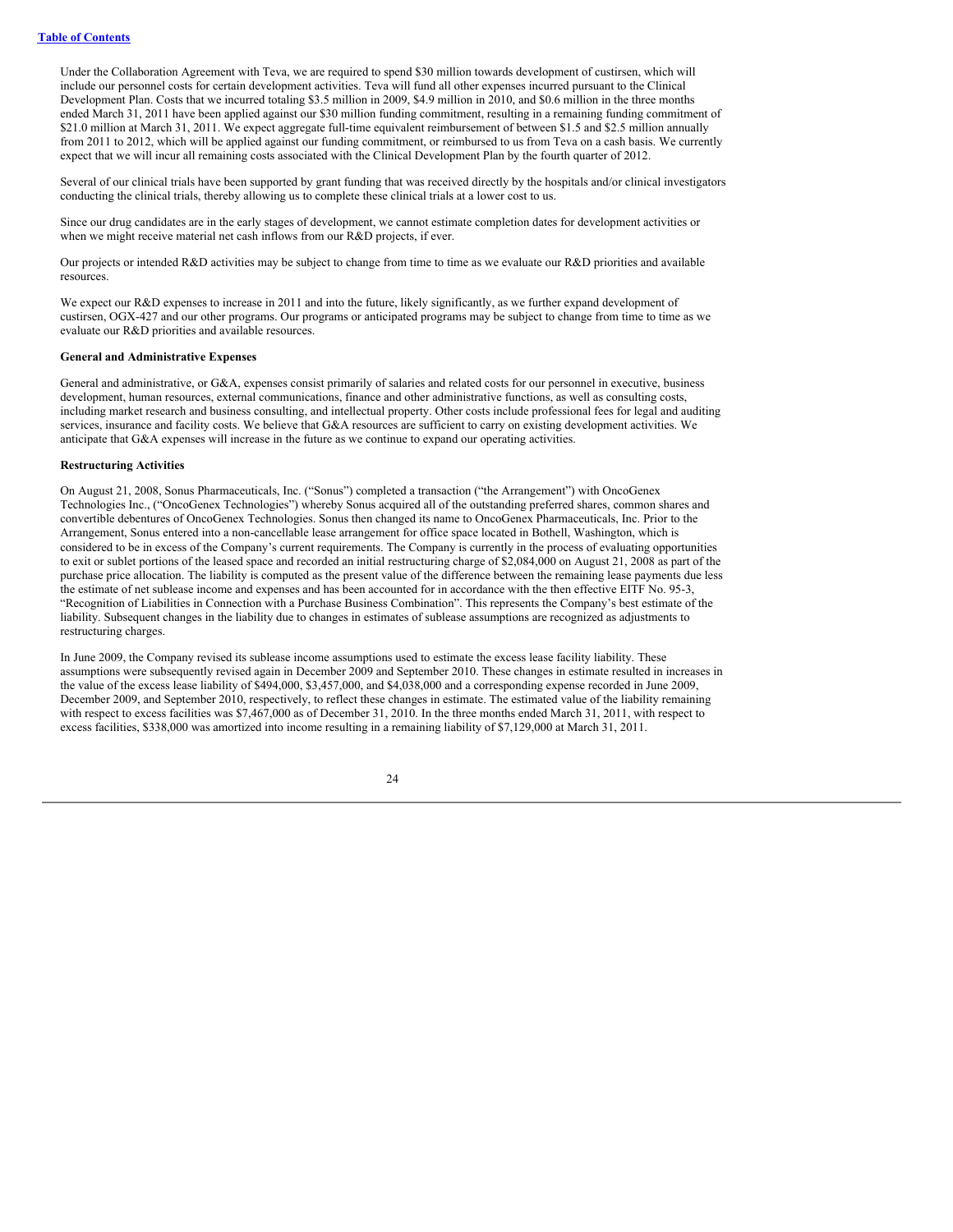## **Results of Operations for the Three Months Ended March 31, 2011 and 2010**

## *Revenue*

Revenue for the three months ended March 31, 2011 decreased to \$1.2 million, from \$4.7 million for the three months ended March 31, 2010. The decrease in 2011 as compared to 2010 was due to lower reimbursement revenue earned through our strategic collaboration with Teva resulting from manufacturing costs now being paid directly by Teva, as well as lower costs associated with clinical trials. Collaboration revenue for 2011 includes recognition of \$0.6 million from the \$30.0 million upfront payment, as well as \$0.6 million earned through collaborative research, which has been reimbursed to us on a cash basis. At March 31, 2011, \$21.0 million of the upfront payment received from Teva in December 2009 was included on our consolidated balance sheet as Current and Long-term Deferred Collaboration Revenue, which we are amortizing over the expected performance period of our deliverables under the Collaboration Agreement. Management currently expects this performance period to end in the fourth quarter of 2012. See Note 3 of Notes to Consolidated Financial Statements included elsewhere in this document for further details on our collaboration with Teva.

## *Research and Development*

Our research and development expenses for our clinical development programs are as follows (in thousands):

|                                         |   | Three months ended<br>March 31. |   |       |  |
|-----------------------------------------|---|---------------------------------|---|-------|--|
|                                         |   | 2011                            |   | 2010  |  |
| Clinical development programs:          |   |                                 |   |       |  |
| custirsen                               | S | 1.010                           |   | 4,703 |  |
| OGX-427                                 | S | 2,246                           | ъ | 231   |  |
| Other research and development          |   | 1,597                           |   | 1,446 |  |
| Total research and development expenses |   | 4.853                           |   | 6.380 |  |

Costs for clinical development programs include external direct expenses such as patient treatment costs, clinical trial site costs, clinical research organization costs and contract manufacturing fees incurred for preclinical, clinical, manufacturing and regulatory activities associated with preparing the compounds for submissions of NDAs or similar regulatory filings to the FDA, EMA or other regulatory agencies outside the United States and Europe. Other research and development includes indirect operating costs such as our personnel and occupancy expenses associated with our clinical development programs and other research and development costs associated with the development of our other product candidates. Our internal resources, employees, and infrastructure are not directly tied to any individual research project and are typically deployed across multiple projects. Through our clinical development programs, we are developing each of our product candidates in parallel for multiple disease indications. Due to the number of ongoing projects and our ability to utilize resources across several projects, we do not record or maintain information regarding the indirect operating costs incurred for our research and development programs on a program-specific basis. In addition, we believe that allocating costs on the basis of time incurred by our employees does not accurately reflect the actual costs of a project. The majority of our costs incurred prior to 2010 were related to the development of custirsen.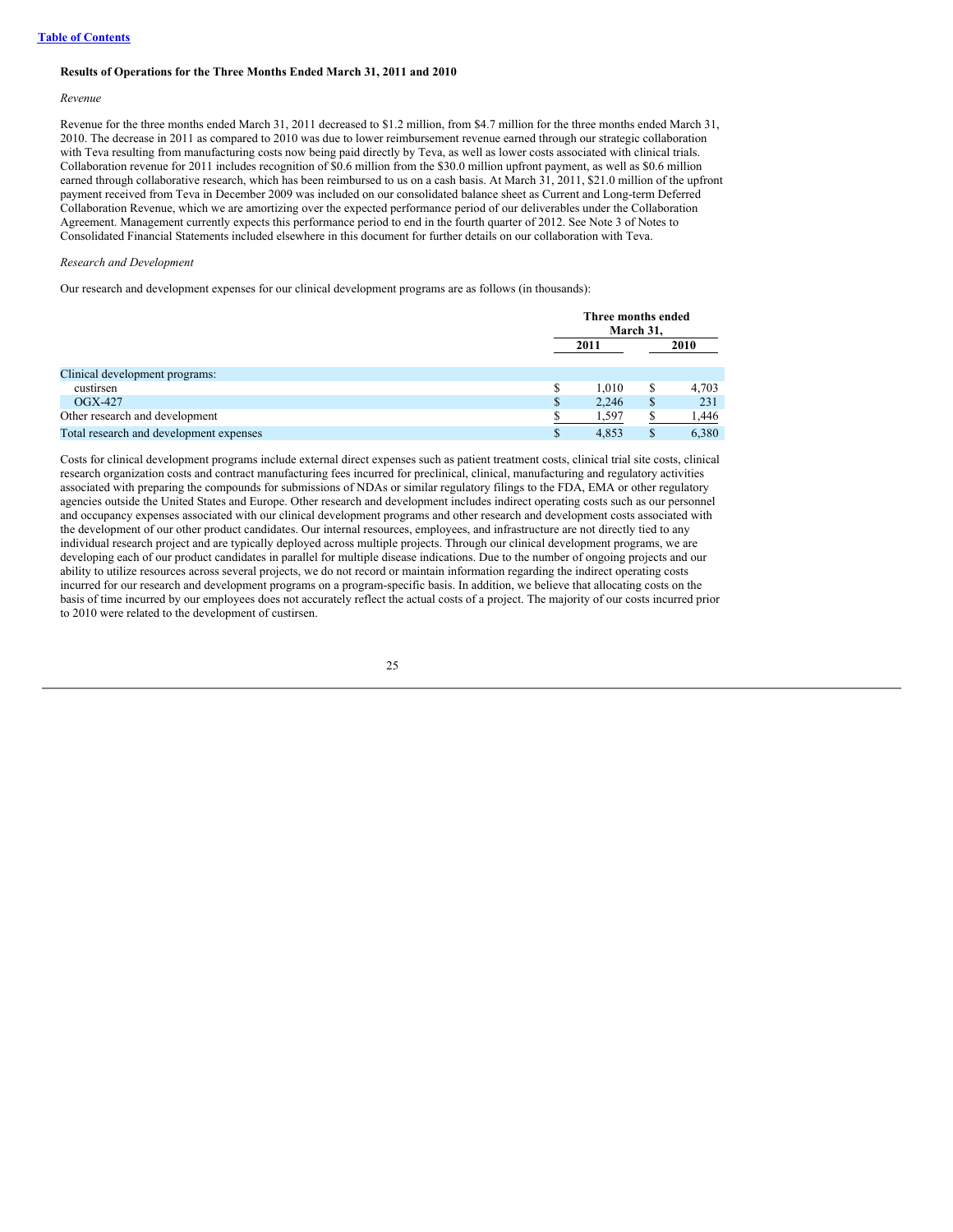R&D expenses for the three months ended March 31, 2011 decreased to \$4.8 million from \$6.4 million in the three months ended March 31, 2010. The decrease in 2011 as compared to 2010 was due primarily to lower custirsen manufacturing costs, as these costs are now being paid directly by Teva, and lower clinical trial costs associated with the custirsen phase 3 clinical trials, offset by higher manufacturing and clinical trial costs for OGX-427 in 2011. Costs for the custirsen phase 3 clinical trials are applied against the nonrefundable upfront payments received from Teva in December 2009, while manufacturing costs are reimbursable from Teva on a cash basis. We expect R&D expenses to increase as we further develop our proprietary product candidates.

## *General and Administrative Expenses*

G&A expenses for the three months ended March 31, 2011 increased to \$1.6 million from \$1.4 million for the three months ended March 31, 2010. The increase in 2011 was due primarily to higher employee expenses, including stock-based compensation expenses, offset by lower severance related charges and legal fees.

#### *Net Interest Income (Expense)*

Interest income for the three months ended March 31, 2011 increased to \$56,000 from \$5,000 for the three months ended March 31, 2011 due to higher balances of interest-bearing securities in 2011 as compared to 2010.

#### *Other Income (Expense)*

Other expense for the three months ended March 31, 2011 decreased to \$4,000 from \$19,000 in the three months ended March 31, 2011. The expense in both periods relates to foreign exchange losses offset by gains on the sales of equipment.

#### *Gain (loss) on warrants*

We recorded a \$2.1 million gain on revaluation of the warrants at March 31, 2011 which is included on our consolidated statement of loss as gain (loss) on warrants. We revalue the warrants at each balance sheet date to fair value. If unexercised, the warrants will expire in October 2015. There was no comparable charge in 2010.

## **Liquidity and Capital Resources**

We have incurred an accumulated deficit of \$69.1 million through March 31, 2011, and we expect to incur substantial and increasing additional losses in the future as we expand our R&D activities and other operations, as more fully described below. We have not generated any revenue from product sales to date, and we do not expect to generate product sales revenue for several years, if ever. In the three months ended March 31, 2011, we generated \$1.2 million in collaboration revenue from the Collaboration Agreement with Teva.

All of our operations to date have been funded through the sale of our equity securities, and upfront payments received from Teva. As of March 31, 2011, our cash, cash equivalents, and short-term investments decreased to \$81.1 million in the aggregate from \$85.1 million as of December 31, 2010.

As of March 31, 2011, we do not have any borrowing or credit facilities. Based on our current expectations, we believe our capital resources at March 31, 2011 will be sufficient to fund our currently planned operations into 2014. Our currently planned operations are set forth below under the heading "Operating Capital and Capital Expenditure Requirements."

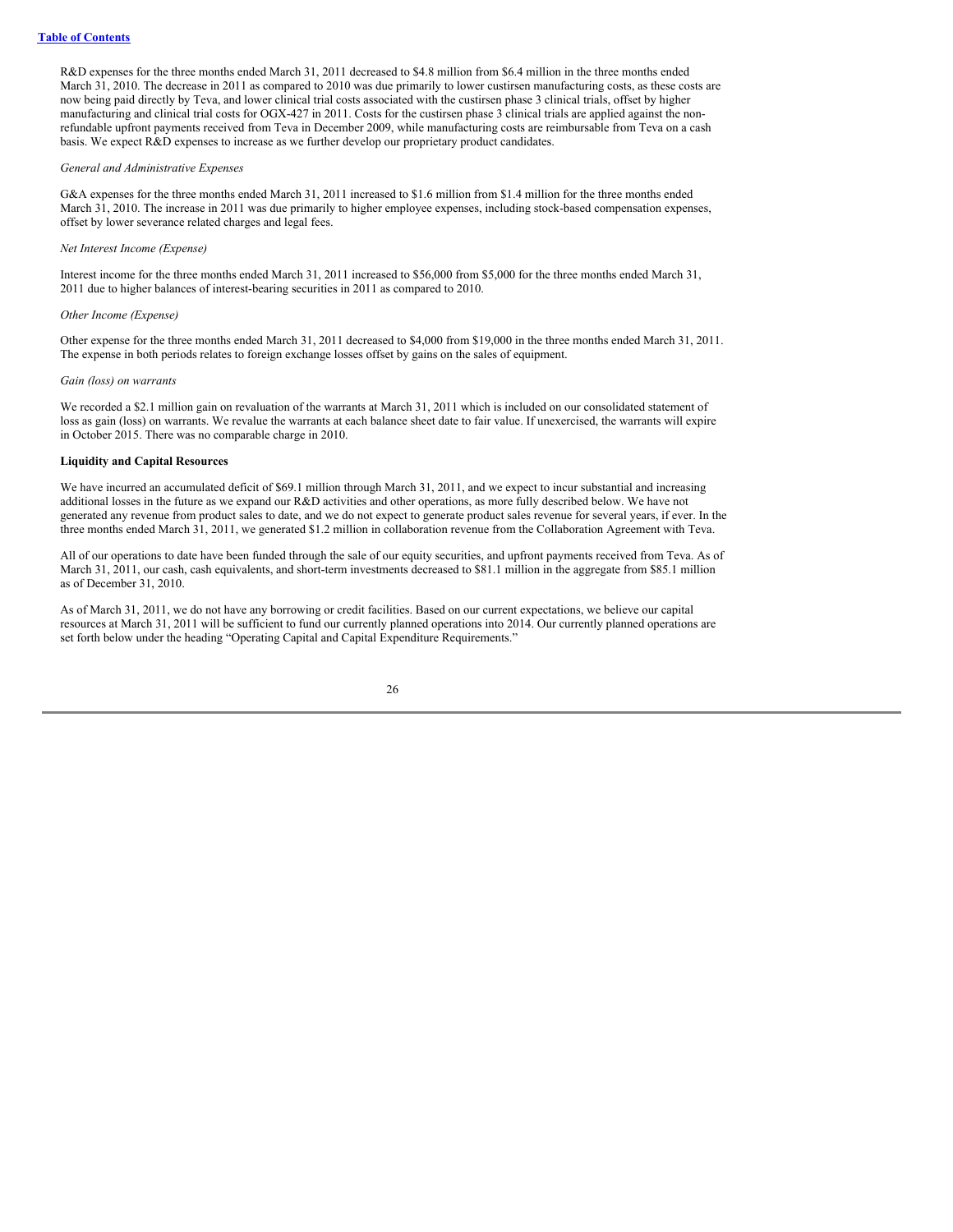## **Cash Flows**

*Cash Used in Operations*

For the three months ended March 31, 2011, net cash used in operating activities decreased to \$4.0 million, from \$17.1 million in cash used in operations in the three months ended March 31, 2010. The decrease in cash used in operations is primarily attributable to payments made to Isis and UBC in the first quarter of 2010 resulting from the Collaboration Agreement with Teva as well as decreased costs associated with manufacturing of custirsen drug product and lower upfront payments associated with custirsen clinical trial activities in 2011, offset by increased costs associated with manufacturing OGX-427 clinical supplies in 2011.

## *Cash Provided by Financing Activities*

For the three months ended March 31, 2011, net cash provided by financing activities decreased to \$91 thousand from \$185 thousand in the three months ended March 31, 2010. All net cash provided by financing activities in the three months ended March 31, 2011 and March 31, 2010 was the result of proceeds from the issuance of common shares on stock option exercises.

## *Cash Used/Provided by Investing Activities*

Net cash used in investing activities for the three months ended March 31, 2011 increased to \$12.6 million from \$379 thousand in cash provided by investing activities in three months ended March 31, 2010. Net cash used in or provided by investing activities in the three months ended March 31, 2011 and March 31, 2010 were due to transactions involving marketable securities in the normal course of business.

#### **Operating Capital and Capital Expenditure Requirements**

We believe that our cash, cash equivalents and short-term investments will be sufficient to fund our currently planned operations into 2014, including:

- **•** completing the SATURN trial, a phase 3 clinical trial that is evaluating a durable pain palliation benefit for custirsen in combination with docetaxel as second-line chemotherapy in approximately 300 patients with CRPC;
- **•** completing the SYNERGY trial, a phase 3 clinical trial that is evaluating a survival benefit for custirsen in combination with docetaxel as first-line chemotherapy in approximately 800 patients with CRPC;
- **•** completing patient accrual in a phase 3 clinical trial that is evaluating a survival benefit for custirsen in patients with advanced, unresectable NSCLC, which is expected to be initiated in 2011;
- **•** completing an investigator-sponsored phase 2 clinical trial evaluating OGX-427 treatment in patients with prostate cancer; and
- **•** completing a phase 2 clinical trial evaluating OGX-427 in combination with standard first-line chemotherapy in approximately 180 patients with metastatic bladder cancer.

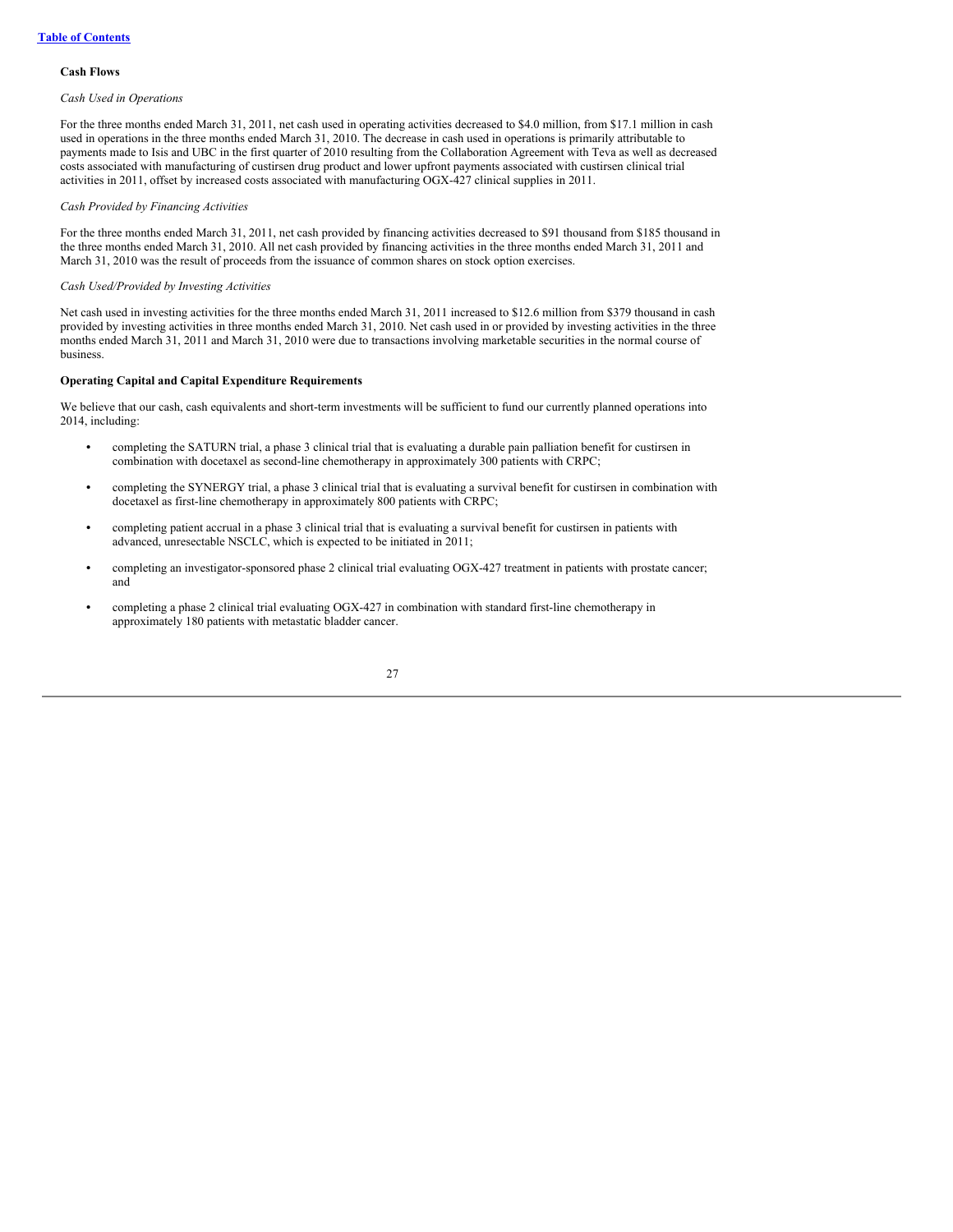As of March 31, 2011, we have a remaining commitment to fund \$21.0 million towards the three phase 3 trials of custirsen, while Teva is required to fund all additional expenses under the clinical development plan. The final results from the phase 3 trials may be released at a date that is beyond the period for which we currently project we have available cash resources. In addition, if we desire to conduct development activities with respect to our other product candidates beyond those development activities mentioned in the list above, we will require additional funding to support such operations. If we need to extend our cash availability, or to conduct any such currently unplanned development activities, we would seek such necessary funding through the licensing or sale of certain of our product candidates, by executing a partnership or collaboration agreement, or through private or public offerings of our equity or debt.

Our future capital requirements will depend on many factors, including:

- **•** timing, costs and results of clinical trials, preclinical development and regulatory approvals;
- **•** success of custirsen and achieving milestones and royalties;
- **•** maintaining our relationship with Teva and Teva's ongoing level of focus and efforts to develop custirsen;
- **•** timing, costs and results of drug discovery and R&D;
- **•** entering into new collaborative or product license agreements for products in our pipeline;
- **•** our ability to obtain additional funding through a partnership or collaboration agreement with a third party or licenses of certain of our product candidates, or through private or public offerings of our equity or debt; and
- **•** costs related to obtaining, defending and enforcing patents.

#### **Off-Balance Sheet Arrangements**

We do not have any off-balance sheet financing arrangements at March 31, 2011.

## **Inflation**

We do not believe that inflation has had a material impact on our business and operating results during the periods presented.

## **Contingencies and Commitments**

We previously disclosed certain contractual obligations and contingencies and commitments relevant to the Company within the financial statements and Management Discussion and Analysis of Financial Condition and Results of Operations in our Annual Report on Form 10-K for the year ended December 31, 2010, as filed with the SEC on March 10, 2011. There have been no significant changes to our "Contractual Obligations" table in Part II, Item 7, "Management's Discussion and Analysis of Financial Condition and Results of Operations" of our 2010 Form 10-K. For more information regarding our current contingencies and commitments, see note 7 to the financial statements included above, which is incorporated by reference herein.

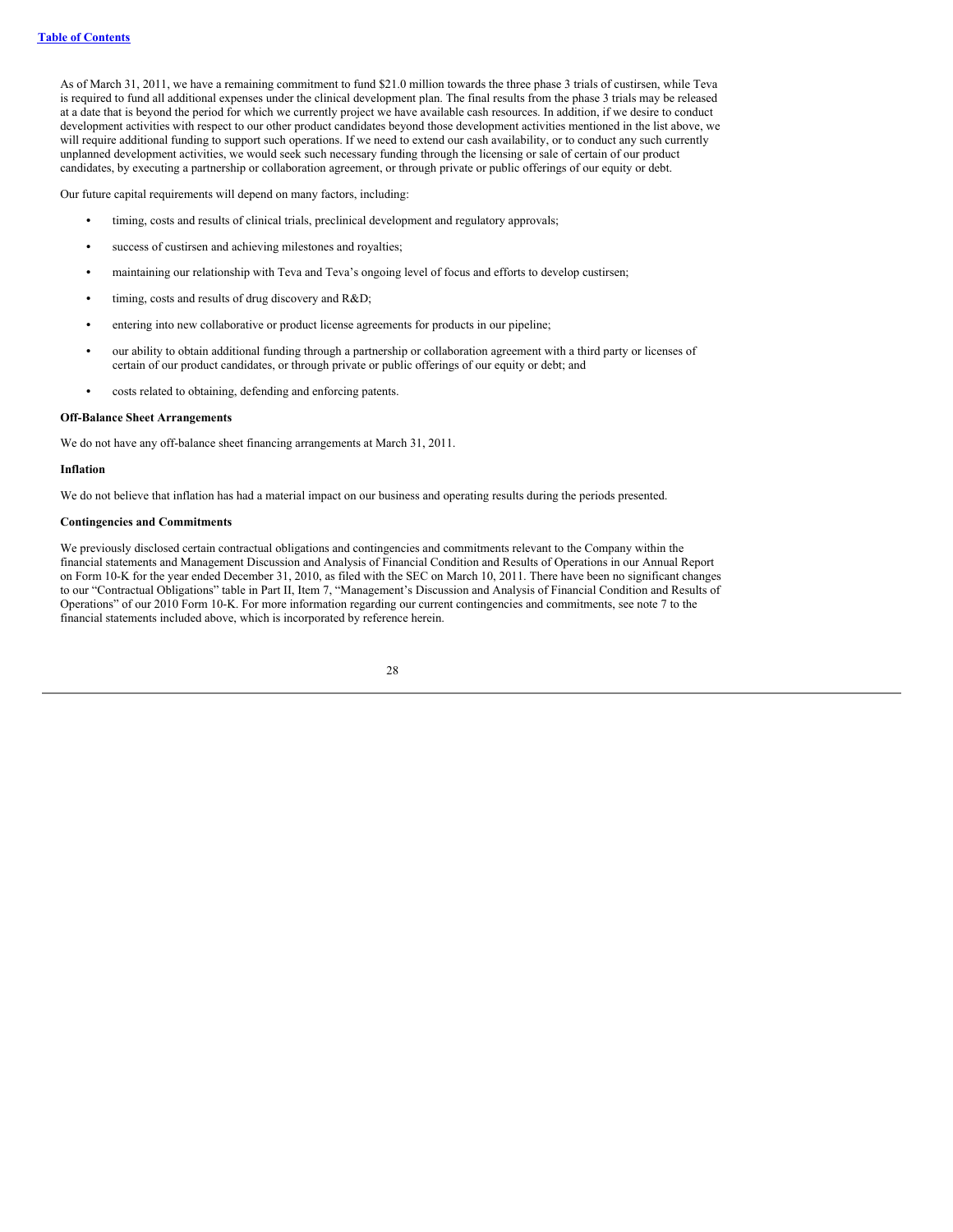## **Material Changes in Financial Condition**

| (In thousands)       | March 31.<br>2011 | December 31,<br>2010 |
|----------------------|-------------------|----------------------|
|                      |                   | S                    |
| Total assets         | 84.597            | 89,918               |
| Total liabilities    | 43,099            | 45,793               |
| Shareholders' equity | 41.498            | 44,125               |

The decrease in assets from December 31, 2010 primarily relates to decreased cash, cash equivalents and marketable securities as these assets have been used to fund operations. The decrease in liabilities from December 31, 2010 relates predominantly to the revaluation of the warrant liability, amortization of restructuring-related liabilities, and the recognition of deferred collaboration revenue.

## **Critical Accounting Policies and Estimates**

The preparation of financial statements in accordance with GAAP requires management to make estimates and assumptions that affect reported amounts and related disclosures. We have discussed those estimates that we believe are critical and require the use of complex judgment in their application in our 2010 Form 10-K filed with the SEC on March 10, 2011. Since the date of our 2010 Form 10-K, there have been no material changes to our critical accounting policies or the methodologies or assumptions we apply under them.

#### **New Accounting Standards**

See Note 2, "Accounting Policies," of the consolidated financial statements for information related to the adoption of new accounting standards in the 2011 first quarter, none of which had a material impact on our financial statements, and the future adoption of recently issued accounting standards, which we do not expect to have a material impact on our financial statements.

## <span id="page-28-0"></span>**Item 3. Quantitative and Qualitative Disclosures About Market Risk**

## **Interest Rate Risk**

Interest rate risk is the risk that the fair values and future cash flows of financial instruments will fluctuate because of the changes in market interest rates. We invest our cash in a variety of financial instruments, primarily in short-term bank deposits, money market funds, and domestic and foreign commercial paper and government securities. These investments are denominated in U.S. dollars, and our exposure to interest rate changes is monitored. We have very limited interest rate risk due to the few assets or liabilities subject to fluctuations in interests rates. Our investment portfolio includes only marketable securities with active secondary or resale markets to help ensure portfolio liquidity. Due to the nature of our highly liquid marketable securities, a change in interest rates would not materially change the fair market value.

#### **Foreign Currency Exchange Risk**

We are exposed to risks associated with foreign currency transactions on certain contracts and payroll expenses related to our Canadian subsidiary, OncoGenex Technologies, denominated in Canadian dollars and we have not hedged these amounts. As our unhedged foreign currency transactions fluctuate, our earnings might be negatively affected. Accordingly, changes in the value of the U.S. dollar relative to the Canadian dollar might have an adverse effect on our reported results of operations and financial condition, and fluctuations in exchange rates might harm our reported results and accounts from period to period. We have estimated the effect on our reported results of operations of a hypothetical increase of 10 percent in the exchange rate of the Canadian dollar against the U.S. dollar to be \$100,000 for the quarterly period ended March 31, 2011.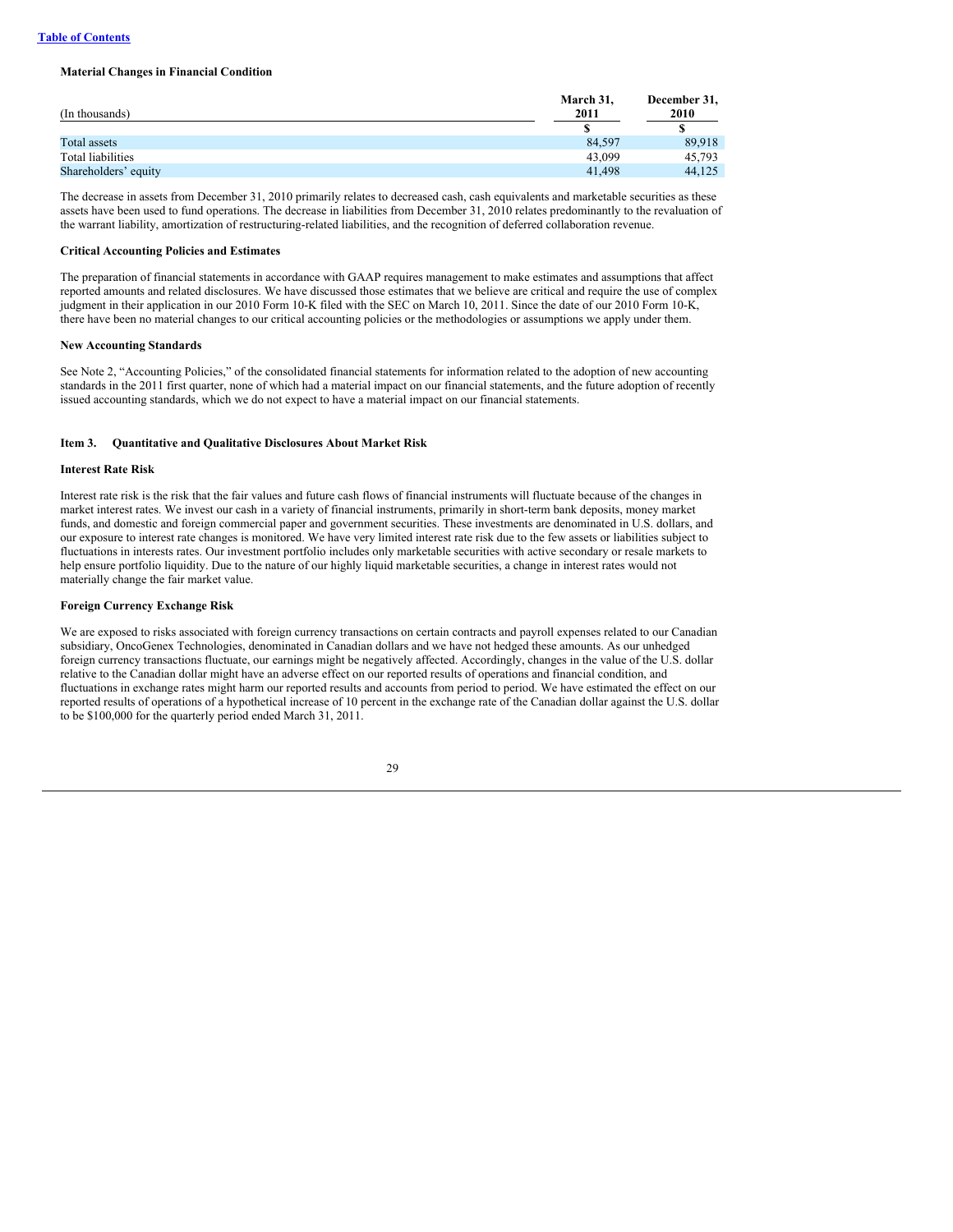## <span id="page-29-0"></span>**Item 4. Controls and Procedures**

## **Evaluation of Disclosure Controls and Procedures**

We maintain disclosure controls and procedures that are designed to ensure that material information required to be disclosed in our periodic reports filed or submitted under the Securities Exchange Act of 1934, as amended, or the Exchange Act, is recorded, processed, summarized and reported within the time periods specified in the SEC's rules and forms. Our disclosure controls and procedures are also designed to ensure that information required to be disclosed in the reports the we file or submit under the Exchange Act are accumulated and communicated to our management, including its principal executive officer and principal financial officer as appropriate, to allow timely decisions regarding required disclosure.

During the quarter ended March 31, 2011, we carried out an evaluation, under the supervision and with the participation of our management, including the principal executive officer and the principal financial officer, of the effectiveness of the design and operation of our disclosure controls and procedures, as defined in Rules 13a-15(e) and 15d-15(e) under the Exchange Act. Based upon that evaluation, our principal executive officer and principal financial officer concluded that our disclosure controls and procedures were effective, as of the end of the period covered by this report.

## **Changes in Internal Control Over Financial Reporting**

We have not made any changes to our internal control over financial reporting (as defined in Rule 13a-15(f) and 15d-15(f) under the Exchange Act) during the quarter ended March 31, 2010 that have materially affected, or are reasonably likely to materially affect, our internal control over financial reporting.

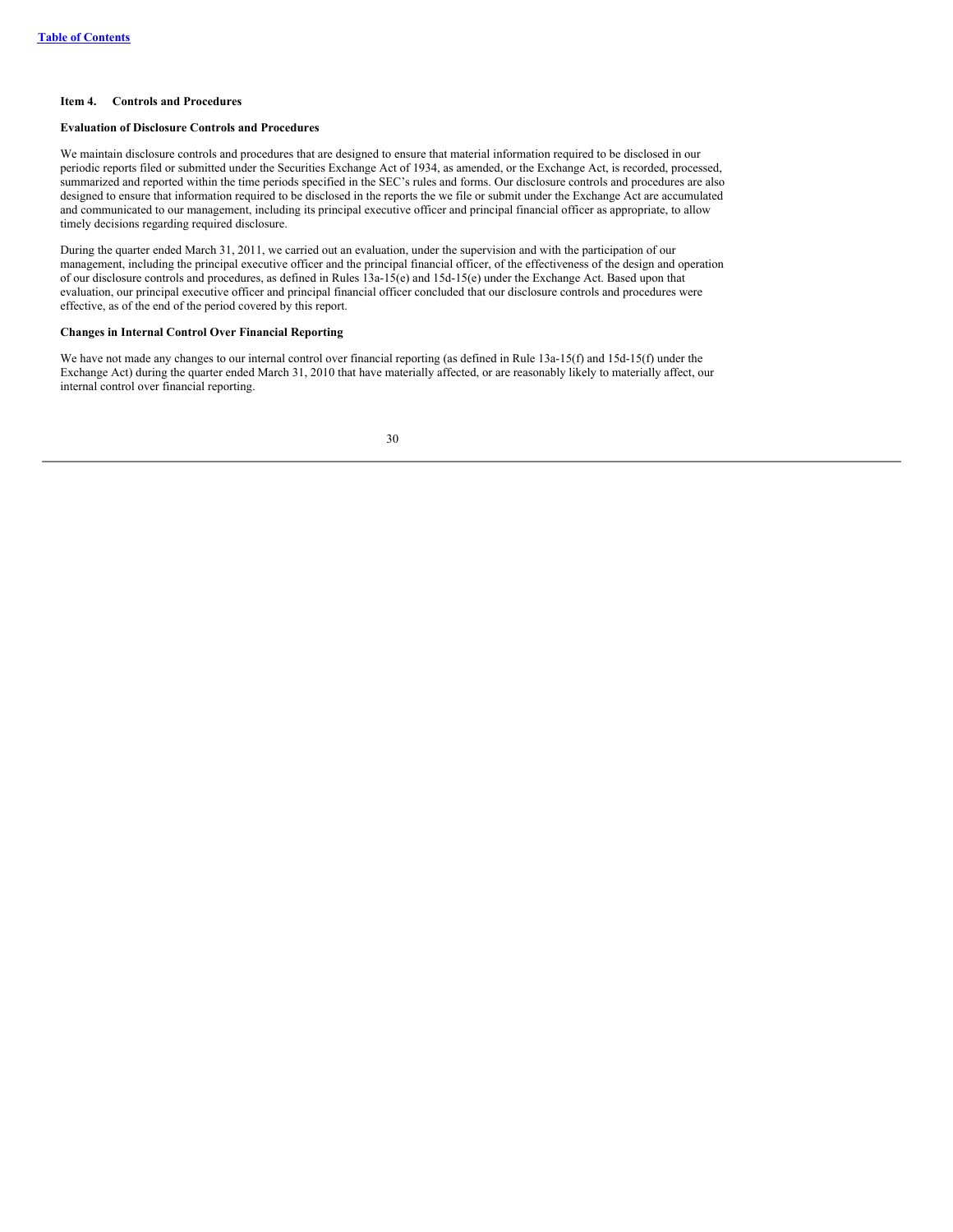## <span id="page-30-1"></span><span id="page-30-0"></span>**PART II. OTHER INFORMATION**

## **Item 1A. Risk Factors**

## **Risks Related to Our Business**

Investing in our common stock involves a high degree of risk. You should consider carefully the risks and uncertainties described below, together with all of the other information contained in this Quarterly Report on Form 10-Q, before deciding to invest in our common stock. If any of the following risks materialize, our business, financial condition, results of operation and future prospects will likely be materially and adversely affected. In that event, the market price of our common stock could decline and you could lose all or part of *your investment.*

## **Risks Related to Our Business**

## We have a limited operating history, have incurred losses since inception and anticipate that we will continue to incur losses for the foreseeable future. We have never had any products available for commercial sale and we may never achieve or sustain profitability.

We are a clinical-stage biopharmaceutical company with a limited operating history. We are not profitable and have incurred losses in each year since our inception. We have never had any products available for commercial sale and we have not generated any revenue from product sales nor do we anticipate that we will generate revenue from product sales in the foreseeable future. Our only revenue to date has been collaboration revenue under our Collaboration Agreement with Teva. We have not yet submitted any products for approval by regulatory authorities and we continue to incur research and development and general and administrative expenses related to our operations. We expect to continue to incur losses for the foreseeable future, and we expect these losses to increase as we continue our research activities and conduct development of, and seek regulatory approvals for, our product candidates, and prepare for and begin to commercialize any approved products. If our product candidates fail in clinical trials or do not gain regulatory approval, or if our product candidates do not achieve market acceptance, we may never become profitable. Even if we achieve profitability in the future, we may not be able to sustain profitability in subsequent periods.

## We are highly dependent on the success of our lead product candidate, custirsen, and we cannot give any assurance that custirsen, or *any of our other product candidates, will receive regulatory approval or will be successfully commercialized.*

Custirsen has been evaluated in five phase 2 clinical trials, the results of which were previously disclosed. If competitive products developed by third parties show significant benefit in the cancer indications in which we are developing our product candidates, any planned supportive or primary registration trials may be delayed, altered or not initiated and custirsen may never receive regulatory approval. In order to market custirsen, we and Teva must, among other things, conduct additional clinical trials, including phase 3 or registration clinical trials, to demonstrate safety and efficacy. We have initiated two registration trials with custirsen and are intending to initiate a third registration trial in 2011. OGX-427 has been evaluated in humans, although we have very limited safety data and have not yet established efficacy in humans. Additional clinical trials will be required for OGX-427 to establish the safety and efficacy of this product candidate. Neither OGX-225 nor CSP-9222 has been tested in humans. Our pre-clinical testing of these product candidates may not be successful and we may not be able to clinically evaluate them. Our clinical development programs for our product candidates may not receive regulatory approval either if such product candidates fail to demonstrate that they are safe and effective in clinical trials and consequently fail to obtain necessary approvals from the FDA, or similar non-U.S. regulatory agencies, or if we have inadequate financial or other resources to advance these product candidates through the clinical trial process. Any failure to obtain regulatory approval of custirsen or our other product candidates could have a material and adverse effect on our business.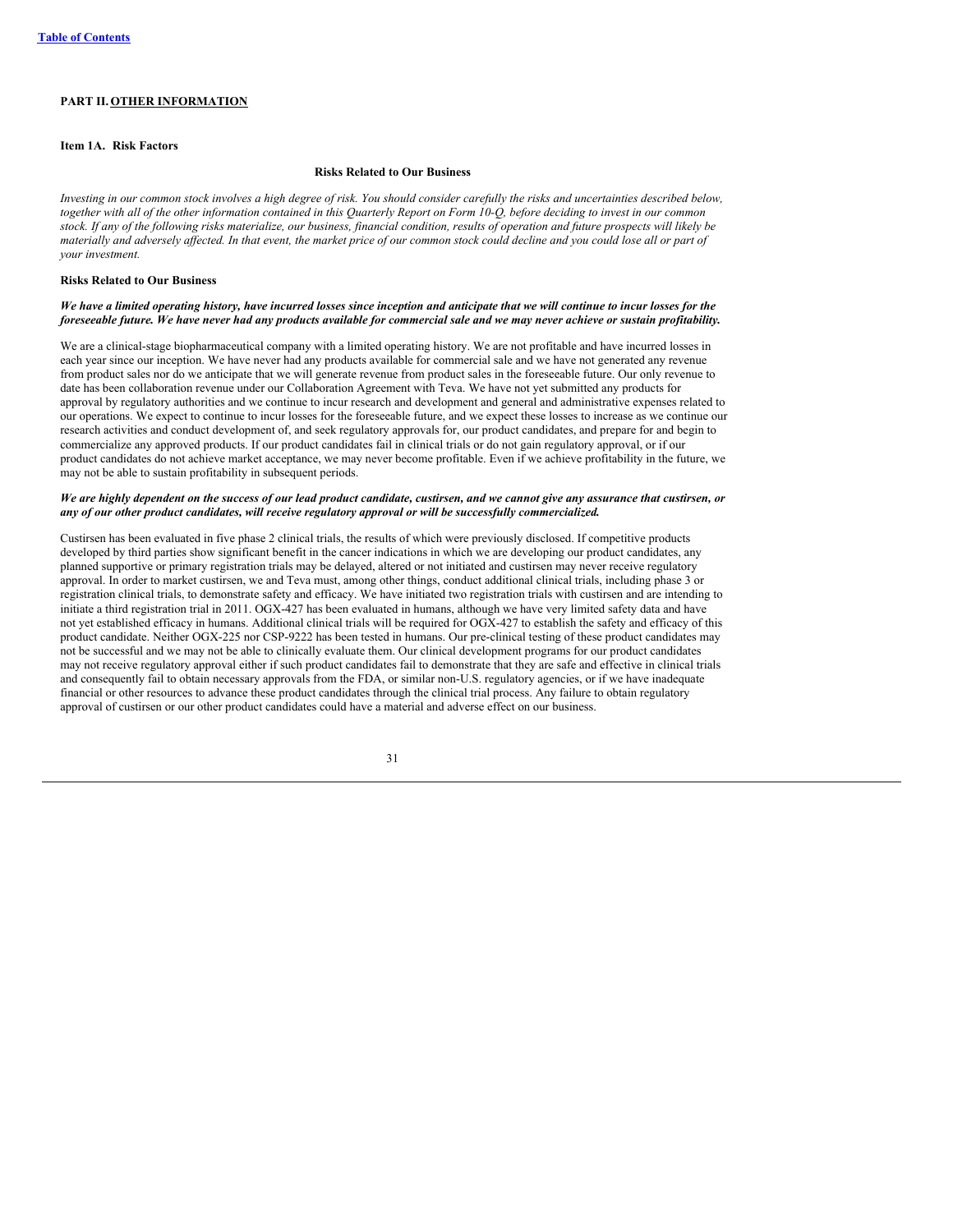## We depend on our collaborative relationship with Teva to further develop and commercialize custirsen, and if our relationship is not successful or is terminated, we may not be able to effectively develop and/or commercialize custirsen, which would have a material *adverse ef ect on our business.*

We depend on Teva to collaborate with us to develop and globally commercialize custirsen. Furthermore, under the Collaboration Agreement, we and Teva must agree on any changes to the Clinical Development Plan for custirsen. As a result of our dependence on Teva, the eventual success or commercial viability of custirsen is largely beyond our control. The financial returns to us, if any, under the Collaboration Agreement depend in large part on the achievement of development and commercialization milestones, plus a share of any revenue from sales. Therefore, our success, and any associated financial returns to us and our investors, will depend in large part on Teva's performance under the Collaboration Agreement. We are subject to a number of additional specific risks associated with our dependence on our collaborative relationship with Teva, including:

- **•** adverse decisions by Teva or the Joint Steering Committee regarding the development and commercialization of custirsen;
- **•** possible disagreements as to the timing, nature and extent of our development plans, including clinical trials or regulatory approval strategy;
- loss of significant rights if we fail to meet our obligations under the Collaboration Agreement;
- **•** our limited control over clinical trials of custirsen;
- **•** changes in key management personnel at Teva that are members of the Joint Steering Committee; and
- possible disagreements with Teva regarding the Collaboration Agreement or ownership of proprietary rights.

If we and Teva are unable to reach an agreement under the Clinical Development Plan, or if either we or Teva fail to perform our respective obligations or effectively manage our relationship, any clinical trial, regulatory approval or development progress could be significantly delayed or halted, could result in costly or time-consuming litigation or arbitration and could have a material adverse effect on our business.

Decisions by Teva to either reduce or eliminate its participation in the oncology field, to emphasize other competitive agents currently in its portfolio, or to add additional competitive agents to its portfolio could result in a decision to terminate the Collaboration Agreement, in which event, among other things, we may be responsible for paying any remaining costs of all three phase 3 clinical trials. Any such termination could adversely affect the timing and extent of our development and commercialization activities, which could cause significant delays and funding shortfalls for those activities and seriously harm our business.

#### *Clinical trials may not demonstrate a clinical benefit of our product candidates.*

Positive results from pre-clinical studies and early clinical trials, including those results from the custirsen clinical trials conducted to date, should not be relied on as evidence that later-stage or large-scale clinical trials will succeed. We will be required to demonstrate with substantial evidence through well-controlled clinical trials that our product candidates are safe and effective for use in a diverse population before we can seek regulatory approvals for their commercial sale. Success in early clinical trials does not mean that future clinical trials will be successful because product candidates in later-stage clinical trials may fail to demonstrate sufficient safety and efficacy to the satisfaction of the FDA and other non-U.S. regulatory authorities despite having progressed through initial clinical trials.

Even after the completion of our planned phase 3 clinical trials, the FDA or other non-U.S. regulatory authorities may disagree with our clinical trial design and our interpretation of data, and may require us to conduct additional clinical trials to demonstrate the efficacy of our product candidates.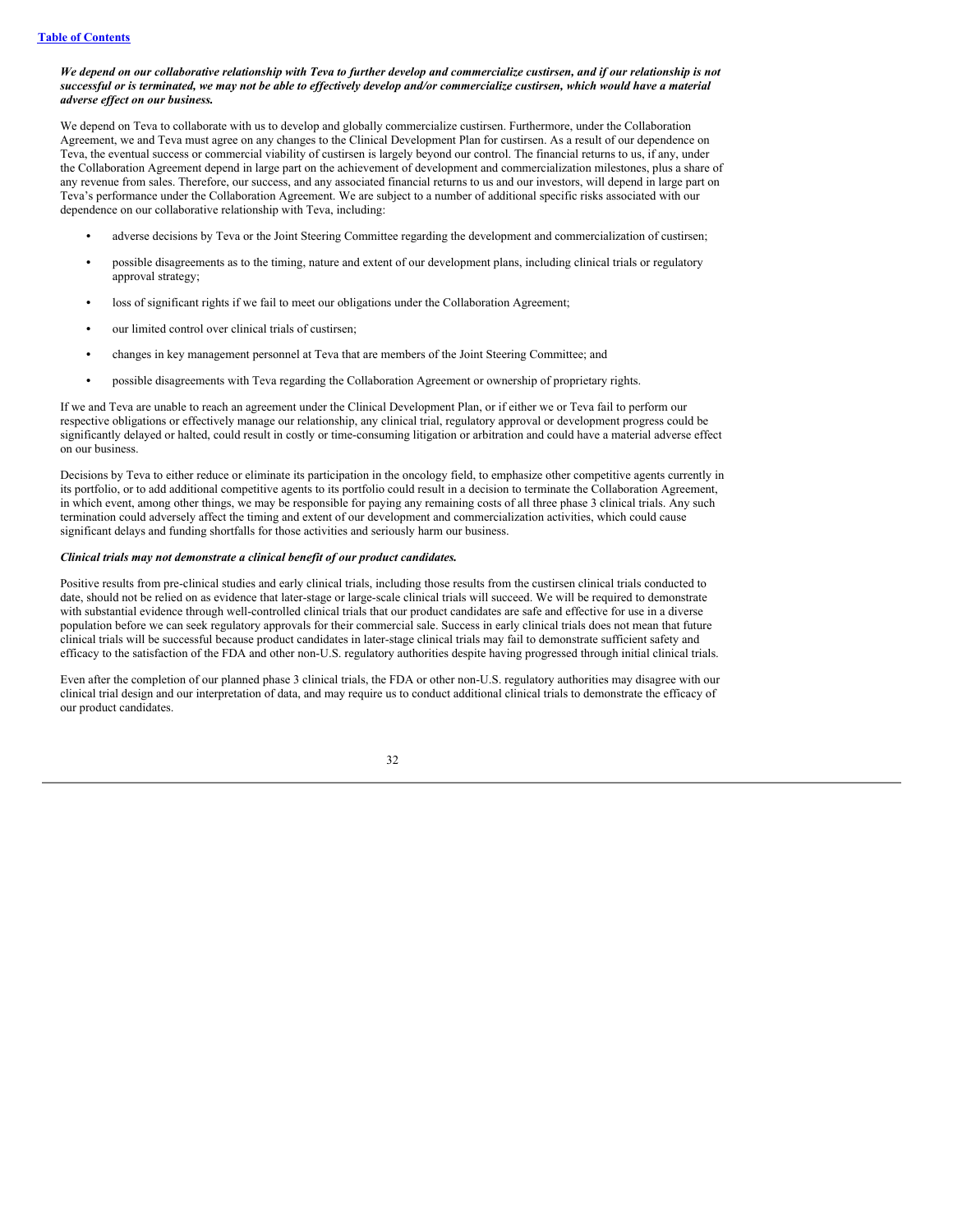Our clinical trials may be suspended or terminated at any time, including by the FDA, other regulatory authorities, the IRB overseeing the clinical trial at issue, by a clinical trial site or investigator, by Teva in the case of custirsen, or by us. Any failure or significant delay in completing clinical trials for our product candidates could materially harm our financial results and the *commercial prospects for our product candidates.*

We do not know whether any of our currently planned clinical trials for custirsen or OGX-427 will proceed or be completed on schedule, if at all, or, with respect to our other product candidates, whether we will be able to initiate any future pre-clinical studies or clinical trials, as applicable, beyond those currently planned. The completion or commencement of future pre-clinical studies or clinical trials could be substantially delayed or prevented by several factors, including:

- **•** limited number of, and competition for, suitable patients with the particular types of cancer required for enrollment in our clinical trials;
- **•** limited number of, and competition for, suitable sites to conduct clinical trials;
- **•** decrease in Teva's level of focus and efforts to develop custirsen;
- **•** introduction of new product candidates to the market in therapeutic areas similar to those that we are developing our product candidates;
- **•** concurrent evaluation of new investigational product candidates in therapeutic areas similar to those that we are developing our product candidates;
- **•** delay or failure to obtain the FDA's or non-U.S. regulatory agencies' approval or agreement to commence a clinical trial, including our phase 3 or registration clinical trials or amendment of those trials under an SPA;
- **•** delay or failure to obtain required future additional funding, when needed, through private or public offerings of our equity securities, debt financings, or the execution of a licensing, partnership or collaboration agreement with a third party for any of our product candidates;
- **•** delay or failure to obtain sufficient manufacturing supply of custirsen;
- **•** delay or failure to obtain sufficient supplies of the product candidate for our clinical trials;
- **•** delay or failure to reach agreement on acceptable clinical trial agreement terms or clinical trial protocols with prospective sites or investigators; and
- **•** delay or failure to obtain the approval of the IRB to conduct a clinical trial at a prospective site.

The completion of our clinical trials currently in progress could also be substantially delayed or prevented by several factors, including:

- slower than expected rates of patient recruitment and enrollment;
- failure of patients to complete the clinical trial;
- **•** unforeseen safety issues;
- **•** lack of efficacy evidenced during clinical trials;
- **•** termination of our clinical trials by one or more clinical trial sites or investigators;
- **•** inability or unwillingness of patients or medical investigators to follow clinical trial protocols;
- **•** inability to monitor patients adequately during or after treatment;
- **•** introduction of competitive products that may impede our ability to retain patients in clinical trials;
- **•** delay or failure to obtain sufficient manufacturing supply of custirsen; and
- **•** delay or failure to obtain future additional funding through private or public offerings of our equity securities, debt financings, or the execution of a licensing, partnership or collaboration agreement with a third party for any of our product candidates in the event of material unforeseen costs relating to our clinical trials currently in progress.

Our clinical trials may be suspended or terminated at any time by the FDA, other regulatory authorities, the IRB overseeing the clinical trial at issue, any of our clinical trial sites with respect to that site, or us. Any failure or significant delay in completing clinical trials for our product candidates could materially harm our financial results and the commercial prospects for our product candidates.

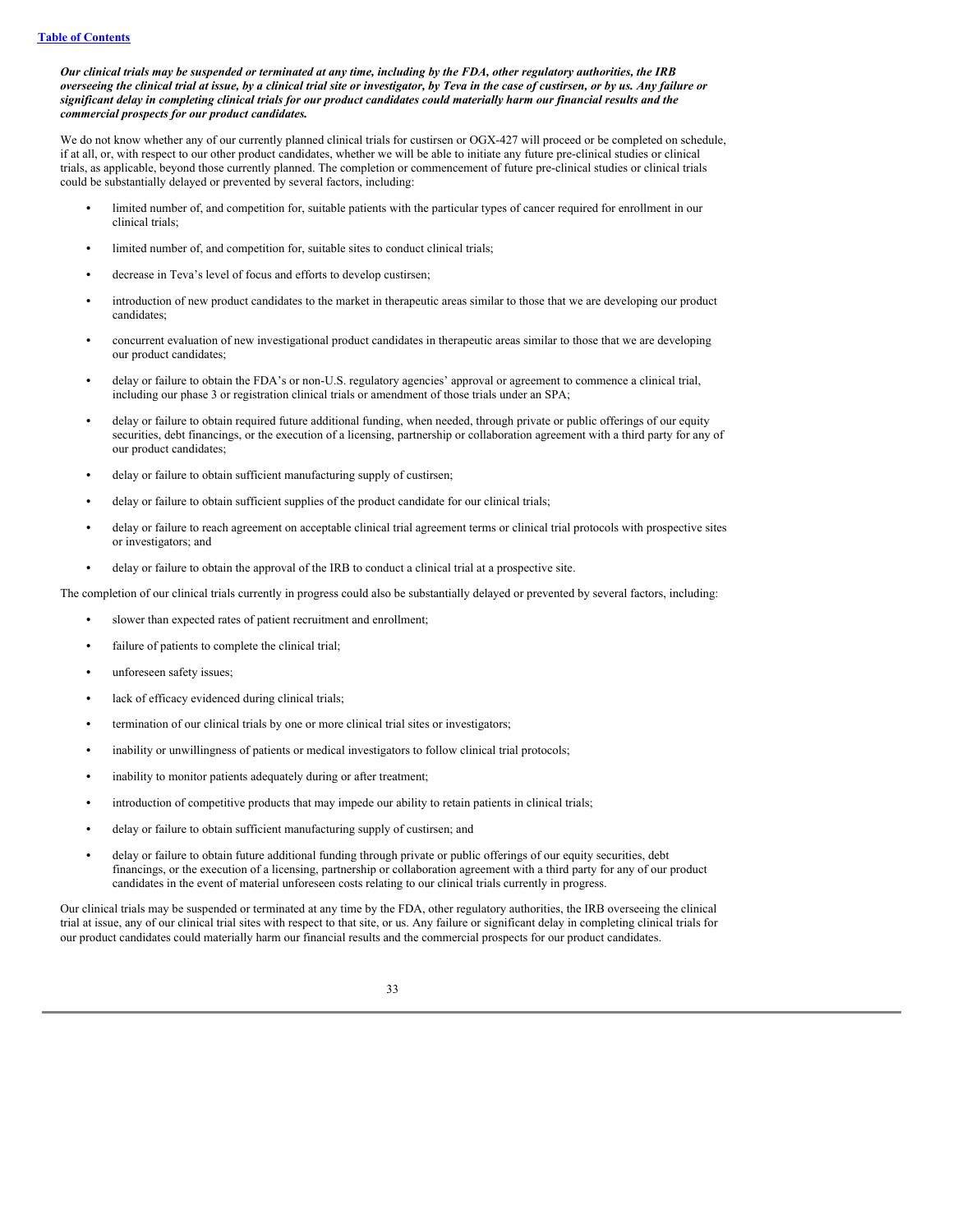## If our competitors develop and market products that are more effective, safer or less expensive than our future product candidates, *our clinical trials and commercial opportunities will be negatively af ected.*

The life sciences industry is highly competitive, and we face significant competition from many pharmaceutical, biopharmaceutical and biotechnology companies that are researching and marketing products designed to address cancer indications for which we are currently developing products or for which we may develop products in the future. We are aware of several other companies which are developing therapeutics that seek to promote tumor cell death by inhibiting proteins believed to promote cell survival. Any products we may develop in the future are also likely to face competition from other drugs and therapies. Many of our competitors have significantly greater financial, manufacturing, marketing and drug development resources than we do. Large pharmaceutical companies, in particular, have extensive experience in clinical testing and in obtaining regulatory approvals for drugs. These companies also have significantly greater research and marketing capabilities than we do. In addition, many universities and private and public research institutes are, or may become, active in cancer research, which products may directly compete with ours. If our competitors market products that are more effective, safer or less expensive than our future product candidates, if any, or that reach the market sooner than our future product candidates, if any, we may not achieve commercial success.

## We rely, in part, on third parties to conduct clinical trials for our product candidates and plan to rely on third parties to conduct future clinical trials. If these third parties do not successfully carry out their contractual duties or meet expected deadlines, we may *be unable to obtain regulatory approval for or commercialize our current and future product candidates.*

To implement our product development strategies, we rely on third parties, such as collaborators, contract research organizations, medical institutions, clinical investigators and contract laboratories, to conduct clinical trials of our product candidates. In particular, we will have limited control over the two custirsen phase 3 trials over which Teva will have primary oversight. Although we rely on third parties to conduct our clinical trials, we are responsible for ensuring that each of our clinical trials is conducted in accordance with our investigational plan and protocol. Moreover, the FDA and non-U.S. regulatory authorities require us to comply with regulations and standards, commonly referred to as Good Clinical Practices, or GCPs, for conducting, monitoring, recording and reporting the results of clinical trials to ensure that the data and results are scientifically credible and accurate and that the clinical trial subjects are adequately informed of the potential risks of participating in clinical trials. Our reliance on third parties does not relieve us of these responsibilities and requirements. If the third parties conducting our clinical trials do not perform their contractual duties or obligations, do not meet expected deadlines or need to be replaced, or if the quality or accuracy of the clinical data they obtain is compromised due to the failure to adhere to GCPs or for any other reason, we may need to enter into new arrangements with alternative third parties and our clinical trials may be extended, delayed or terminated. In addition, a failure by such third parties to perform their obligations in compliance with GCPs may cause our clinical trials to fail to meet regulatory requirements, which may require us to repeat our clinical trials.

## *We rely on third parties to manufacture and supply our product candidates.*

We do not own or operate manufacturing facilities, and we depend on third-party contract manufacturers for production of our product candidates. We lack the resources and the capability to manufacture any of our product candidates ourselves. To date, our product candidates have been manufactured in limited quantities for pre-clinical studies and clinical trials. All API for custirsen has been manufactured for us by Isis or Avecia, and all drug product has been manufactured for us by Formatech, Inc., Pyramid Laboratories, Inc. and Laureate Pharma, Inc., in each case pursuant to a purchase order or short-term contract that has been fulfilled. Avecia is our contract manufacturer for additional quantities of custirsen to complete our phase 3 clinical trials.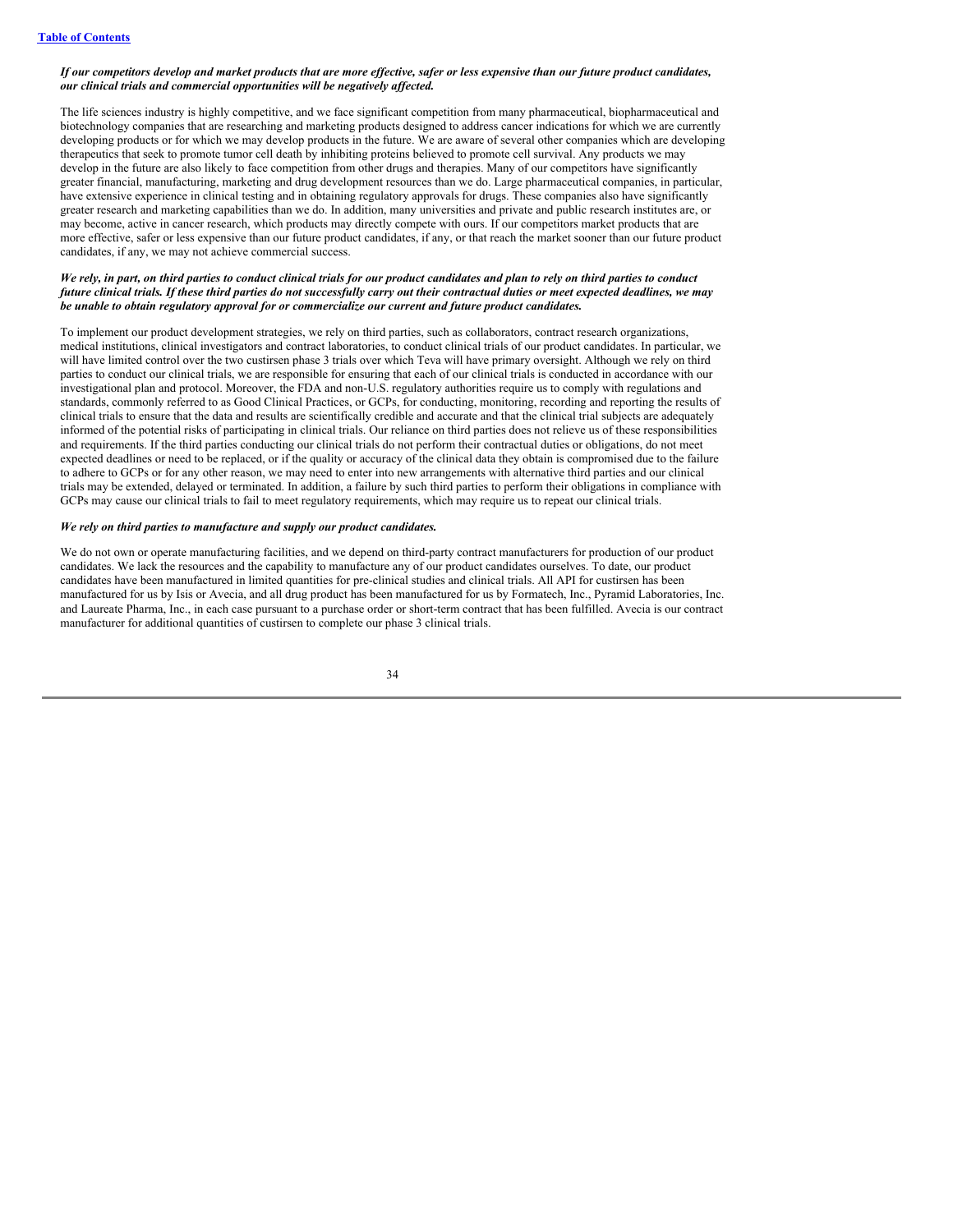All API for OGX-427 for IND-enabling toxicology studies and initial clinical trials has been manufactured for us by Avecia and all drug product has been manufactured for us by Laureate Pharma, Inc., in each case pursuant to a purchase order or short-term contract which has been fulfilled.

If, in the future, one of our product candidates is approved for commercial sale, we, or a pharmaceutical partner that has licensed such product candidate, will need to manufacture that product candidate in commercial quantities. We cannot provide assurance that the thirdparty manufacturers with which we have contracted in the past will have sufficient capacity to satisfy our future manufacturing needs, that we will be able to negotiate additional purchases of API or drug product from these or alternative manufacturers on terms favorable to us, if at all, or that a pharmaceutical partner that has licensed such product candidate will have sufficient capacity or expertise to satisfy future needs.

Third-party manufacturers may fail to perform under their contractual obligations, or may fail to deliver the required commercial quantities of bulk API or finished drug product on a timely basis and at commercially reasonable prices. We have experienced manufacturing quality issues resulting in an unusable lot of product candidate. Any performance failure on the part of our contract manufacturers could delay clinical development or regulatory approval of our product candidates or commercialization of our future product candidates, depriving us of potential product revenue and resulting in additional losses. If we are required to identify and qualify an alternate manufacturer, we may be forced to delay or suspend our clinical trials, regulatory submissions, required approvals or commercialization of our product candidates, which may cause us to incur higher costs and could prevent us from commercializing our product candidates successfully. If we are unable to find one or more replacement manufacturers capable of production at a reasonably favorable cost, in adequate volumes, of adequate quality, and on a timely basis, we would likely be unable to meet demand for our product candidates and our clinical trials could be delayed or we could lose potential revenue. Our ability to replace an existing API manufacturer may be difficult because the number of potential manufacturers is limited to approximately five manufacturers, and the FDA must inspect any replacement manufacturer and review information related to product produced at the manufacturer before they can begin manufacturing our product candidates. It may be difficult or impossible for us to identify and engage a replacement manufacturer on acceptable terms in a timely manner, if at all. We expect to continue to depend on third-party contract manufacturers for the foreseeable future.

Our product candidates require precise, high-quality manufacturing. Any of our contract manufacturers will be subject to ongoing periodic unannounced inspection by the FDA and non-U.S. regulatory authorities to ensure strict compliance with cGMP, and other applicable government regulations and corresponding standards. If our contract manufacturers fail to achieve and maintain high manufacturing standards in compliance with cGMP regulations, we may experience manufacturing errors resulting in patient injury or death, product recalls or withdrawals, delays or interruptions of production or failures in product testing or delivery, delay or prevention of filing or approval of marketing applications for our product candidates, cost overruns or other problems that could seriously affect our business.

Significant manufacturing scale-up may require additional validation studies, which the FDA must review and approve. Additionally, any third-party manufacturers we retain to manufacture our product candidates on a commercial scale must pass an FDA pre-approval inspection for conformance to cGMP regulations before we can obtain approval of our product candidates. If we are unable to successfully increase the manufacturing capacity for a product candidate in conformance with cGMP regulations, the regulatory approval or commercial launch of any related products may be delayed or there may be a shortage in supply.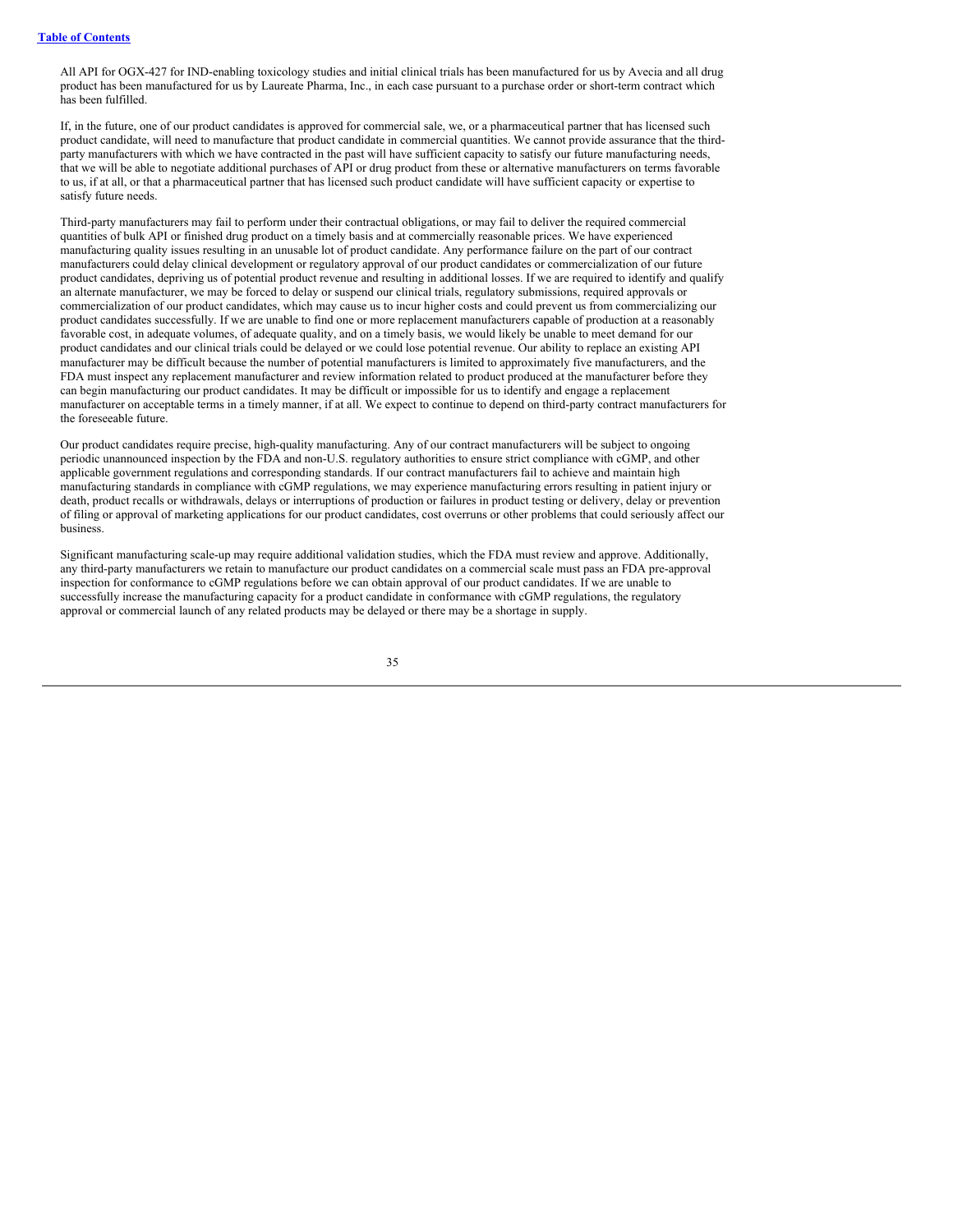If new therapies become broadly used, we may need to conduct clinical trials of our product candidates in combination with these new therapies to demonstrate safety and efficacy of the combination. Additional trials will delay the development of our product candidates and increase our costs. The failure of certain of our product candidates to work in combination with these new therapies *would have an adverse ef ect on our business.*

Our intention is to combine certain of our product candidates with therapies that are broadly used by clinicians and considered highly effective. As new therapies are developed, we will need to assess these therapies to determine whether to conduct clinical trials of our product candidates in combination with them to demonstrate safety and efficacy of the combination. If we determine that it is appropriate to conduct additional clinical trials of our product candidates in combination with these new therapies, the development of our product candidates will be delayed and our costs will be increased. If these clinical trials generate safety concerns or lack of efficacy, our business would be adversely affected.

If our product candidates are approved in combination with a specific therapy that is broadly used and that therapy is displaced by another product, the market for our product candidate may decrease.

## Our product candidates may cause undesirable and potentially serious side effects during clinical trials that could delay or prevent *their regulatory approval or commercialization.*

Custirsen was administered to 294 patients with various types of cancer in phase 1 and phase 2 clinical trials. Some patients experienced various adverse events, the majority of which are associated with other treatments in the protocol and the disease. The majority of adverse events were mild and the most common adverse events associated with custirsen consisted of flu-like symptoms. The most common serious adverse events associated with custirsen were neutropenia, vomiting, dehydration, pyrexia, pleural effusion and difficulty breathing (also known as "dyspnea"), which occurred in greater than 2% of patients. In addition, we are conducting a phase 1 DDI study, the results of which may affect the development of custirsen in NSCLC.

OGX-427 was administered to 59 patients with various types of cancer in a phase 1 clinical trial. Enrollment is complete in five cohorts with dose-escalation of OGX-427 as monotherapy and in two cohorts in which docetaxel was administered in combination with OGX-427. There was only one dose-limiting toxicity; thus, the maximum tolerated dose was not reached. Of the 46 patients presented at the ASCO 2010 annual meeting, the majority of the adverse events were infusion reactions, which were documented in 72% of patients and increased in incidence with increasing dose. The majority (93%) were grade 1 or 2. Grade 3/4 laboratory events, which occurred in decreasing frequency, were lymphopenia, prolonged PTT, neutropenia, hyponatremia, anemia, elevated creatinine and thrombocytopenia. During monotherapy and when OGX-427 was administered as combination therapy, there was evidence of decreases in tumor markers (CA-125 and PSA), decreases in Hsp27+ circulating tumor cells, and reduction of serum Hsp27 protein levels.

SN2310 was administered to 26 patients with various types of cancer in a phase 1 clinical trial. Data collection for this clinical trial has been completed. Some of the patients experienced adverse events, which were considered unrelated to the study drug and attributed to the underlying disease. Of the adverse events associated with SN2310, most were mild and the most common events were nausea, diarrhea, vomiting and fatigue. Mild to moderate reactions (back/chest pain, flushing) have been observed during infusions. Significant neutropenia has occurred in some patients and was the dose-limiting toxicity observed, sometimes associated with fever or septicemia.

Since patients in our clinical trials have advanced stages of cancer, we expect that additional adverse events, including serious adverse events, will occur.

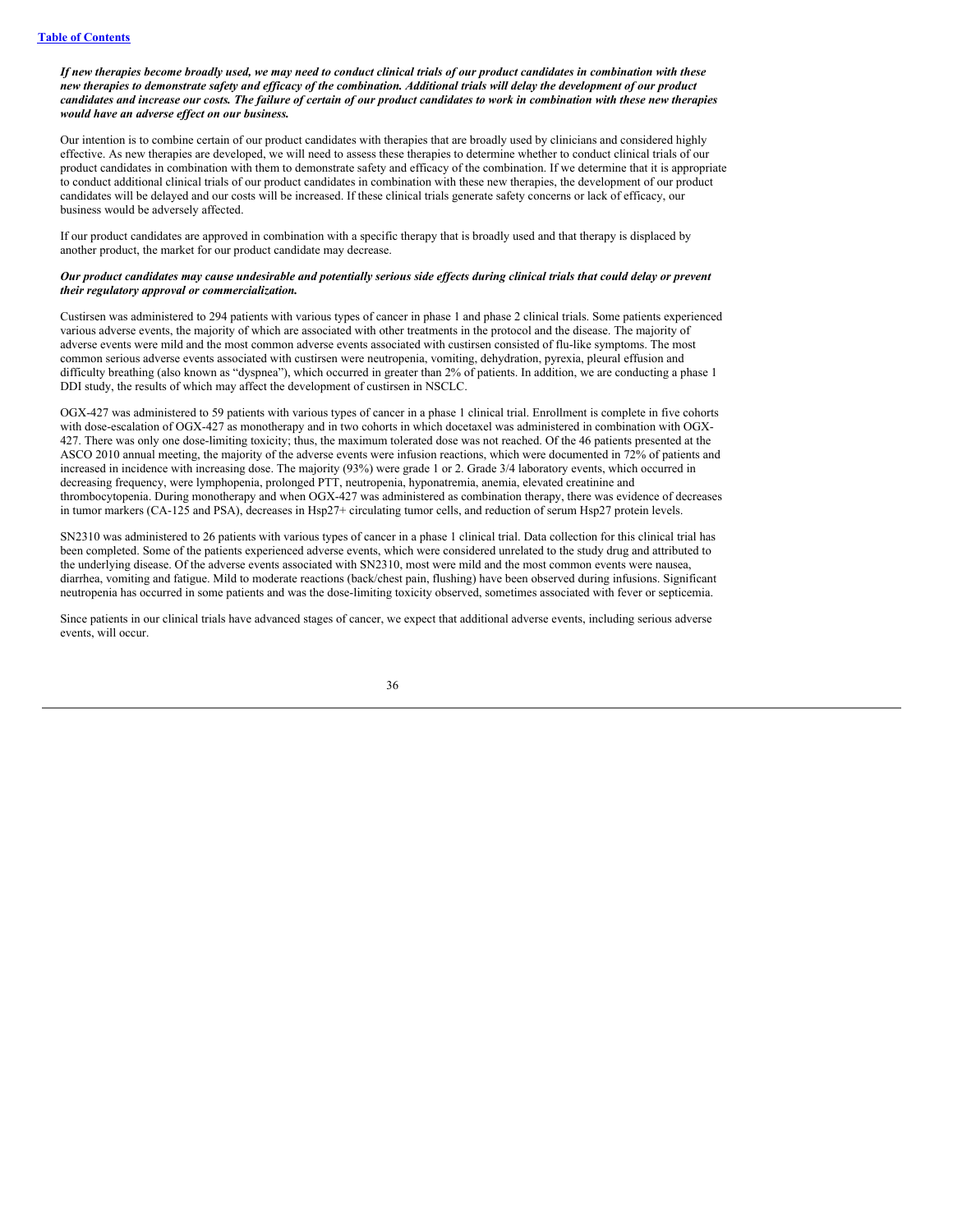Undesirable side effects caused by any of our product candidates could cause us or regulatory authorities to interrupt, delay or halt clinical trials and could result in the denial of regulatory approval by the FDA or non-U.S. regulatory authorities for any or all targeted indications. This, in turn, could prevent us from commercializing our product candidates and generating revenue from their sale. In addition, if our product candidates receive marketing approval and we or others later identify undesirable side effects caused by the product:

- **•** Teva may elect to terminate the ongoing clinical trials and cease development of custirsen;
- **•** regulatory authorities may withdraw their approval of the product;
- **•** we may be required to recall the product, change the way the product is administered, conduct additional clinical trials or change the labeling of the product;
- **•** a product may become less competitive and product sales may decrease; and
- **•** our reputation may suffer.

Any one or a combination of these events could prevent us from achieving or maintaining market acceptance of the affected product or could substantially increase the costs and expenses of commercializing the product, which in turn could delay or prevent us from generating significant revenue from the sale of the product. Recent events have raised questions about the safety of marketed drugs and may result in increased cautiousness by the FDA in reviewing new drugs based on safety, efficacy or other regulatory considerations and may result in significant delays in obtaining regulatory approvals, additional clinical trials being required, or more stringent product labeling requirements. Any delay in obtaining, or the inability to obtain, applicable regulatory approvals would prevent us from commercializing our product candidates.

## Because we depend on financing from third parties for our operations, our business may fail if such financing becomes unavailable *or is not available on commercially reasonable terms.*

To date, we have financed our operations primarily through the sale of our equity securities and from the upfront payment we received pursuant to the Collaboration Agreement with Teva. We believe that our existing capital resources and interest on such resources, including the financing we completed in October 2010, will be sufficient to meet our current operating requirements into 2014. If, however, the Collaboration Agreement with Teva were to terminate or if Teva fails to fulfill its obligations under the Collaboration Agreement, or if the trials proceed slower than expected or are initiated later than expected, or if we change our development plans, acquire rights to new product candidates or cannot find third-party collaborators for our other product candidates, we may need additional capital sooner than we expect. Our future capital requirements will depend on many factors, including, without limitation:

- **•** maintaining our partnership with Teva and Teva's ongoing commitment to develop custirsen in a timely manner;
- **•** whether we experience delays in our pre-clinical and clinical development programs, or slower-than-anticipated product development;
- **•** the scope and results of our pre-clinical studies and clinical trials;
- **•** whether opportunities to acquire additional product candidates arise and the costs of acquiring and developing those product candidates;
- **•** whether we are able to enter into additional third-party collaborative partnerships to develop and/or commercialize any of our other product candidates on terms that are acceptable to us;
- **•** the timing and requirements of, and the costs involved in, conducting studies required to obtain regulatory approvals for our product candidates from the FDA and comparable foreign regulatory agencies;
- **•** the availability of third parties to perform the key development tasks for our product candidates, including conducting preclinical studies and clinical trials and manufacturing our product candidates to be tested in those studies and trials and the associated costs of those services; and
- **•** the costs involved in preparing, filing, prosecuting, maintaining, defending the validity of and enforcing patent claims and other costs related to patent rights and other intellectual property rights, including litigation costs and the results of such litigation.

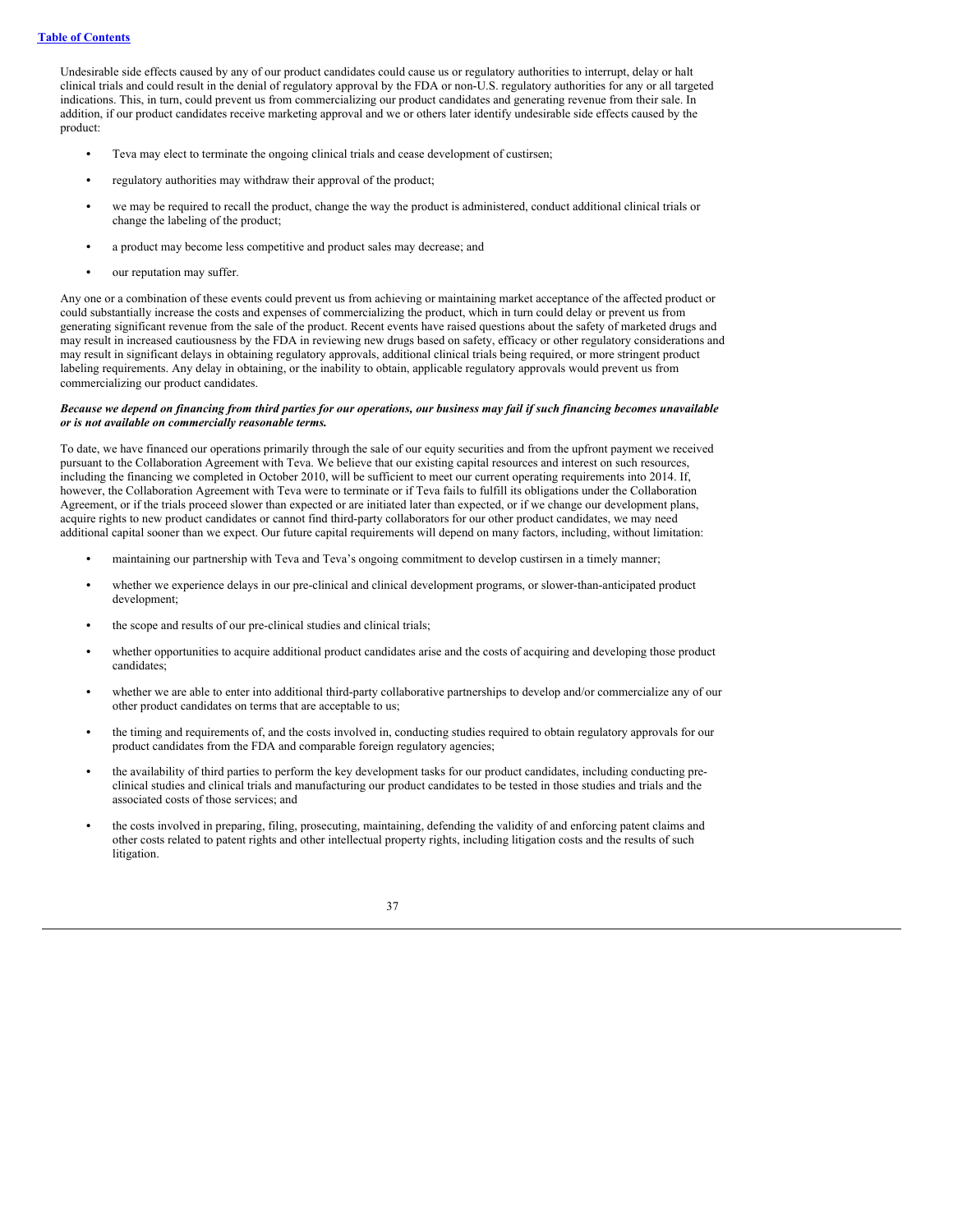If we are unable to raise funds on acceptable terms when it becomes necessary to do so, we may not be able to continue developing our product candidates, acquire or develop additional product candidates or respond to competitive pressures or unanticipated requirements. For these reasons, any inability to raise additional funds when we require it could have a material adverse effect on our business.

#### Even if we or Teva receive regulatory approval to market our product candidates, the market may not be receptive to our products.

Even if our product candidates obtain regulatory approval, they may not gain market acceptance among physicians, patients, healthcare payors and/or the medical community. We believe that the degree of market acceptance will depend on a number of factors, including:

- **•** timing of market introduction of competitive products;
- **•** safety and efficacy of our products;
- **•** prevalence and severity of any side effects;
- **•** potential advantages or disadvantages over alternative treatments;
- **•** strength of marketing and distribution support;
- **•** price of our products, both in absolute terms and relative to alternative treatments; and
- **•** availability of coverage and reimbursement from government and other third-party payors.

If our future product candidates fail to achieve market acceptance, we may not be able to generate significant revenue or achieve or sustain profitability.

## Although we have entered into a Collaboration Agreement with Teva for custirsen, we have not yet partnered with third-party collaborators with respect to any of our other product candidates, and we cannot control whether we will be able to do so on *favorable terms, if at all.*

Our business strategy relies in part on potentially partnering successful product candidates with larger companies to complement our internal development and commercialization efforts. While we have successfully entered into a Collaboration Agreement with Teva with respect to custirsen, it may be difficult for us to find third parties that are willing to enter into a collaboration on acceptable economic terms, if at all, with respect to our other product candidates. We also will be competing with many other companies as we seek partners for our other product candidates and may not be able to compete successfully against those companies. If we are not able to enter into collaboration arrangements for our other product candidates, we would be required to undertake and fund further development, clinical trials, manufacturing and commercialization activities solely at our own expense and risk. If we are unable to finance and/or successfully execute those expensive activities, our business could be materially and adversely affected, and we may be forced to discontinue clinical development of these product candidates.

## If we were to be successfully sued related to our products or operations, we could face substantial liabilities that may exceed our *resources.*

We may be held liable if any of our products or operations cause injury or death or are found otherwise unsuitable during product testing, manufacturing, marketing or sale. These risks are inherent in the development of pharmaceutical products. We currently maintain Commercial General and Umbrella Liability policies with combined limits of \$10 million per occurrence and in the aggregate, in addition to a \$10 million per claim and annual aggregate product liability insurance policy related to our clinical trials consistent with industry standards. When necessary for our products, we intend to obtain additional product liability insurance. Insurance coverage may be prohibitively expensive, may not fully cover potential liabilities or may not be available in the future. Inability to obtain sufficient insurance coverage at an acceptable cost or otherwise to protect against potential product liability claims could prevent or inhibit the commercialization of our products. If we were to be sued for any injury caused by or associated with our products or operations, the litigation could consume substantial time and attention of our management, and the resulting liability could exceed our total assets.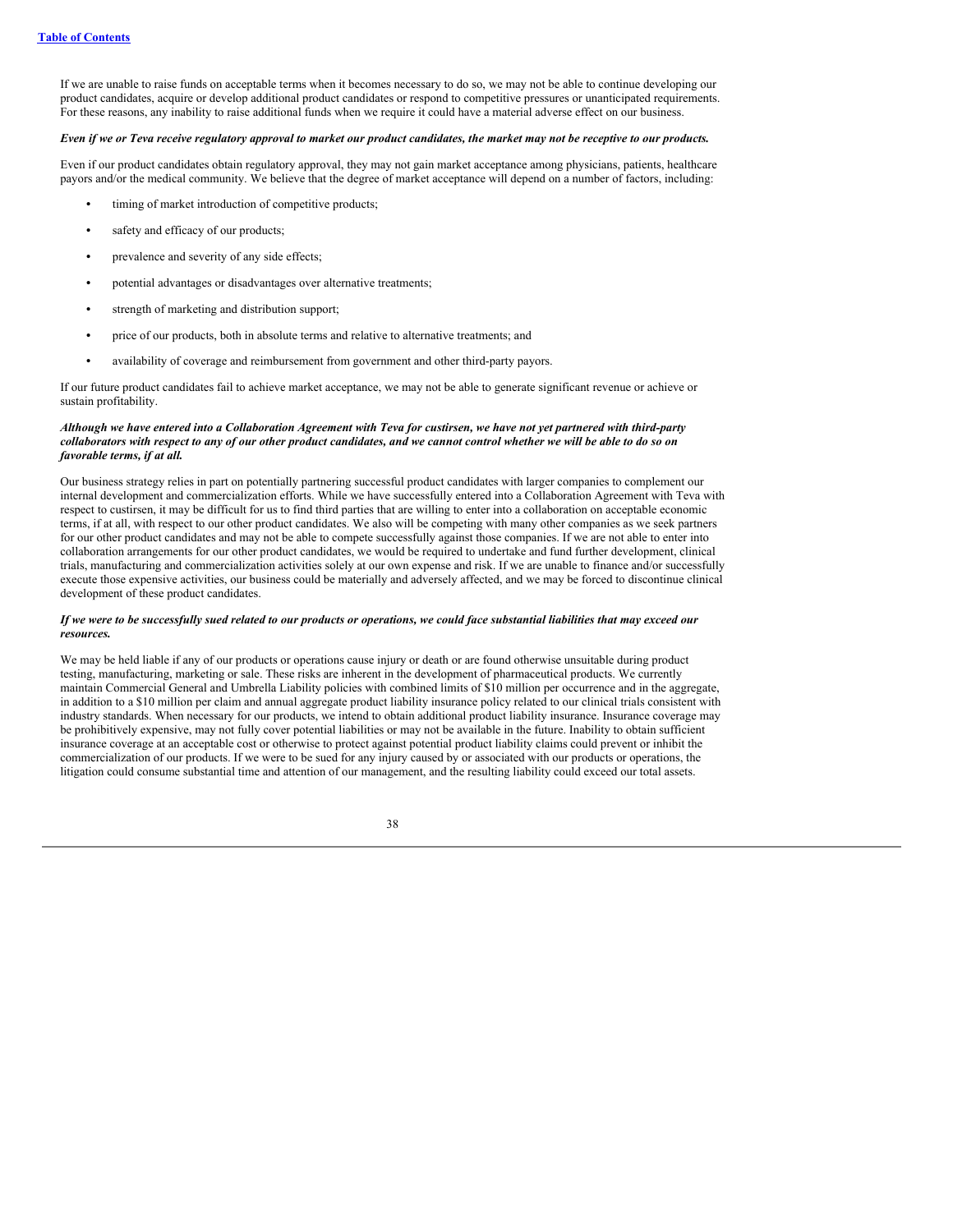## If we fail to acquire and develop products or product candidates at all or on commercially reasonable terms, we may be unable to *grow our business.*

We currently do not have internal discovery capabilities and depend on pharmaceutical and biotechnology companies and other researchers to sell or license products or product candidates to us. To date, three of our product candidates have been derived from technologies discovered by the Vancouver Prostate Centre and licensed to us by UBC, and one candidate has been in-licensed from Bayer. We intend to continue to rely on the Vancouver Prostate Centre, UBC and other research institutions and other biotechnology or pharmaceutical companies as sources of product candidates. We cannot guarantee that the Vancouver Prostate Centre or UBC will continue to develop new product candidate opportunities, that we will continue to have access to such opportunities or that we will be able to purchase or license these product candidates on commercially reasonable terms, if at all. If we are unable to purchase or license new product candidates from the Vancouver Prostate Centre or UBC, we will be required to identify alternative sources of product candidates.

The success of our product pipeline strategy depends on our ability to identify, select and acquire pharmaceutical product candidates. Proposing, negotiating and implementing an economically viable product acquisition or license is a lengthy and complex process. We compete for partnering arrangements and license agreements with pharmaceutical and biotechnology companies and academic research institutions. Our competitors may have stronger relationships with third parties with whom we are interested in collaborating and/or may have more established histories of developing and commercializing products. As a result, our competitors may have a competitive advantage in entering into partnering arrangements with such third parties. In addition, even if we find promising product candidates, and generate interest in a partnering or strategic arrangement to acquire such product candidates, we may not be able to acquire rights to additional product candidates or approved products on terms that we find acceptable, if at all. If we fail to acquire and develop product candidates from others, we may be unable to grow our business.

We expect that any product candidate that we acquire rights to will require additional development efforts prior to commercial sale, including extensive clinical evaluation and approval by the FDA and non-U.S. regulatory authorities. All product candidates are subject to the risks of failure inherent in pharmaceutical product development, including the possibility that the product candidate will not be shown to be sufficiently safe and effective for approval by regulatory authorities. Even if the product candidates are approved, we can make no assurance that we would be capable of economically producing the product or that the product would be commercially successful.

We will need to retain additional personnel and expand our other resources in order to promote custirsen in the event we exercise our co-promotion option and develop our other product candidates. If we fail to effectively expand our operations, including attracting and retaining key management and scientific personnel, we may be unable to successfully develop or commercialize our product *candidates and our business may be materially adversely af ected.*

We will need to expand and effectively manage our managerial, operational, financial, development and other resources in order to successfully pursue our research, development and commercialization efforts for our existing and future product candidates. Our success depends on our continued ability to attract, retain and motivate highly qualified personnel, such as management, pre-clinical and clinical personnel, including our executive officers Michelle Burris, Scott Cormack, and Cindy Jacobs. In addition, although we have entered into employment agreements with each of Ms. Burris, Mr. Cormack, and Dr. Jacobs, such agreements permit the executive to terminate his or her employment with us at any time, subject to providing us with advance written notice.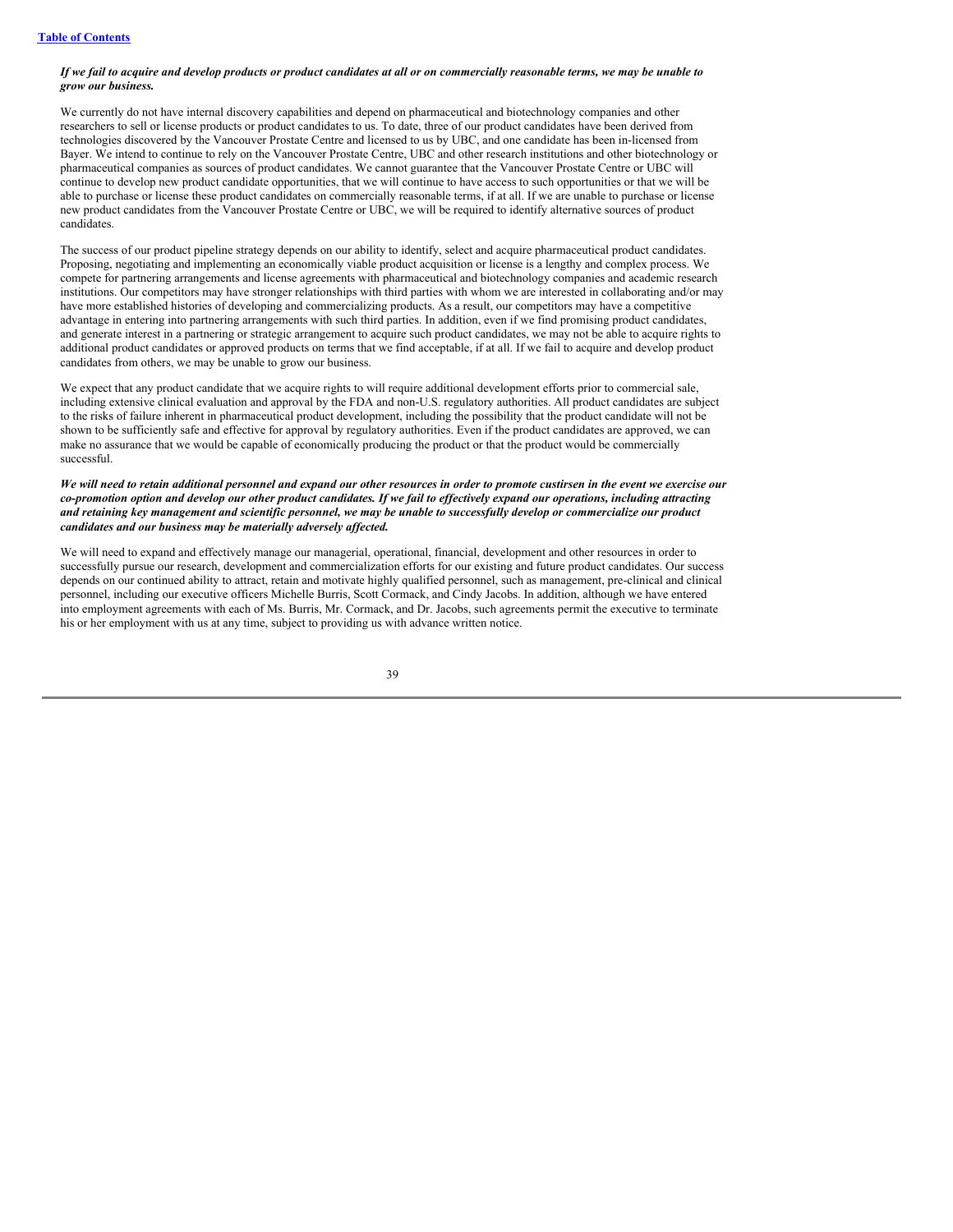Should custirsen receive marketing approval in the United States and Canada, or should we exercise our co-promotion option, which is unlikely without sufficient funds, we would need to hire a substantial number of specialized personnel, including field-based medical affairs representatives. In turn, we would need to increase our administrative headcount to support such expanded development and commercialization operations with respect to our product candidates. Our ability to attract and retain qualified personnel in the future is subject to intense competition for qualified personnel among biotechnology, pharmaceutical and other businesses and our current financial position. The loss of the services of any of our senior management could delay or prevent the development and commercialization of our product candidates, or have other adverse effects on our business for an indefinite term. In particular, if we lose any members of our current senior management team, we may not be able to find suitable replacements in a timely fashion, if at all and our business may be harmed as a result. If any of such events were to occur, among other things, we may not be able to comply with our contractual obligations to Teva under our Collaboration Agreement or advance our product candidates, which could have a material adverse effect on our business.

We have scientific and clinical advisors who assist us in formulating our development and clinical strategies. These advisors are not our employees and may have commitments to, or consulting or advisory contracts with, other entities that may limit their availability to us. In addition, our advisors may have arrangements with other companies to assist those companies in developing products or technologies that may compete with ours.

## *We may encounter dif iculties in managing our expected growth and in expanding our operations successfully.*

As we advance our product candidates custirsen, OGX-427, OGX-225, and CSP-9222 through development and clinical trials, we will need to develop or expand our development, regulatory, manufacturing, marketing and sales capabilities or contract with third parties to provide these capabilities for us. Maintaining additional relationships and managing our future growth will impose significant added responsibilities on members of our management. We must be able to manage our development efforts effectively, manage our clinical trials effectively, hire, train and integrate additional management, development, administrative and sales and marketing personnel, improve our managerial, development, operational and finance systems, and expand our facilities, all of which may impose a strain on our administrative and operational infrastructure.

Under the Collaboration Agreement, Teva is responsible for the commercialization costs associated with custirsen; however, if we were to exercise our co-promotion option, which we do not anticipate having sufficient funds to do, we would need to expand our marketing and sales capabilities. In addition, as we have primary responsibility for the oversight of the second-line trial in CRPC, we must be able to manage our development responsibilities effectively, which may impose a strain on our administrative and operational infrastructure.

Furthermore, we may acquire additional businesses, products or product candidates that complement or augment our existing business. Integrating any newly acquired business, product or product candidate could be expensive and time-consuming. We may not be able to integrate any acquired business, product or product candidate successfully or operate any acquired business profitably. Our future financial performance will depend, in part, on our ability to manage any future growth effectively and our ability to integrate any acquired businesses. We may not be able to accomplish these tasks, which failure could prevent us from successfully growing our business.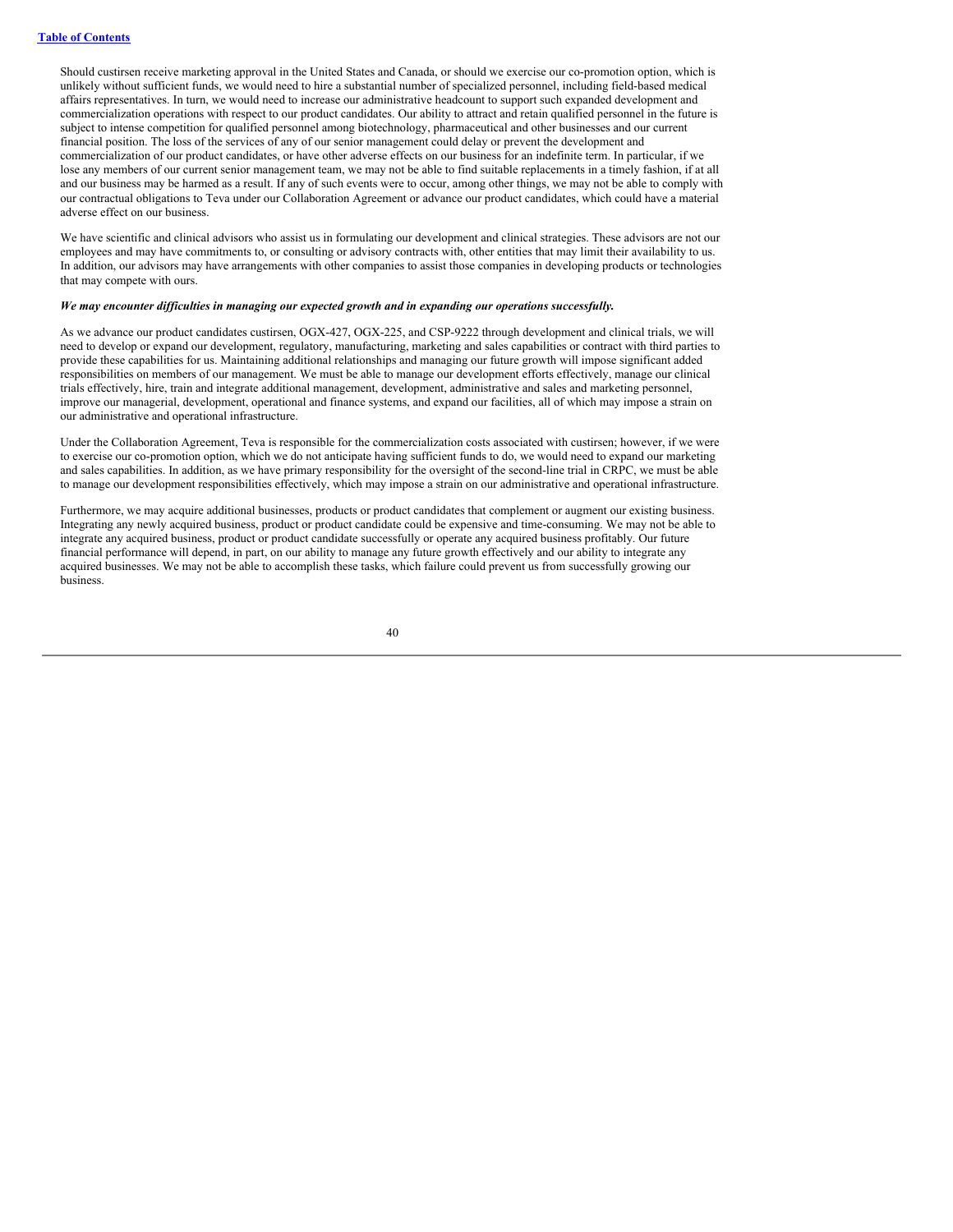#### *We may be adversely af ected if our controls over external financial reporting fail or are circumvented.*

We regularly review and update our internal controls, disclosure controls and procedures, and corporate governance policies. In addition, we are required under the Sarbanes Oxley Act of 2002 to report annually on our internal control over financial reporting. If it were to be determined that our internal control over financial reporting is not effective, such shortcoming could have an adverse effect on our business and financial results and the price of our common stock could be negatively affected. This reporting requirement could also make it more difficult or more costly for us to obtain certain types of insurance, including director and officer liability insurance, and we may be forced to accept reduced policy limits and coverage or incur substantially higher costs to obtain the same or similar coverage. Any system of internal controls, however well designed and operated, is based in part on certain assumptions and can provide only reasonable, not absolute, assurances that the objectives of the system are met. Any failure or circumvention of the controls and procedures or failure to comply with regulation concerning control and procedures could have a material effect on our business, results of operation and financial condition. Any of these events could result in an adverse reaction in the financial marketplace due to a loss of investor confidence in the reliability of our financial statements, which ultimately could negatively affect the market price of our shares, increase the volatility of our stock price and adversely affect our ability to raise additional funding. The effect of these events could also make it more difficult for us to attract and retain qualified persons to serve on our board of directors and our board committees and as executive officers.

## **Risks Related to Our Intellectual Property**

## *Our proprietary rights may not adequately protect our technologies and product candidates.*

Our commercial success will depend on our ability to obtain patents and/or regulatory exclusivity and maintain adequate protection for our technologies and product candidates in the United States and other countries. We will be able to protect our proprietary rights from unauthorized use by third parties only to the extent that our proprietary technologies and future product candidates are covered by valid and enforceable patents or are effectively maintained as trade secrets.

We and our collaborators, including Teva, intend to apply for additional patents covering both our technologies and product candidates, as we deem appropriate. We or our collaborators may, however, fail to apply for patents on important technologies or product candidates in a timely fashion, if at all. Our existing patents and any future patents we or our collaborators obtain may not be sufficiently broad to prevent others from practicing our technologies or from developing competing products and technologies. In addition, we do not always control the patent prosecution of subject matter that we license from others. Accordingly, we are sometimes unable to exercise a significant degree of control over such intellectual property as we would over our own. Moreover, the patent positions of biopharmaceutical companies are highly uncertain and involve complex legal and factual questions for which important legal principles remain unresolved. As a result, the validity and enforceability of our patents cannot be predicted with certainty. In addition, we cannot guarantee that:

- **•** we or our licensors were the first to make the inventions covered by each of our issued patents and pending patent applications;
- **•** we or our licensors were the first to file patent applications for these inventions;
- **•** others will not independently develop similar or alternative technologies or duplicate any of our technologies;
- any of our or our licensors' pending patent applications will result in issued patents;
- any of our or our licensors' patents will be valid or enforceable;
- **•** any patents issued to us or our licensors and collaboration partners will provide us with any competitive advantages, or will not be challenged by third parties; and
- **•** we will develop additional proprietary technologies that are patentable, or the patents of others will not have an adverse effect on our business.

The actual protection afforded by a patent varies on a product-by-product basis, from country to country and depends on many factors, including the type of patent, the scope of its coverage, the availability of regulatory related extensions, the availability of legal remedies in a particular country and the validity and enforceability of the patents. Our ability or the ability of our collaborators to maintain and solidify our proprietary position for our product candidates will depend on our success in obtaining effective claims and enforcing those claims once granted. Our issued patents and those that may issue in the future, or those licensed to us or our collaborators, may be challenged, invalidated, unenforceable or circumvented, and the rights granted under any issued patents may not provide us with proprietary protection or competitive advantages against competitors with similar products. Due to the extensive amount of time required for the development, testing and regulatory review of a potential product, it is possible that, before any of our product candidates can be commercialized, any related patent may expire or remain in force for only a short period following commercialization, thereby reducing any advantage of the patent.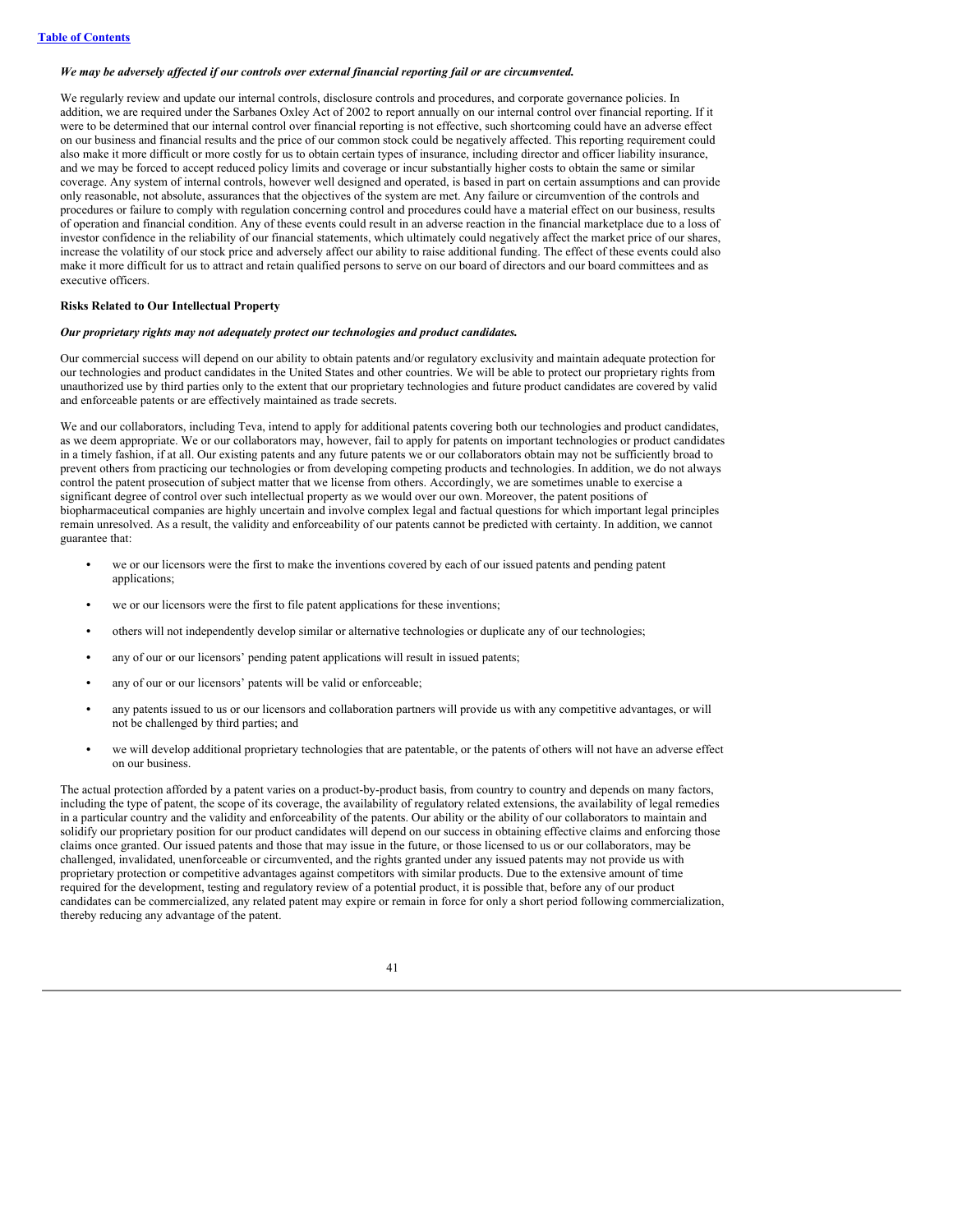We and our collaborators, including Teva, also rely on trade secrets to protect some of our technology, especially where it is believed that patent protection is appropriate or obtainable. However, trade secrets are difficult to maintain. While we use reasonable efforts to protect our trade secrets, our or our collaboration partners' employees, consultants, contractors or scientific and other advisors may unintentionally or willfully disclose our proprietary information to competitors. Enforcement of claims that a third party has illegally obtained and is using trade secrets is expensive, time consuming and uncertain. In addition, non-U.S. courts are sometimes less willing than U.S. courts to protect trade secrets. If our competitors independently develop equivalent knowledge, methods and know-how, we would not be able to assert our trade secrets against them and our business could be harmed.

#### We and our collaborators, including Teva, may not be able to protect our intellectual property rights throughout the world.

Filing, prosecuting and defending patents on all of our product candidates and products, when and if we have any, in every jurisdiction would be prohibitively expensive. Competitors may use our technologies in jurisdictions where we or our licensors have not obtained patent protection to develop their own products. These products may compete with our products, when and if we have any, and may not be covered by any of our or our licensors' patent claims or other intellectual property rights.

The laws of some non-U.S. countries do not protect intellectual property rights to the same extent as the laws of the United States, and many companies have encountered significant problems in protecting and defending such rights in foreign jurisdictions. The legal systems of certain countries, particularly certain developing countries, do not favor the enforcement of patents and other intellectual property protection, particularly those relating to biotechnology and/or pharmaceuticals, which could make it difficult for us to stop the infringement of our patents. Proceedings to enforce our patent rights in foreign jurisdictions could result in substantial cost and divert our efforts and attention from other aspects of our business.

#### *The intellectual property protection for our product candidates depends on third parties.*

With respect to custirsen, OGX-427 and OGX-225, we have exclusively licensed from UBC certain issued patents and pending patent applications covering the respective antisense sequences underlying these product candidates and their commercialization and use and we have licensed from Isis certain issued patents and pending patent applications directed to product compositions and chemical modifications used in product candidates for commercialization, use and the manufacturing thereof, as well as some alternative antisense sequences. We have also received a sublicense from Isis under certain third-party patent portfolios directed to such modifications. We have entered into an exclusive in-licensing agreement with Bayer for development of caspase activators that are presently being evaluated in pre-clinical studies.

The patents and pending patent applications underlying our licenses do not cover all potential product candidates, modifications and uses. In the case of patents and patent applications licensed from Isis, we do not have and have not had any control over the filing, prosecution or enforcement of these patents or patent applications. In the case of patents and patent applications licensed from Bayer, we did not have any control over the filing of the patents and patent applications before the effective date of the Bayer license, and have had control over the filing and prosecution of these patents and patent applications after the effective date of the Bayer license. Under certain circumstances, we also have the right to enforce patents and patent applications licensed from Bayer. We cannot be certain that such prosecution efforts have been or will be conducted in compliance with applicable laws and regulations or will result in valid and enforceable patents. We also cannot be assured that our licensors or their respective licensing partners will agree to enforce any such patent rights at our request or devote sufficient efforts to attain a desirable result. Any failure by our licensors or any of their respective licensing partners to properly protect the intellectual property rights relating to our product candidates could have a material adverse effect on our financial condition and results of operation.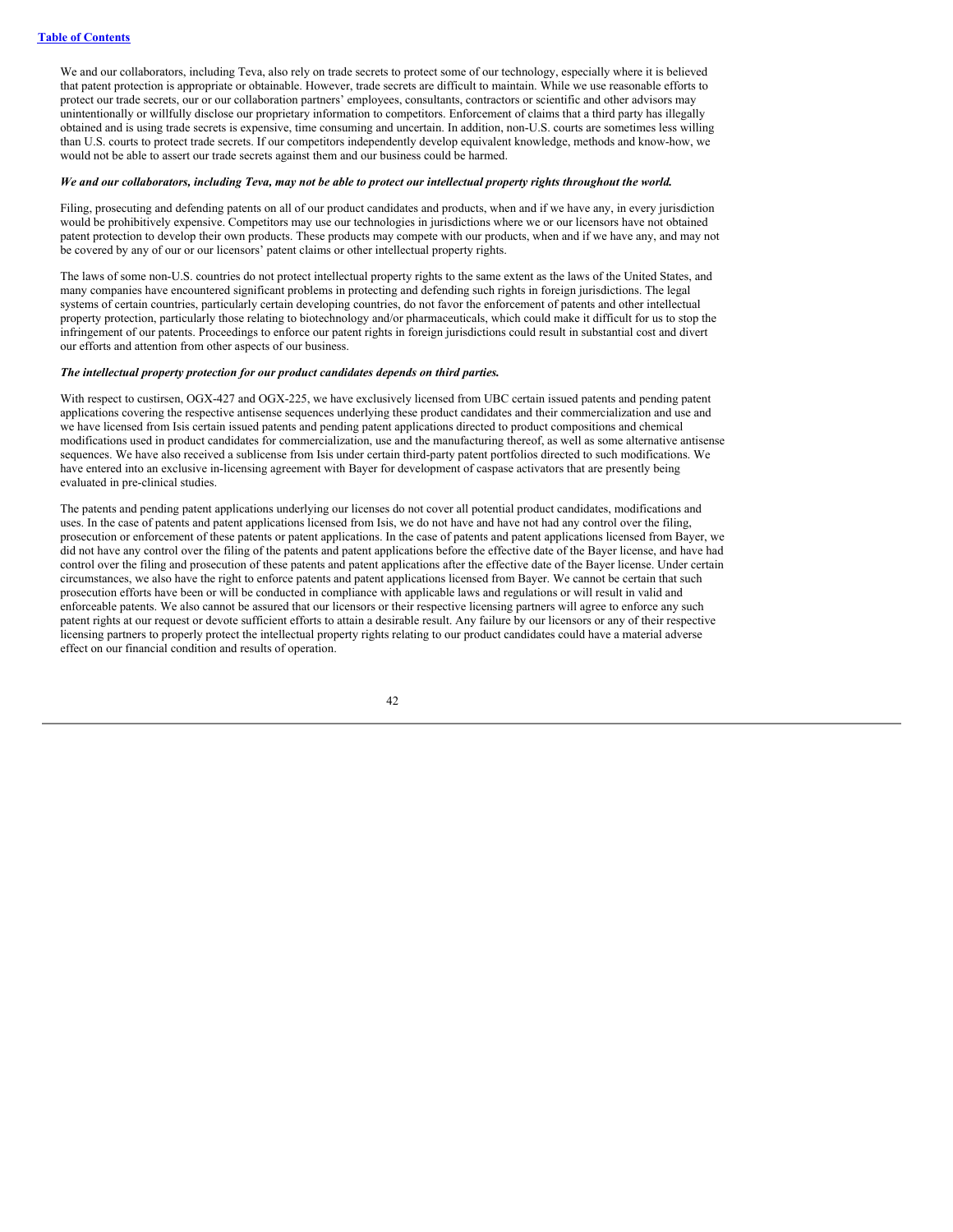## We may become involved in disputes with Teva or potential future collaborators over intellectual property ownership, and publications by our research collaborators and scientific advisors could impair our ability to obtain patent protection or protect our *proprietary information, which, in either case, could have a significant ef ect on our business.*

Inventions discovered under research, material transfer or other such collaborative agreements, including our Collaboration Agreement with Teva, may become jointly owned by us and the other party to such agreements in some cases and the exclusive property of either party in other cases. Under some circumstances, it may be difficult to determine who owns a particular invention, or whether it is jointly owned, and disputes could arise regarding ownership of those inventions. These disputes could be costly and time consuming and an unfavorable outcome could have a significant adverse effect on our business if we were not able to protect or license rights to these inventions. In addition, our research collaborators and scientific advisors generally have contractual rights to publish our data and other proprietary information, subject to our prior review. Publications by our research collaborators and scientific advisors containing such information, either with our permission or in contravention of the terms of their agreements with us, may impair our ability to obtain patent protection or protect our proprietary information, which could significantly harm our business.

## The patent protection for our product candidates or products may expire before we are able to maximize their commercial value, which may subject us to increased competition and reduce or eliminate our opportunity to generate product revenue.

The patents for our product candidates have varying expiration dates and, when these patents expire, we may be subject to increased competition and we may not be able to recover our development costs. For example, certain of the U.S. patents directed to custirsen and its use that have been licensed from UBC are scheduled to expire in 2020 and 2021. In some of the larger economic territories, such as the United States and Europe, patent term extension/restoration may be available to compensate for time taken during aspects of the product candidate's regulatory review. We cannot, however, be certain that an extension will be granted or, if granted, what the applicable time period or the scope of patent protection afforded during any extended period will be. In addition, even though some regulatory agencies may provide some other exclusivity for a product candidate under its own laws and regulations, we may not be able to qualify the product candidate or obtain the exclusive time period.

If we are unable to obtain patent term extension/restoration or some other exclusivity, we could be subject to increased competition and our opportunity to establish or maintain product revenue could be substantially reduced or eliminated. Furthermore, we may not have sufficient time to recover our development costs prior to the expiration of our U.S. and non-U.S. patents.

## We may incur substantial costs as a result of litigation or other proceedings relating to patent and other intellectual property rights *and we may be unable to protect our rights to, or use of, our technology.*

If we choose to go to court to stop someone else from using the inventions claimed in our patents or our licensed patents, that individual or company has the right to ask the court to rule that these patents are invalid and/or should not be enforced against that third party. These lawsuits are expensive and would consume time and other resources even if we were successful in stopping the infringement of these patents. In addition, there is a risk that the court will decide that these patents are invalid or unenforceable and that we do not have the right to stop the other party from using the inventions. There is also the risk that, even if the validity or unenforceability of these patents is upheld, the court will refuse to stop the other party on the grounds that such other party's activities do not infringe our rights.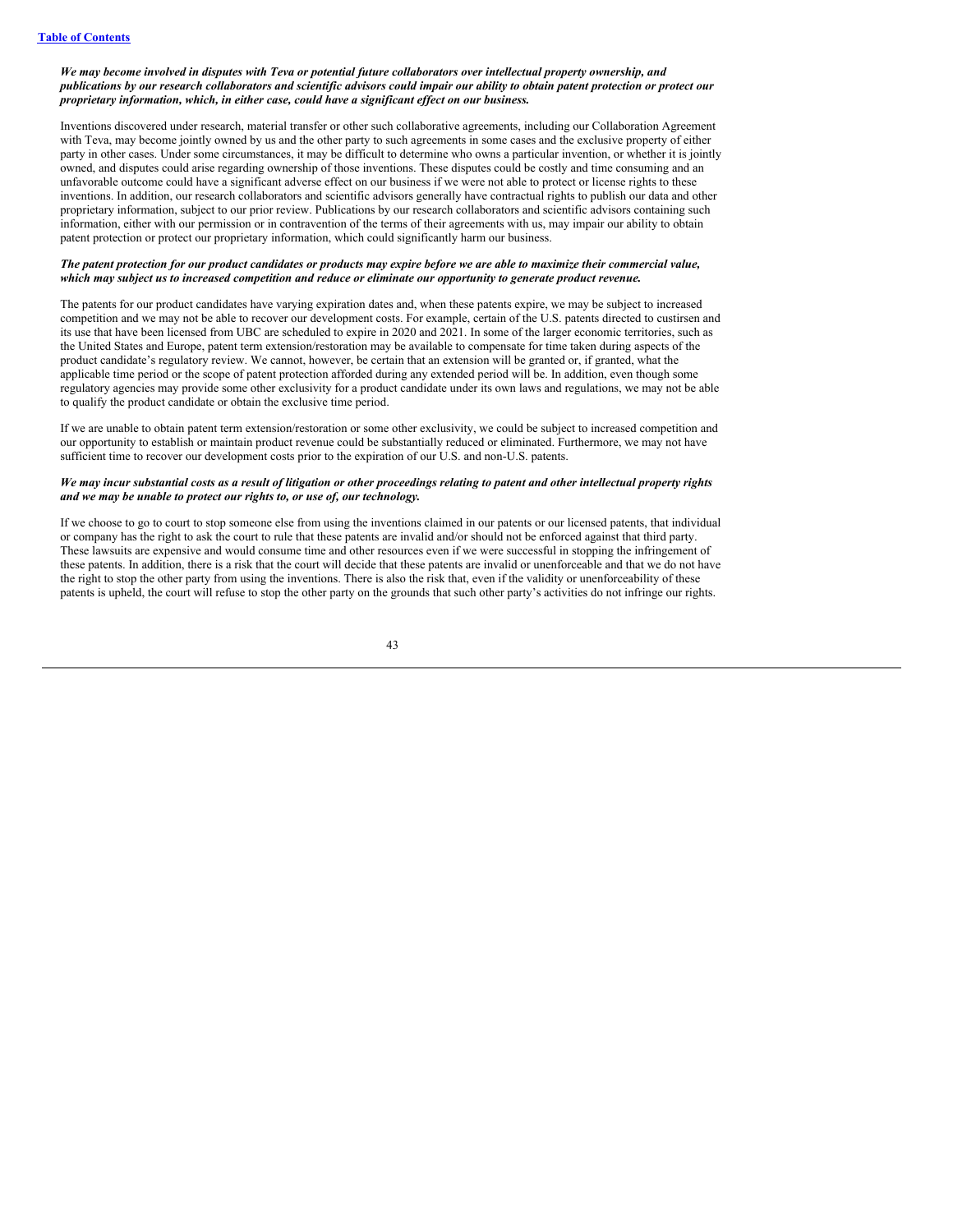If we wish to use the technology or compound claimed in issued and unexpired patents owned by others, we will need to obtain a license from the owner, enter into litigation to challenge the validity or enforceability of the patents or incur the risk of litigation in the event that the owner asserts that we infringed its patents. The failure to obtain a license to technology or the failure to challenge an issued patent that we may require to discover, develop or commercialize our product candidates may have a material adverse effect on us.

If a third party asserts that we infringed its patents or other proprietary rights, we could face a number of risks that could seriously harm our results of operations, financial condition and competitive position, including:

- **•** patent infringement and other intellectual property claims, which would be costly and time consuming to defend, whether or not the claims have merit, and which could delay the regulatory approval process and divert management's attention from our business;
- **•** substantial damages for past infringement, which we may have to pay if a court determines that our product candidates or technologies infringe a competitor's patent or other proprietary rights;
- **•** a court prohibiting us from selling or licensing our technologies or future drugs unless the third party licenses its patents or other proprietary rights to us on commercially reasonable terms, which it is not required to do; and
- **•** if a license is available from a third party, we may have to pay substantial royalties or lump-sum payments or grant cross licenses to our patents or other proprietary rights to obtain that license.

The biotechnology industry has produced a proliferation of patents, and it is not always clear to industry participants, including us, which patents cover various types of products or methods of use. The coverage of patents is subject to interpretation by the courts, and the interpretation is not always uniform. If we are sued for patent infringement, we would need to demonstrate that our product candidates or methods of use either do not infringe the patent claims of the relevant patent, and/or that the patent claims are invalid, and/or that the patent is unenforceable and we may not be able to do this. Proving invalidity, in particular, is difficult since it requires a showing of clear and convincing evidence to overcome the presumption of validity enjoyed by issued patents.

U.S. patent laws as well as the laws of some foreign jurisdictions provide for provisional rights in published patent applications beginning on the date of publication, including the right to obtain reasonable royalties, if a patent subsequently issues and certain other conditions are met.

Because some patent applications in the United States may be maintained in secrecy until the patents are issued, because patent applications in the United States and many foreign jurisdictions are typically not published until 18 months after filing, and because publications in the scientific literature often lag behind actual discoveries, we cannot be certain that others have not filed patent applications for technology covered by our licensors' issued patents or our pending applications or our licensors' pending applications, or that we or our licensors were the first to invent the technology.

Patent applications filed by third parties that cover technology similar to ours may have priority over our or our licensors' patent applications and could further require us to obtain rights to issued patents covering such technologies. If another party files a U.S. patent application on an invention similar to ours, we may elect to participate in or be drawn into an interference proceeding declared by the U.S. Patent and Trademark Office to determine priority of invention in the United States. The costs of these proceedings could be substantial, and it is possible that such efforts would be unsuccessful, resulting in a loss of our U.S. patent position with respect to such inventions. Some of our competitors may be able to sustain the costs of complex patent litigation more effectively than we can because they have substantially greater resources. In addition, any uncertainties resulting from the initiation and continuation of any litigation could have a material adverse effect on our ability to raise the funds necessary to continue our operations. We cannot predict whether third parties will assert these claims against us or against the licensors of technology licensed to us, or whether those claims will harm our business. If we are forced to defend against these claims, whether they are with or without any merit and whether they are resolved in favor of or against us or our licensors, we may face costly litigation and diversion of management's attention and resources. As a result of these disputes, we may have to develop costly non-infringing technology, or enter into licensing agreements. These agreements, if necessary, may be unavailable on terms acceptable to us, if at all, which could seriously harm our business or financial condition.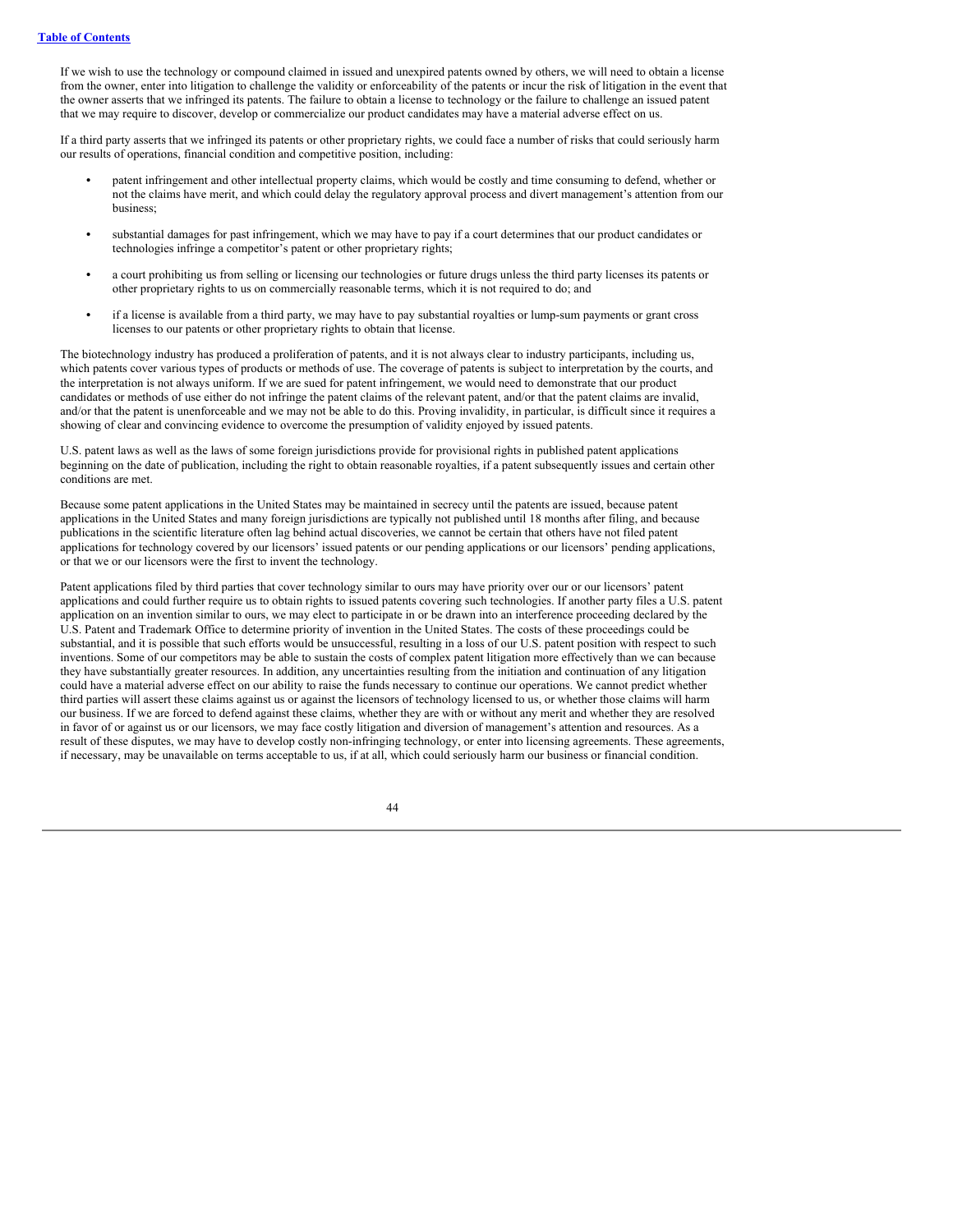## If we breach any of the agreements under which we license rights to our product candidates or technology from third parties, we could lose license rights that are important to our business. Certain of our license agreements may not provide an adequate remedy *for a breach by the licensor.*

We license the development and commercialization rights for most of our product candidates, including custirsen, OGX-427, OGX-225 and CSP-9222, and we expect to enter into similar licenses in the future. Under such licenses, we are subject to various obligations such as sublicensing, royalty and milestone payments, annual maintenance fees, limits on sublicensing, insurance obligations and the obligation to use commercially reasonable best efforts to develop and exploit the licensed technology. If we fail to comply with any of these obligations or otherwise breach these agreements, our licensors may have the right to terminate the license in whole or in part or to terminate the exclusive nature of the license. Loss of any of these licenses or the exclusivity rights provided by the licenses could harm our financial condition and results of operations. In addition, certain of our license agreements with UBC eliminate our ability to obtain money damages in respect of certain claims against UBC.

Under the terms of our Collaboration Agreement with Teva, we are required to use commercially reasonable efforts to maintain and not to breach in any material manner certain of our third-party license agreements relating to custirsen. If we breach any of these agreements in a material manner, we would be in breach of the Collaboration Agreement, which would allow Teva to terminate the Collaboration Agreement.

## We may be subject to damages resulting from claims that we, or our employees or consultants, have wrongfully used or disclosed *alleged trade secrets of third parties.*

Many of our employees were previously employed, and certain of our consultants are currently employed, at universities or biotechnology or pharmaceutical companies, including our competitors or potential competitors. Although we have not received any claim to date, we may be subject to claims that these employees or consultants or we have inadvertently or otherwise used or disclosed trade secrets or other proprietary information of these current or former employers. Litigation may be necessary to defend against these claims. If we fail in defending such claims, in addition to paying monetary damages, we may lose valuable intellectual property rights or personnel. We may be subject to claims that employees of our partners or licensors of technology licensed by us have inadvertently or otherwise used or disclosed trade secrets or other proprietary information of their former employers. We may become involved in litigation to defend against these claims. If we fail in defending such claims, in addition to paying monetary damages, we may lose valuable intellectual property rights or personnel.

## **Risks Related to our Common Stock and Other Securities**

## If we raise additional financing, the terms of such transactions may cause dilution to existing stockholders or contain terms that are *not favorable to us.*

To date, our sources of cash have been limited primarily to proceeds from the private or public placement of our securities and proceeds from the Collaboration Agreement with Teva. In the future, we may seek to raise additional financing through private placements or public offerings of our equity or debt securities. We cannot be certain that additional funding will be available on acceptable terms, if at all. To the extent that we raise additional financing by issuing equity securities, our stockholders may experience significant dilution. Any debt financing, if available, may involve restrictive covenants, such as limitations on our ability to incur additional indebtedness, limitations on our ability to acquire or license intellectual property rights and other operating restrictions that could adversely affect our ability to conduct our business.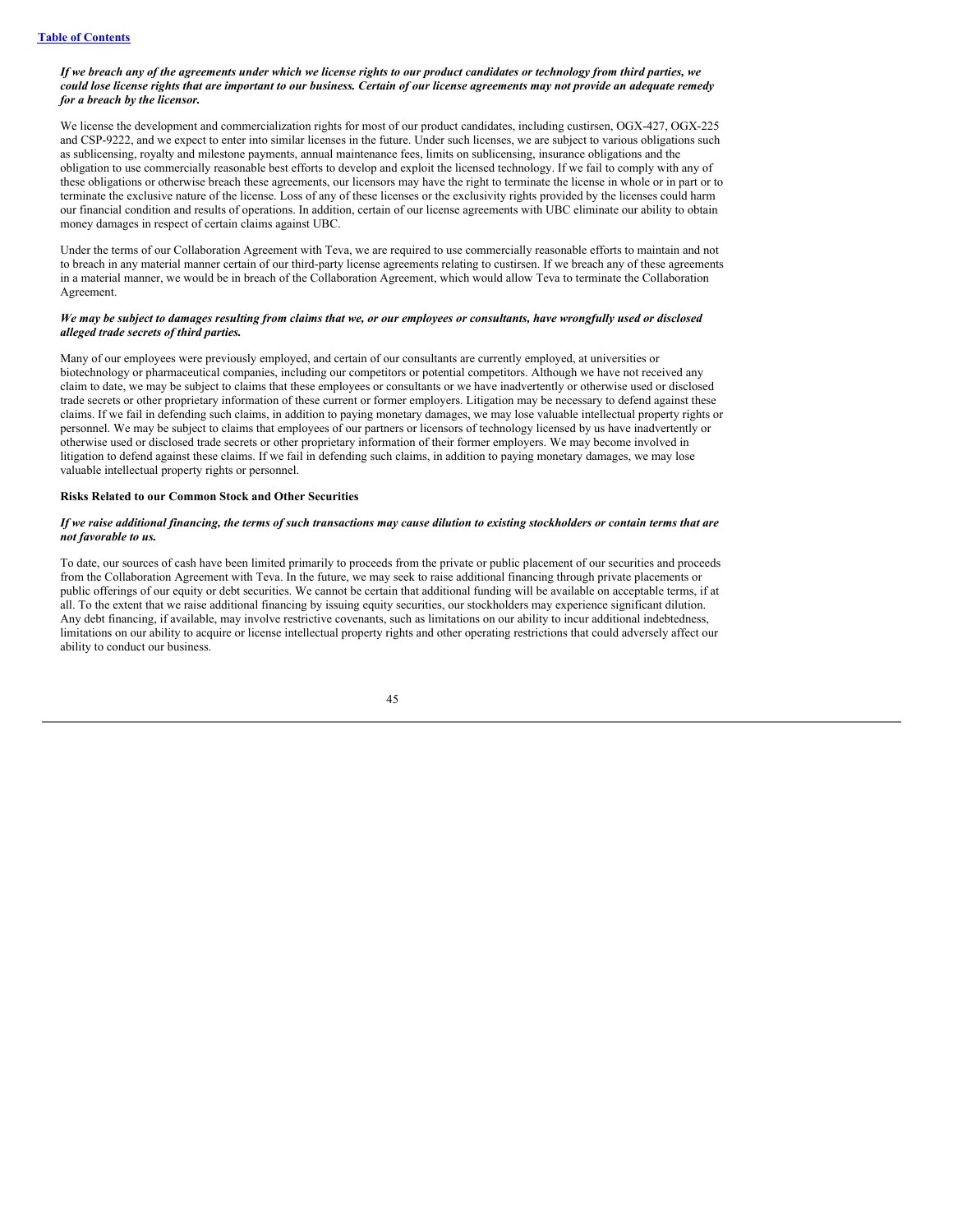#### *The price for our common stock is volatile.*

The market prices for our common stock and that of emerging growth companies generally have historically been highly volatile. Future announcements concerning us or our competitors may have a significant effect on the market price of our common stock. The stock markets also experience significant price and volume fluctuation unrelated to the operating performance of particular companies. These market fluctuations may also adversely affect the market price of our common stock.

An increase in the market price of our common stock, which is uncertain and unpredictable, may be the sole source of gain from an investment in our common stock. An investment in our common stock may not be appropriate for investors who require dividend income. We have never declared or paid cash dividends on our capital stock and do not anticipate paying any cash dividends on our capital stock in the foreseeable future. We currently intend to retain all available funds and any future earnings to fund the development and growth of our business. As a result, capital appreciation, if any, of our common stock will be the sole source of gain for stockholders for the foreseeable future. Accordingly, an investment in our common stock may not be appropriate for investors who require dividend income.

## *We are at risk of securities class action litigation.*

In the past, securities class action litigation has often been brought against a company following a decline in the market price of its securities. This risk is especially relevant for us because our stock price and those of other biotechnology and biopharmaceutical companies have experienced significant stock price volatility in recent years. If we face such litigation, it could result in substantial costs and a diversion of management's attention and resources, which could harm our business.

## Anti-takeover provisions in our stockholder rights plan, our charter documents and under Delaware law could make a third-party *acquisition of us dif icult.*

We have a stockholder rights plan that may have the effect of discouraging unsolicited takeover proposals. Specifically, the rights issued under the stockholder rights plan could cause significant dilution to a person or group that attempts to acquire us on terms not approved in advance by our board of directors. In addition, our certificate of incorporation and bylaws contain provisions that may discourage unsolicited takeover proposals that stockholders may consider to be in their best interests. These provisions include the ability of our board of directors to designate the terms of and issue new series of preferred stock and the ability of our board of directors to amend our bylaws without stockholder approval. In addition, as a Delaware corporation, we are subject to Section 203 of the Delaware General Corporation Law, which generally prohibits a Delaware corporation from engaging in any business combination with any interested stockholder for a period of three years following the date that the stockholder became an interested stockholder, unless certain specific requirements are met as set forth in Section 203. Collectively, these provisions could make a third-party acquisition of us difficult or could discourage transactions that otherwise could involve payment of a premium over prevailing market prices for our common stock.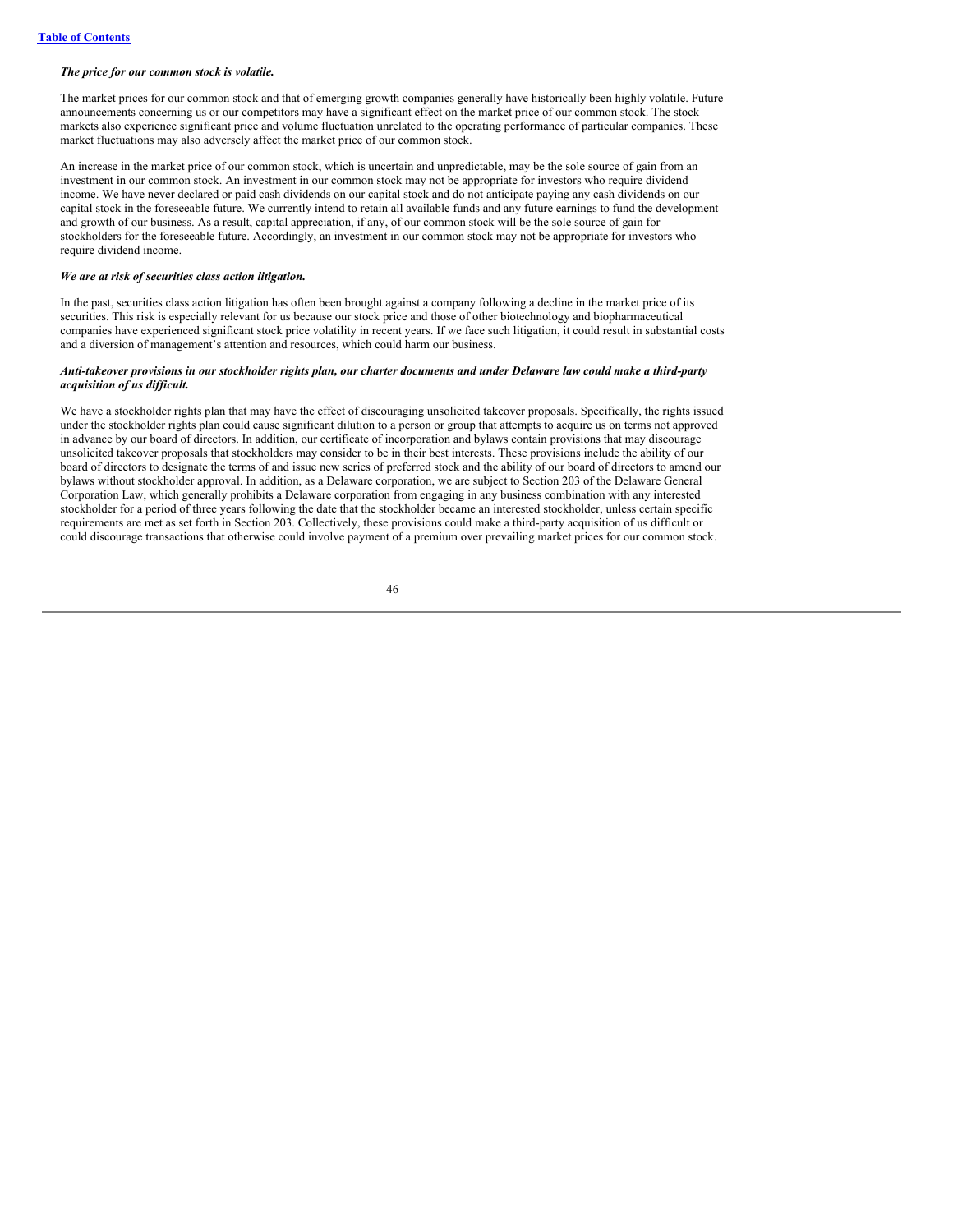## **Risks Related to Our Industry**

## The regulatory approval process is expensive, time consuming and uncertain and may prevent us from obtaining approvals for the *commercialization of some or all of our product candidates.*

The research, testing, manufacturing, labeling, approval, selling, marketing and distribution of drug products are subject to extensive regulation by the FDA and non-U.S. regulatory authorities, which regulations differ from country to country. We are not permitted to market our product candidates in the United States until we receive approval of a NDA from the FDA. We have not submitted an application for or received marketing approval for any of our product candidates. Obtaining approval of an NDA can be a lengthy, expensive and uncertain process. In addition, failure to comply with FDA, non-U.S. regulatory authorities' or other applicable United States and non-U.S. regulatory requirements may, either before or after product approval, if any, subject us to administrative or judicially imposed sanctions, including:

- **•** restrictions on the products, manufacturers or manufacturing process;
- **•** warning letters;
- **•** civil and criminal penalties;
- **•** injunctions;
- **•** suspension or withdrawal of regulatory approvals;
- **•** product seizures, detentions or import bans;
- **•** voluntary or mandatory product recalls and publicity requirements;
- **•** total or partial suspension of production;
- **•** imposition of restrictions on operations, including costly new manufacturing requirements; and
- **•** refusal to approve pending NDAs or supplements to approved NDAs.

Regulatory approval of an NDA or NDA supplement is not guaranteed, and the approval process is expensive and may take several years. The FDA also has substantial discretion in the drug approval process. Despite the time and expense exerted, failure can occur at any stage, and we could encounter problems that could cause us to abandon clinical trials or to repeat or perform additional pre-clinical studies and clinical trials. The number of pre-clinical studies and clinical trials that will be required for FDA approval varies depending on the drug candidate, the disease or condition that the drug candidate is designed to address, and the regulations applicable to any particular drug candidate. The FDA can delay, limit or deny approval of a drug candidate for many reasons, including:

- **•** a drug candidate may not be deemed safe or effective;
- **•** the FDA may not find the data from pre-clinical studies and clinical trials sufficient;
- **•** the FDA might not approve our third-party manufacturer's processes or facilities;
- **•** the FDA may change its approval policies or adopt new regulations; and
- **•** third-party products may enter the market and change approval requirements.

## Even if we obtain regulatory approvals for our product candidates, the terms of approvals and ongoing regulation of our product candidates may limit how we manufacture and market our product candidates, which could materially affect our ability to generate *revenue.*

If any of our product candidates are approved, the approved product and its manufacturer will be subject to continual review. Any regulatory approval that we receive for a product candidate is likely to be subject to limitations on the indicated uses for which the end product may be marketed, or include requirements for potentially costly post-approval follow-up clinical trials. In addition, if the FDA and/or non-U.S. regulatory authorities approve any of our product candidates, the labeling, packaging, adverse event reporting, storage, advertising and promotion for the end product will be subject to extensive regulatory requirements. We and the manufacturers of our products, when and if we have any, will also be required to comply with cGMP regulations, which include requirements relating to quality control and quality assurance, as well as the corresponding maintenance of records and documentation. Further, regulatory agencies must approve these manufacturing facilities before they can be used to manufacture our products, when and if we have any, and these facilities are subject to ongoing regulatory inspection. If we fail to comply with the regulatory requirements of the FDA and other non-U.S. regulatory authorities, or if previously unknown problems with our products, when and if we have any, manufacturers or manufacturing processes are discovered, we could be subject to administrative or judicially imposed sanctions, including:

- **•** restrictions on the products, manufacturers or manufacturing process;
- **•** warning letters;
- **•** civil or criminal penalties or fines;
- **•** injunctions;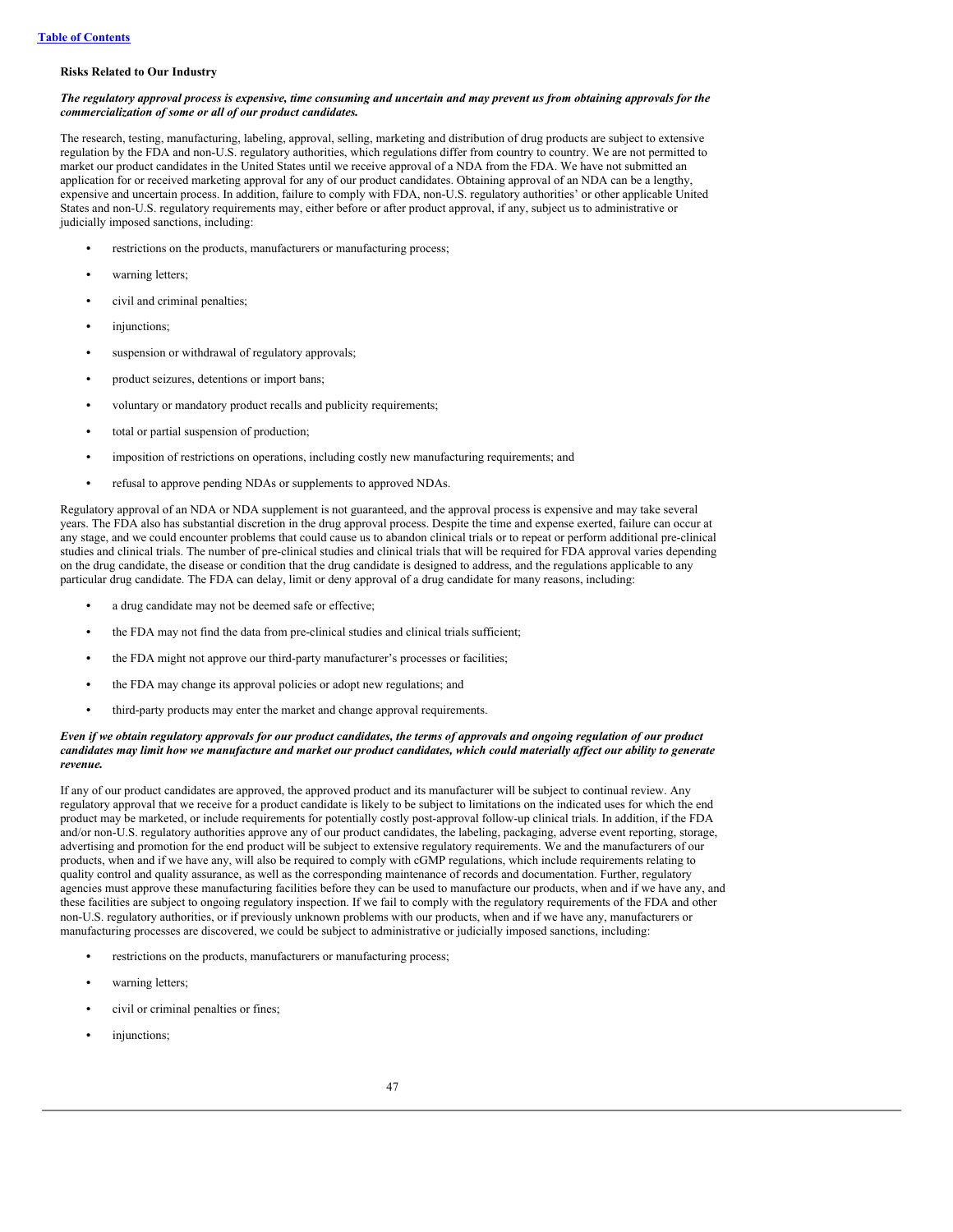- **•** product seizures, detentions or import bans;
- **•** voluntary or mandatory product recalls and publicity requirements;
- **•** suspension or withdrawal of regulatory approvals;
- **•** total or partial suspension of production;
- **•** imposition of restrictions on operations, including costly new manufacturing requirements; and
- **•** refusal to approve pending NDAs or supplements to approved NDAs.

In addition, the FDA and non-U.S. regulatory authorities may change their policies and additional regulations may be enacted that could prevent or delay regulatory approval of our product candidates. We cannot predict the likelihood, nature or extent of government regulation that may arise from future legislation or administrative action, either in the United States, Canada or abroad. If we are not able to maintain regulatory compliance, we would likely not be permitted to market our future product candidates and we may not achieve or sustain profitability.

## *There is a high risk that our drug development activities will not result in commercial products.*

Our product candidates are in various stages of development and are prone to the risks of failure inherent in drug development. We will need to complete significant additional clinical trials before we can demonstrate that our product candidates are safe and effective to the satisfaction of the FDA and non-U.S. regulatory authorities. Clinical trials are expensive and uncertain processes that take years to complete. Failure can occur at any stage of the process, and successful early clinical trials do not ensure that later clinical trials will be successful. Product candidates in later-stage clinical trials may fail to show desired efficacy and safety traits despite having progressed through initial clinical trials. A number of companies in the pharmaceutical industry have suffered significant setbacks in advanced clinical trials, even after obtaining promising results in earlier clinical trials. In addition, a clinical trial may prove successful with respect to a secondary objective, but fail to demonstrate clinically significant benefits with respect to a primary objective. Failure to satisfy a primary objective in a phase 3 clinical trial (registration trial) would generally mean that a product candidate would not receive regulatory approval.

## If government and third-party payors fail to provide coverage and adequate reimbursement rates for our product candidates, our *revenue and potential for profitability will be reduced.*

In the United States and elsewhere, our product revenue will depend principally on the reimbursement rates established by third-party payors, including government health administration authorities, managed-care providers, public health insurers, private health insurers and other organizations. These third-party payors are increasingly challenging the price, and examining the cost-effectiveness, of medical products and services. In addition, significant uncertainty exists as to the reimbursement status, if any, of newly approved drugs, pharmaceutical products or product indications. We may need to conduct post-marketing clinical trials in order to demonstrate the costeffectiveness of our products, if any. Such clinical trials may require us to commit a significant amount of management time and financial and other resources. If reimbursement of such product is unavailable or limited in scope or amount or if pricing is set at unsatisfactory levels, our revenue could be reduced.

In some countries other than the United States, particularly the countries of the European Union and Canada, the pricing of prescription pharmaceuticals is subject to governmental control. In these countries, obtaining pricing approval from governmental authorities can take six to 12 months or longer after the receipt of regulatory marketing approval of a product for an indication. To obtain reimbursement or pricing approval in some countries, we may be required to conduct a clinical trial that compares the cost-effectiveness of one of our product candidates to other available therapies. If reimbursement of such product candidate is unavailable or limited in scope or amount or if pricing is set at unsatisfactory levels, our revenue could be reduced.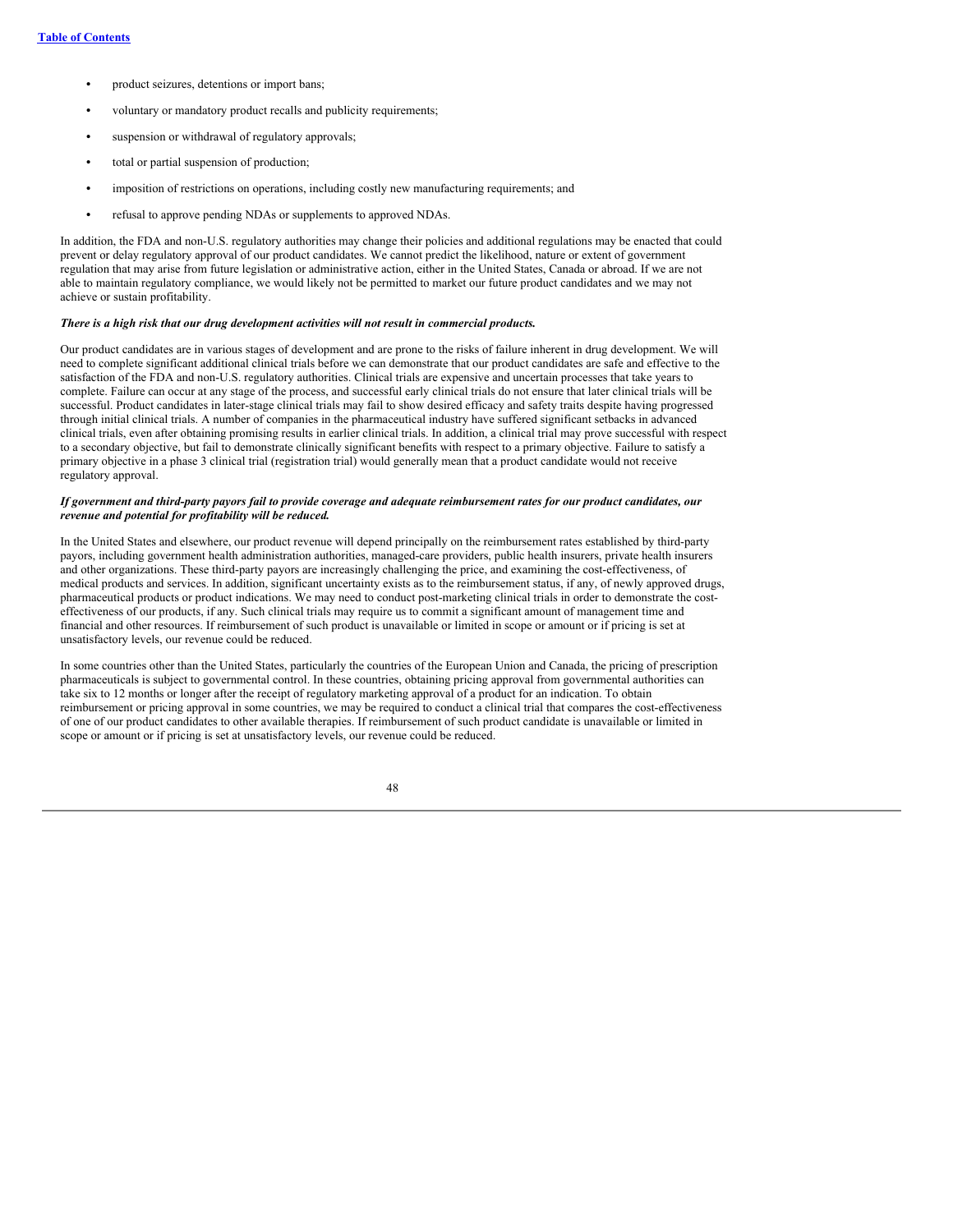Domestic and foreign governments continue to propose and pass legislation designed to reduce the cost of healthcare, including drugs. In the United States, there have been, and we expect that there will continue to be, federal and state proposals to implement similar governmental control. In addition, increasing emphasis on managed care in the United States will continue to put pressure on the pricing of pharmaceutical products. For example, the Medicare Prescription Drug Improvement and Modernization Act of 2003 reforms the way Medicare will cover and reimburse pharmaceutical products. The legislation expands Medicare coverage for drug purchases by the elderly and eventually will introduce a new reimbursement methodology based on average sales prices for certain drugs. In addition, the new legislation provides authority for limiting the number of outpatient drugs that will be covered in any therapeutic class. As a result of the new legislation and the expansion of federal coverage of drug products, we expect that there will be additional pressure to contain and reduce costs. The Medicaid program and state healthcare laws and regulations may also be modified to change the scope of covered products and/or reimbursement methodology. Cost control initiatives could decrease the established reimbursement rates that we receive for any products in the future, which would limit our revenue and profitability. Legislation and regulations affecting the pricing of pharmaceutical products, including custirsen, may change at any time, which could further limit or eliminate reimbursement rates for custirsen or other product candidates.

## Failure to obtain regulatory approval outside the United States would prevent us or Teva from marketing our product candidates *abroad.*

We intend to market certain of our existing and future product candidates in non-North American markets. In order to market our existing and future product candidates in the European Union and many other non-North American markets, we must obtain separate regulatory approvals. We have had limited interactions with non-North American regulatory authorities. Approval procedures vary among countries and can involve additional testing, and the time required to obtain approval may differ from that required to obtain FDA approval. Approval by the FDA or other regulatory authorities does not ensure approval by regulatory authorities in other countries, and approval by one or more non-North American regulatory authorities does not ensure approval by regulatory authorities in other countries or by the FDA. The non-North American regulatory approval process may include all of the risks associated with obtaining FDA approval. We may not obtain non-North American regulatory approvals on a timely basis, if at all. We may not be able to file for non-North American regulatory approvals and may not receive necessary approvals to commercialize our existing and future product candidates in any market.

## <span id="page-48-0"></span>**Item 6. Exhibits**

| Exhibit<br><b>Number</b> | <b>Description</b>                                                                                                                                                                                             |
|--------------------------|----------------------------------------------------------------------------------------------------------------------------------------------------------------------------------------------------------------|
| 31.1                     | Certification of President and Chief Executive Officer pursuant to Rule 13a-14(a) or 15d-14(a) of the<br>Securities Exchange Act of 1934, as adopted pursuant to Section 302 of the Sarbanes-Oxley Act of 2002 |
| 31.2                     | Certification of Chief Financial Officer pursuant to Rule $13a-14(a)$ or $15d-14(a)$ of the Securities Exchange<br>Act of 1934, as adopted pursuant to Section 302 of the Sarbanes-Oxley Act of 2002           |
| 32.1                     | Certification of President and Chief Executive Officer pursuant to 18 U.S.C. Section 1350, as adopted<br>pursuant to Section 906 of the Sarbanes-Oxley Act of 2002                                             |
| 32.2                     | Certification of Chief Financial Officer pursuant to 18 U.S.C. Section 1350, as adopted pursuant to<br>Section 906 of the Sarbanes-Oxley Act of 2002                                                           |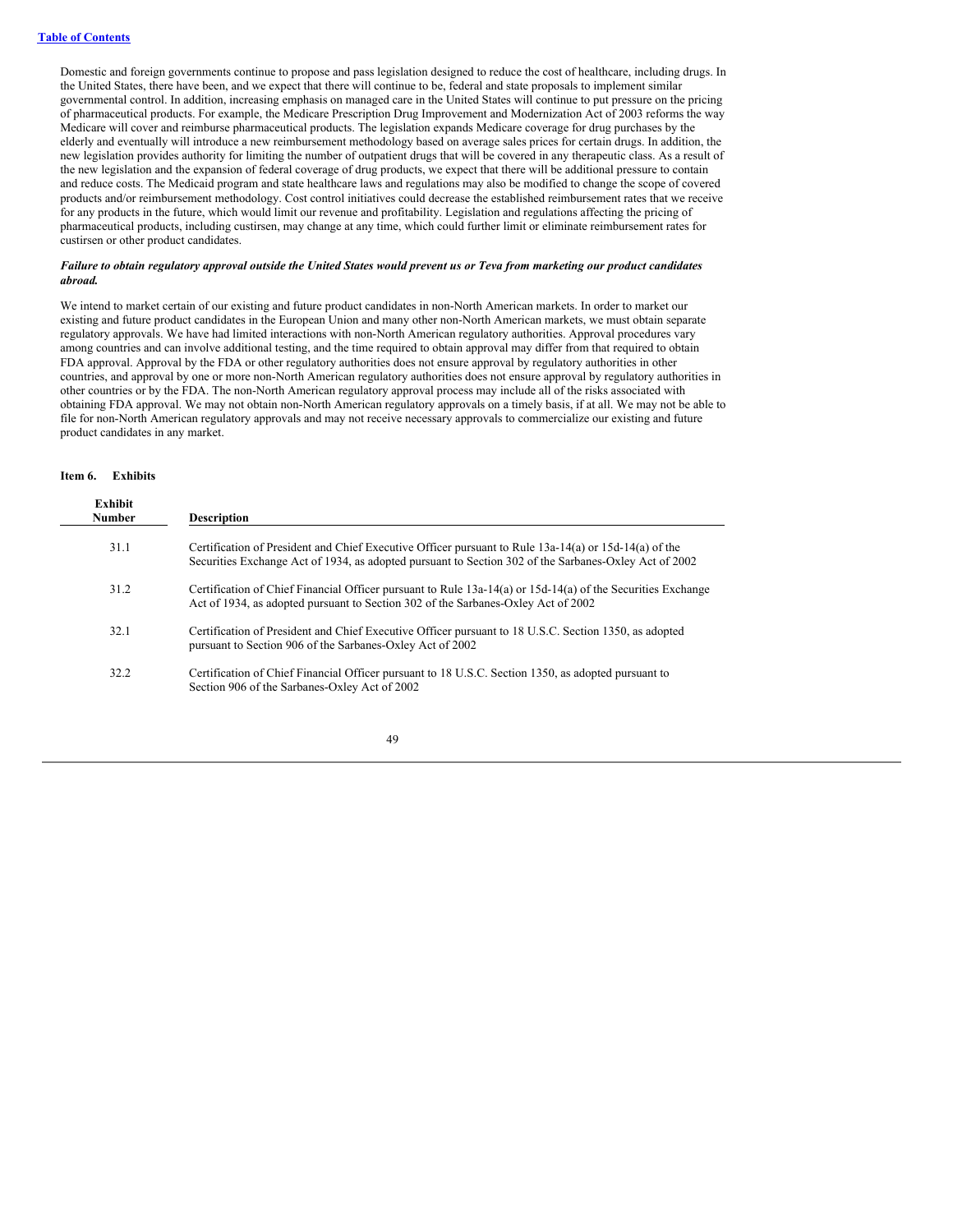## **SIGNATURES**

<span id="page-49-0"></span>Pursuant to the requirements of the Securities Exchange Act of 1934, the registrant has duly caused this report to be signed on its behalf by the undersigned, thereunto duly authorized.

# **ONCOGENEX PHARMACEUTICALS, INC.**

Date: May 9, 2011 By: /s/ Michelle Burris Michelle Burris Chief Financial Officer (Principal Financial Officer)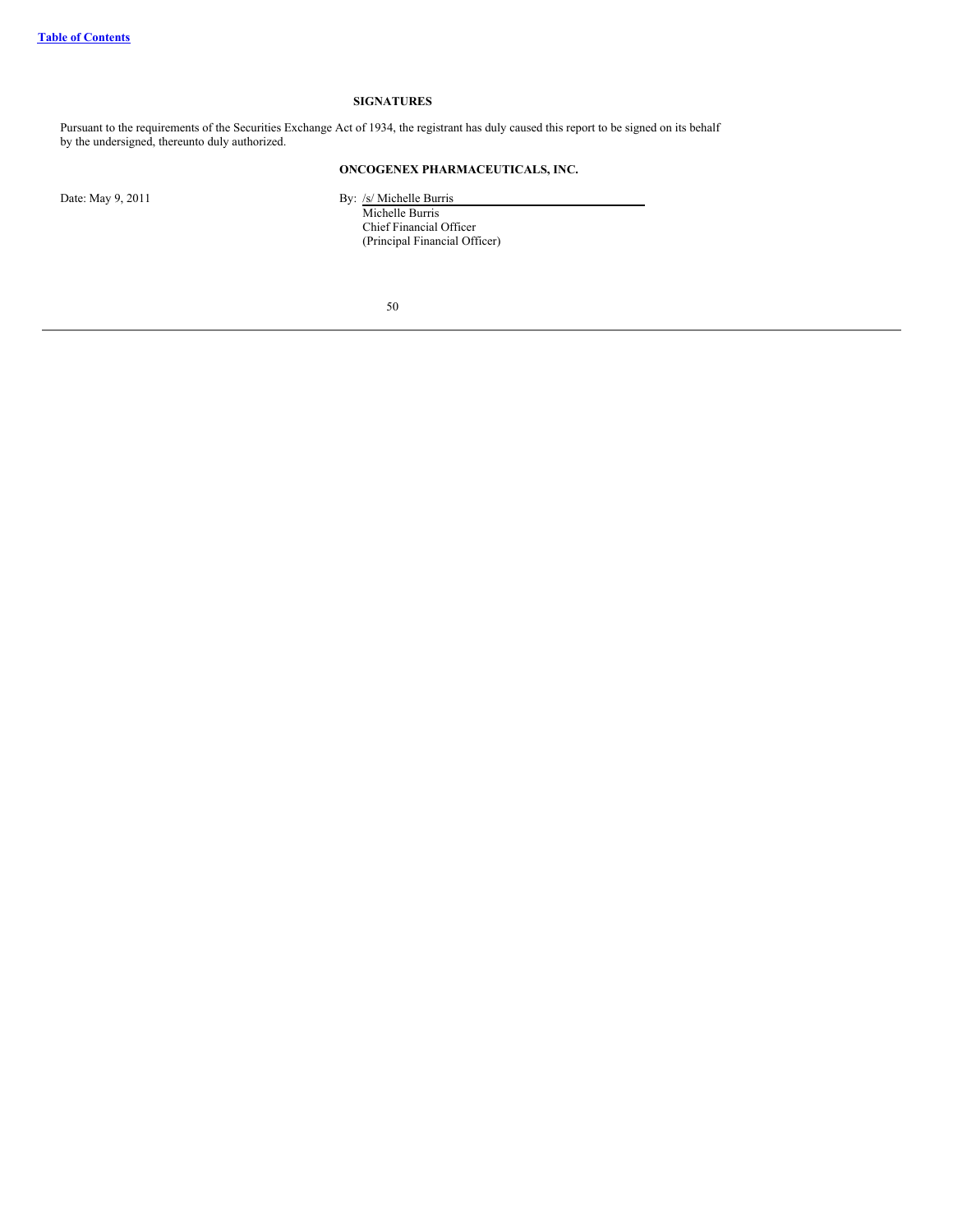| Exhibit<br><b>Number</b> | <b>Description</b>                                                                                                                                                                                             |
|--------------------------|----------------------------------------------------------------------------------------------------------------------------------------------------------------------------------------------------------------|
| 31.1                     | Certification of President and Chief Executive Officer pursuant to Rule 13a-14(a) or 15d-14(a) of the Securities<br>Exchange Act of 1934, as adopted pursuant to Section 302 of the Sarbanes-Oxley Act of 2002 |
| 31.2                     | Certification of Chief Financial Officer pursuant to Rule 13a-14(a) or 15d-14(a) of the Securities Exchange Act<br>of 1934, as adopted pursuant to Section 302 of the Sarbanes-Oxley Act of 2002               |
| 32.1                     | Certification of President and Chief Executive Officer pursuant to 18 U.S.C. Section 1350, as adopted pursuant<br>to Section 906 of the Sarbanes-Oxley Act of 2002                                             |
| 32.2                     | Certification of Chief Financial Officer pursuant to 18 U.S.C. Section 1350, as adopted pursuant to Section 906<br>of the Sarbanes-Oxley Act of 2002                                                           |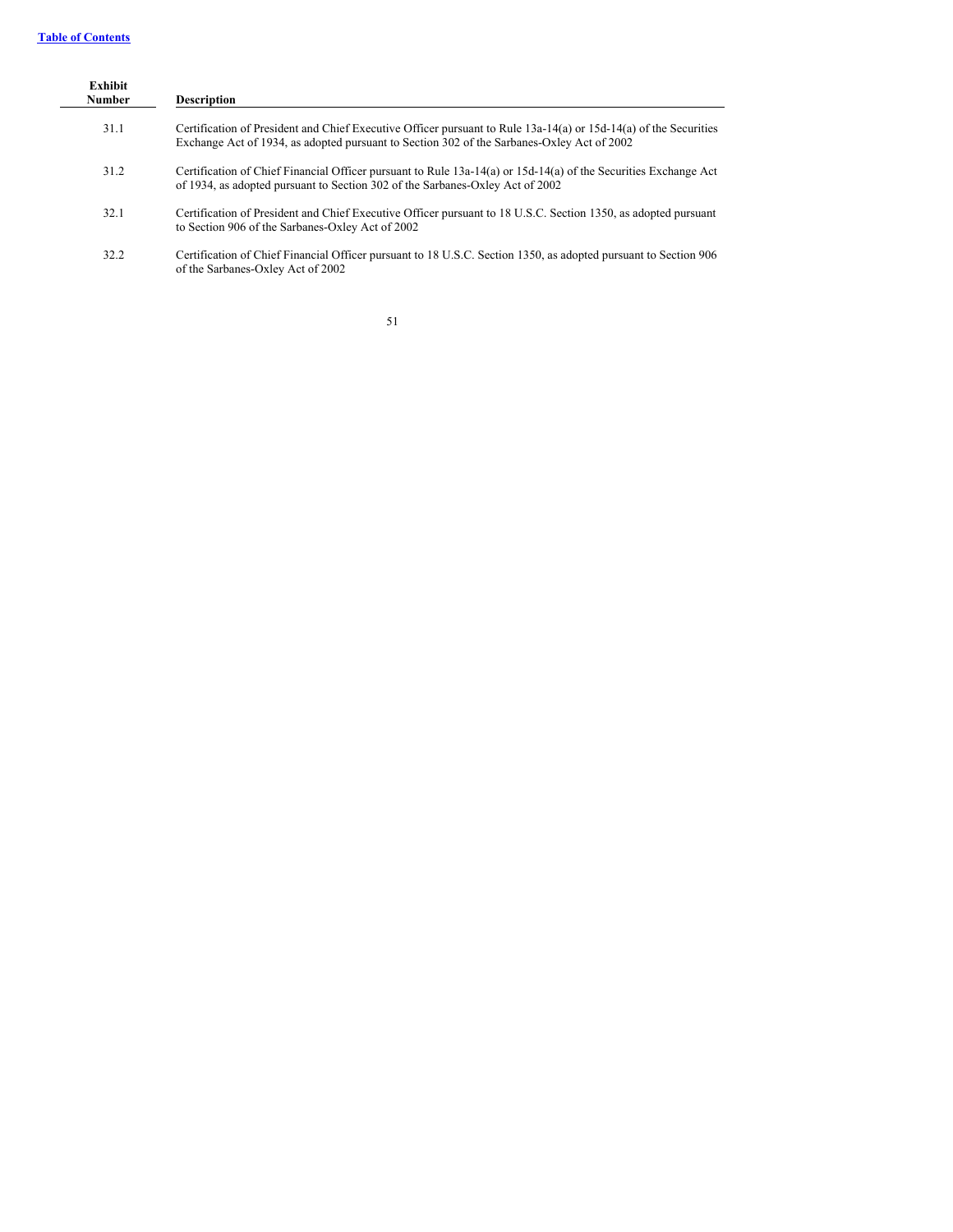#### <span id="page-51-0"></span>**Certification Pursuant to Rule 13a-14(a) or Rule 15d-14(a) of the Securities Exchange Act of 1934**

I, Scott Cormack, certify that:

1. I have reviewed this quarterly report on Form 10-Q of OncoGenex Pharmaceuticals, Inc.;

2. Based on my knowledge, this report does not contain any untrue statement of a material fact or omit to state a material fact necessary to make the statements made, in light of the circumstances under which such statements were made, not misleading with respect to the period covered by this report;

3. Based on my knowledge, the financial statements, and other financial information included in this report, fairly present in all material respects the financial condition, results of operations and cash flows of the registrant as of, and for, the periods presented in this report;

4. The registrant's other certifying officer and I are responsible for establishing and maintaining disclosure controls and procedures (as defined in Exchange Act Rules 13a-15(e) and 15d-15(e)) and internal control over financial reporting (as defined in Exchange Act Rules 13a-15(f) and 15d-15(f)) for the registrant and have:

(a) Designed such disclosure controls and procedures, or caused such disclosure controls and procedures to be designed under our supervision, to ensure that material information relating to the registrant, including its consolidated subsidiaries, is made known to us by others within those entities, particularly during the period in which this report is being prepared;

(b) Designed such internal control over financial reporting, or caused such internal control over financial reporting to be designed under our supervision, to provide reasonable assurance regarding the reliability of financial reporting and the preparation of financial statements for external purposes in accordance with generally accepted accounting principles;

(c) Evaluated the effectiveness of the registrant's disclosure controls and procedures and presented in this report our conclusions about the effectiveness of the disclosure controls and procedures, as of the end of the period covered by this report based on such evaluation; and

(d) Disclosed in this report any change in the registrant's internal control over financial reporting that occurred during the registrant's most recent fiscal quarter (the registrant's fourth fiscal quarter in the case of an annual report) that has materially affected, or is reasonably likely to materially affect, the registrant's internal control over financial reporting; and

5. The registrant's other certifying officer and I have disclosed, based on our most recent evaluation of internal control over financial reporting, to the registrant's auditors and the audit committee of the registrant's board of directors (or persons performing the equivalent functions):

(a) all significant deficiencies and material weaknesses in the design or operation of internal control over financial reporting which are reasonably likely to adversely affect the registrant's ability to record, process, summarize and report financial information; and

(b) any fraud, whether or not material, that involves management or other employees who have a significant role in the registrant's internal control over financial reporting.

Date: May 9, 2011

/s/ Scott Cormack Scott Cormack

President and Chief Executive Officer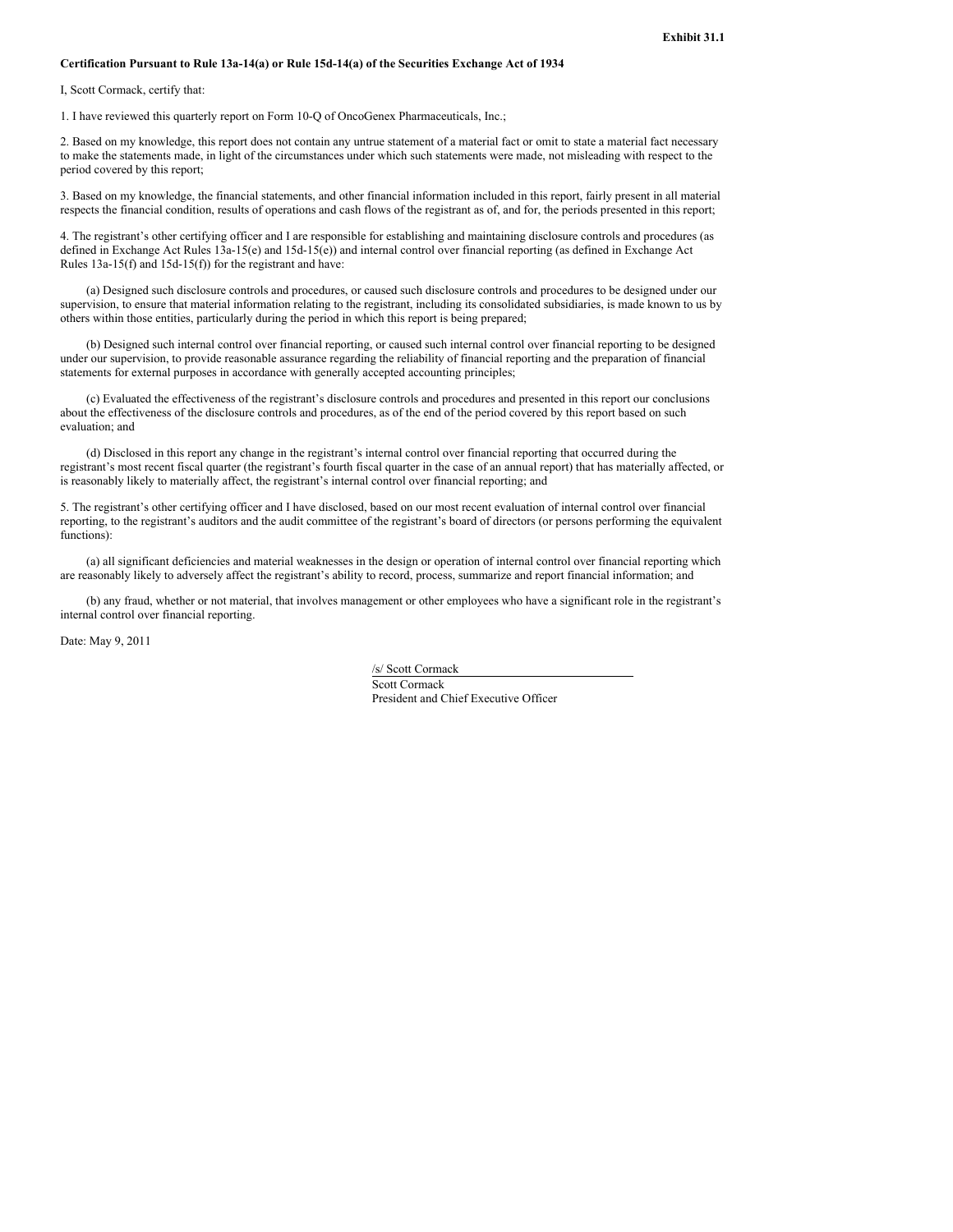#### <span id="page-52-0"></span>**Certification Pursuant to Rule 13a-14(a) or Rule 15d-14(a) of the Securities Exchange Act of 1934**

I, Michelle Burris, certify that:

1. I have reviewed this quarterly report on Form 10-Q of OncoGenex Pharmaceuticals, Inc.;

2. Based on my knowledge, this report does not contain any untrue statement of a material fact or omit to state a material fact necessary to make the statements made, in light of the circumstances under which such statements were made, not misleading with respect to the period covered by this report;

3. Based on my knowledge, the financial statements, and other financial information included in this report, fairly present in all material respects the financial condition, results of operations and cash flows of the registrant as of, and for, the periods presented in this report;

4. The registrant's other certifying officer and I are responsible for establishing and maintaining disclosure controls and procedures (as defined in Exchange Act Rules 13a-15(e) and 15d-15(e)) and internal control over financial reporting (as defined in Exchange Act Rules 13a-15(f) and 15d-15(f)) for the registrant and have:

(a) Designed such disclosure controls and procedures, or caused such disclosure controls and procedures to be designed under our supervision, to ensure that material information relating to the registrant, including its consolidated subsidiaries, is made known to us by others within those entities, particularly during the period in which this report is being prepared;

(b) Designed such internal control over financial reporting, or caused such internal control over financial reporting to be designed under our supervision, to provide reasonable assurance regarding the reliability of financial reporting and the preparation of financial statements for external purposes in accordance with generally accepted accounting principles;

(c) Evaluated the effectiveness of the registrant's disclosure controls and procedures and presented in this report our conclusions about the effectiveness of the disclosure controls and procedures, as of the end of the period covered by this report based on such evaluation; and

(d) Disclosed in this report any change in the registrant's internal control over financial reporting that occurred during the registrant's most recent fiscal quarter (the registrant's fourth fiscal quarter in the case of an annual report) that has materially affected, or is reasonably likely to materially affect, the registrant's internal control over financial reporting; and

5. The registrant's other certifying officer and I have disclosed, based on our most recent evaluation of internal control over financial reporting, to the registrant's auditors and the audit committee of the registrant's board of directors (or persons performing the equivalent functions):

(a) all significant deficiencies and material weaknesses in the design or operation of internal control over financial reporting which are reasonably likely to adversely affect the registrant's ability to record, process, summarize and report financial information; and

(b) any fraud, whether or not material, that involves management or other employees who have a significant role in the registrant's internal control over financial reporting.

Date: May 9, 2011

/s/ Michelle Burris Michelle Burris Chief Financial Officer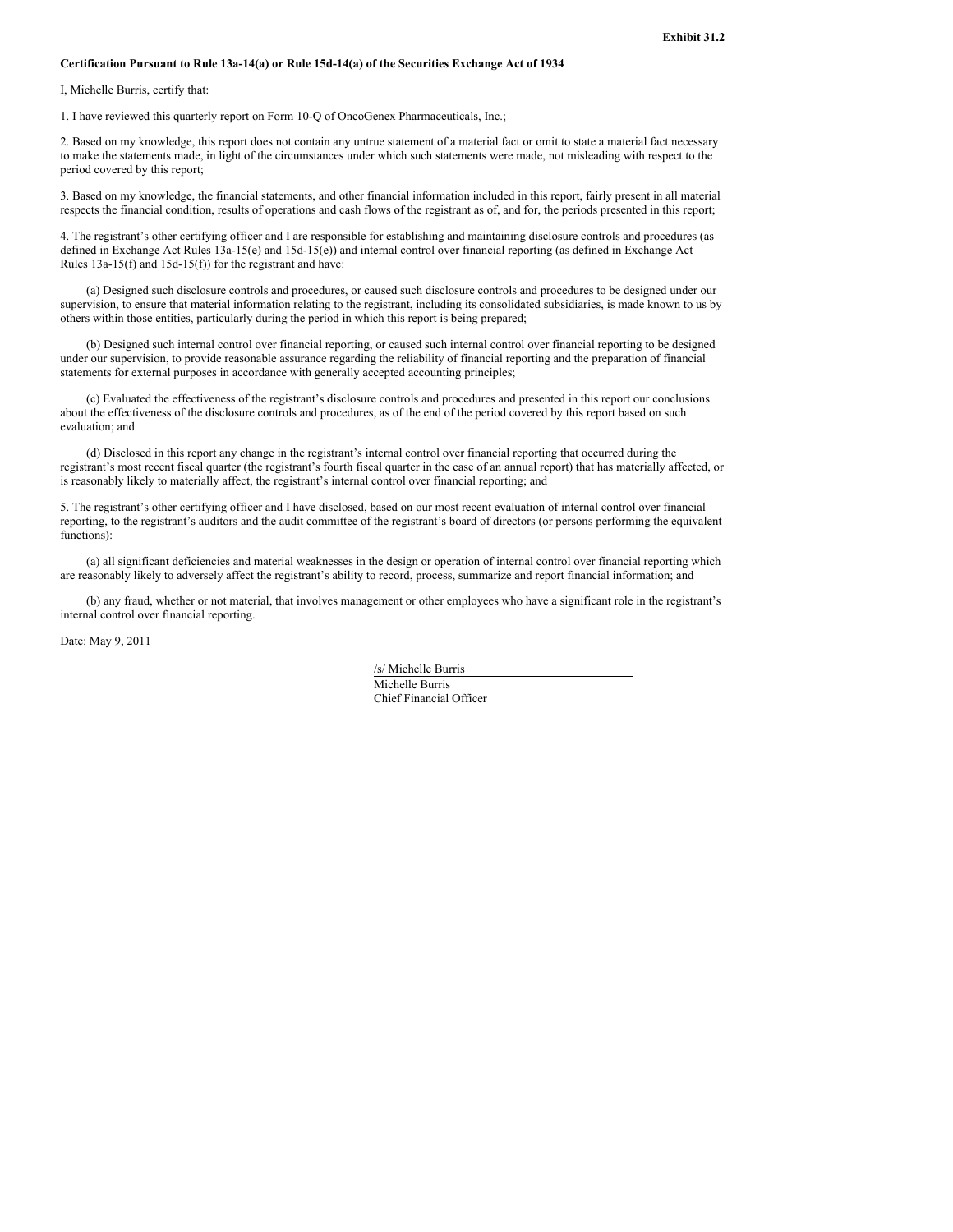## <span id="page-53-0"></span>Certification pursuant to 18 U.S.C. Section 1350, as adopted pursuant to Section 906 of the Sarbanes-Oxley Act of 2002

I, Scott Cormack, President and Chief Executive Officer of OncoGenex Pharmaceuticals, Inc. (the "Company"), certify, pursuant to Rule 13a-14(b) or Rule 15d-14(b) of the Securities Exchange Act of 1934 and 18 U.S.C. Section 1350, that:

(1) the Quarterly Report on Form 10-Q of the Company for the quarterly period ended September 30, 2010 (the "Report") fully complies with the requirements of Section 13(a) or 15(d) of the Securities Exchange Act of 1934 (15 U.S.C. 78m or 780(d)); and

(2) the information contained in the Report fairly presents, in all material respects, the financial condition and results of operations of the Company.

Dated: May 9, 2011

/s/ Scott Cormack

Scott Cormack President and Chief Executive Officer